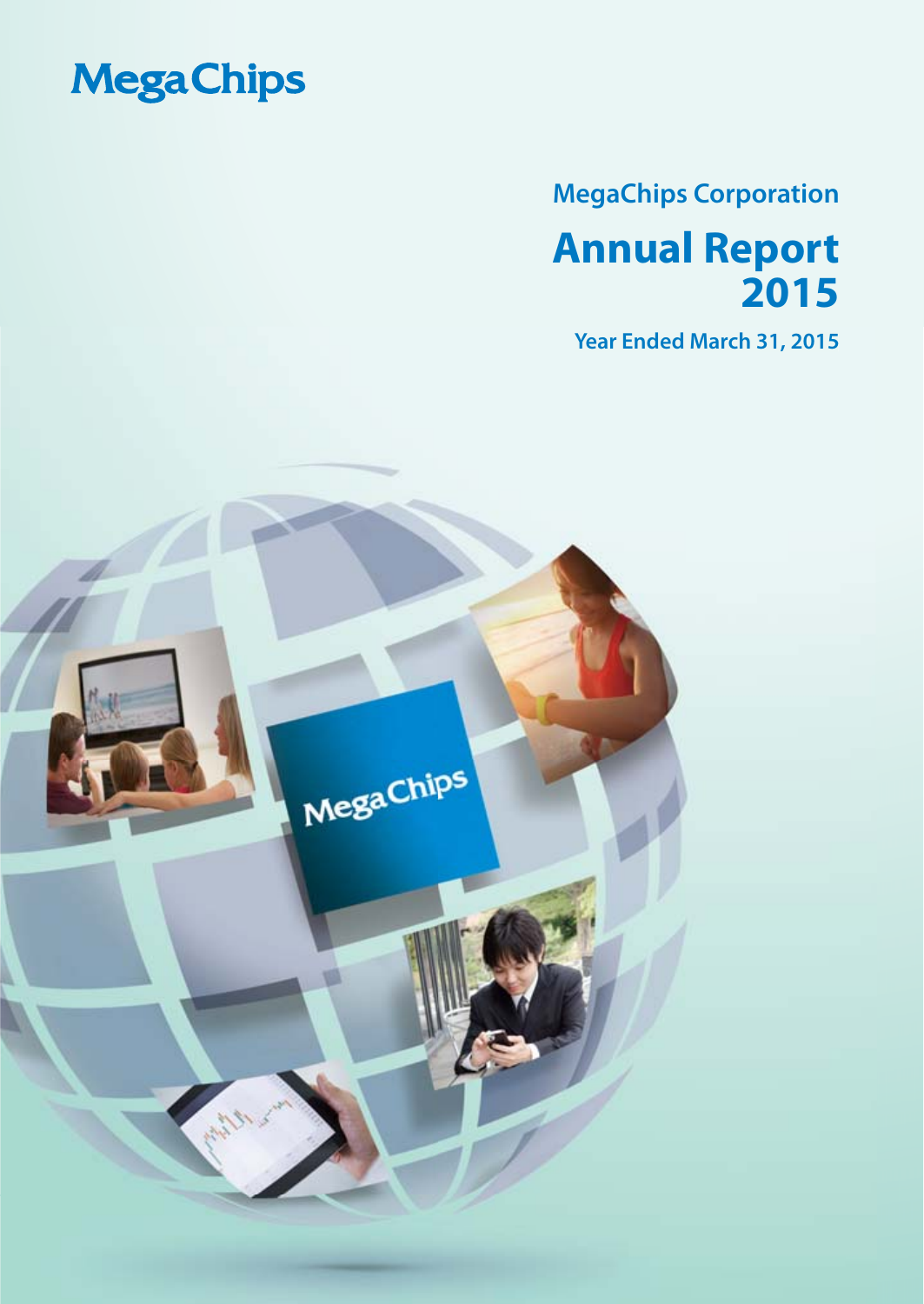## A Global Fabless Company Providing System Solutions Using Core Technologies in Images, Voice, and Telecommunications

Established as Japan's first fabless LSI company in 1990, MegaChips has developed numerous world-first technologies. We focus on cutting-edge algorithm research and LSI solution development. Working closely with customers in the imaging, audio and communications fields, we introduce timely, original solutions designed to

give clients a competitive edge. We also hold a number of patents in both digital and analog technologies.

MegaChips is enhancing the structure of its overseas bases to achieve further growth as a global fabless company providing unique solutions for leading companies around the world.



### **Our Business Model**

### **Global Network / The Number of Patent Registrations and Applications**

Note: Numbers represent totals as of March 31, 2015.

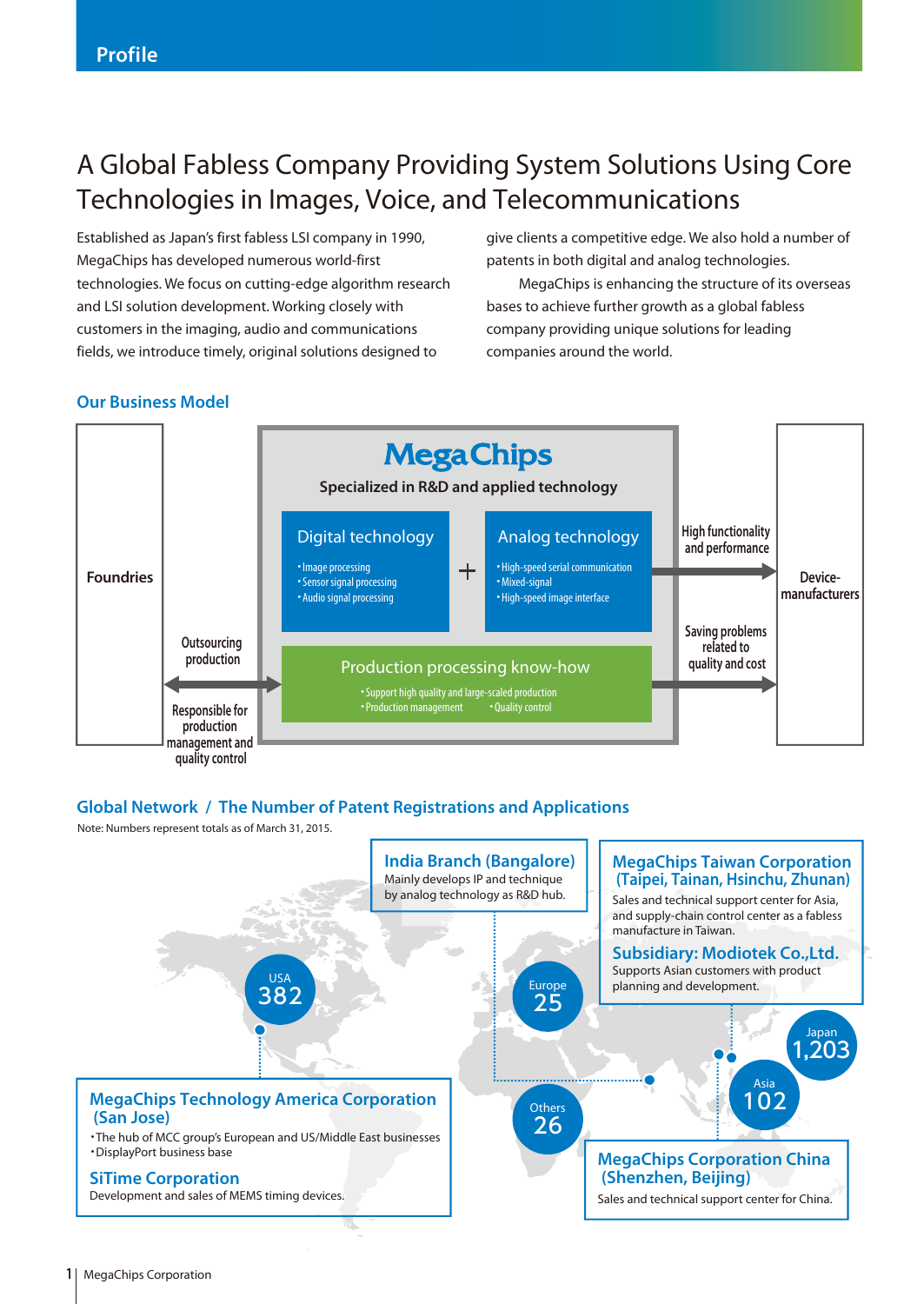## Providing Key Devices as Platforms for Diverse Applications in the Fields of Mobile Communications and the IoT

Humankind is becoming increasingly interconnected via wearable devices, in-vehicle equipment, medical instruments and industrial equipment as well as PCs and mobile devices. MegaChips is an important player in this evolution, providing LSIs essential for the advancement of ASSPs (Application Specific Standard Products). MegaChips will continue to explore the cutting-edge equipment market around the world, accelerating R&D activities and enhancing the platforms to assist its customers.

### **Number of Things connected through the IoT (forecast, worldwide)**



Source: Charts / graphics created by MegaChips based on Gartner research. Gartner "Forecast: Internet of Things, Endpoints and Associated Services, Worldwide, 2014" 20 October 2014\*



\* The Gartner Report(s) described herein, (the "Gartner Report(s)") represent(s) data, research opinion or viewpoints published, as part of a syndicated subscription service, by Gartner, Inc. ("Gartner"), and are not representations of fact. Each Gartner Report speaks as of its original publication date (and not as of the date of this Prospectus) and the opinions expressed in the Gartner Report(s) are subject to change without notice.

Annual Report 2015 2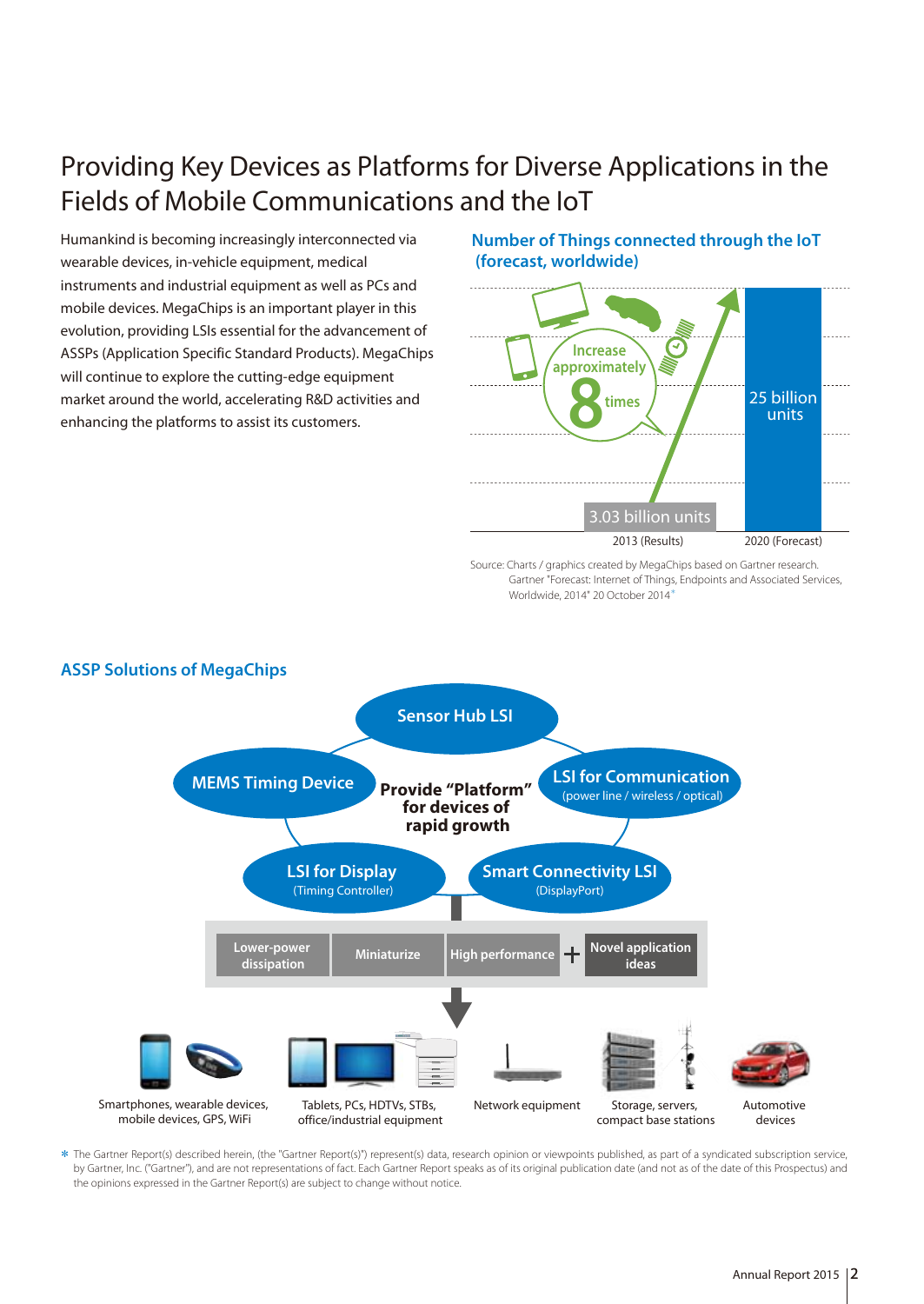| MegaChips Corporation and<br><b>Consolidated Subsidiaries</b><br>For the five years ended March 31 | Millions of yen<br>except for per share information, and number of shares issued at year end |            |        |            |   |                       |   |            |        |            | Thousands of<br>U.S. dollars |
|----------------------------------------------------------------------------------------------------|----------------------------------------------------------------------------------------------|------------|--------|------------|---|-----------------------|---|------------|--------|------------|------------------------------|
|                                                                                                    | 2011/3                                                                                       |            | 2012/3 |            |   | 2013/3                |   | 2014/3     | 2015/3 |            | 2015/3                       |
| <b>For the Year:</b>                                                                               |                                                                                              |            |        |            |   |                       |   |            |        |            |                              |
| Net sales                                                                                          | ¥                                                                                            | 36,259     | ¥      | 35,366     | ¥ | 53,623                | ¥ | 58,469     | ¥      | 64,237     | \$<br>534,557                |
| Cost of sales                                                                                      |                                                                                              | 29,731     |        | 28,687     |   | 40,568                |   | 43,348     |        | 45,263     | 376,661                      |
| Operating income                                                                                   |                                                                                              | 3,055      |        | 3,033      |   | 3,962                 |   | 4,173      |        | 4,895      | 40,739                       |
| Net income                                                                                         |                                                                                              | 2,288      |        | 2,127      |   | $4,044$ <sup>*1</sup> |   | $4,725**2$ |        | 1,251      | 10,414                       |
| <b>At Year-End:</b>                                                                                |                                                                                              |            |        |            |   |                       |   |            |        |            |                              |
| Total assets                                                                                       |                                                                                              | 29,203     |        | 29,247     |   | 44,075                |   | 44,867     |        | 77,830     | 647,672                      |
| Net assets                                                                                         |                                                                                              | 25,453     |        | 24,977     |   | 27,595                |   | 31,816     |        | 32,355     | 269,246                      |
|                                                                                                    |                                                                                              |            |        |            |   | Yen                   |   |            |        |            | U.S. dollars                 |
| <b>Per Share Information:</b>                                                                      |                                                                                              |            |        |            |   |                       |   |            |        |            |                              |
| Net income                                                                                         |                                                                                              | 94.64      |        | 88.80      |   | 170.23                |   | 202.40     |        | 55.64      | 0.46                         |
| Net assets                                                                                         |                                                                                              | 1,060.19   |        | 1,042.70   |   | 1,181.89              |   | 1,362.64   |        | 1,438.09   | 11.97                        |
|                                                                                                    |                                                                                              |            |        |            |   | Shares                |   |            |        |            | Shares                       |
| <b>Number of Shares</b><br><b>Issued at Year End:</b>                                              |                                                                                              | 24,038,400 |        | 24,038,400 |   | 24,038,400            |   | 24,038,400 |        | 24,038,400 | 24,038,400                   |

\***1** The U.S. dollar amounts are provided solely for the convenience of the readers at the rate of ¥120.17 US\$1, the rate prevailing on March 31, 2015.

\***2** The extraordinary income of ¥1,406 million was recognized in the term ended March 2013

 as "negative goodwill," because the market net book value exceeded the acquisition value at the time of MegaChips' purchase of all shares owned by Kawasaki Microelectronics, Inc. (hereinafter "Kawasaki Micro").

\***3** In the fiscal year ended March 31, 2014, the Company posted deferred tax assets for a recoverable tax loss carried forward etc. that it succeeded to in association with the merger of Kawasaki Micro and posted in income taxes-deferred a tax adjustment (profit) of ¥2,374 million associated with the deferred tax assets.



#### Total Assets (¥ Millions)



### Operating Income



### Net Assets (¥ Millions)



### Net Income



#### Net Income Per Share



#### Contents

- Financial Highlight **3**
- President Takata Talks **4** about Results and Strategies
- R&D and Intellectual Property Strategy
- **10** CSR Activities
- **11** Corporate Governance

**9**

- 13 Directors and Auditors
- 14 Financial Section
- **53** Corporate Data / Stock Information

#### **Note:**

This annual report includes forward-looking statements, with the exception of historical data that is noted as such. These statements are based on management's assumptions and projections in light of information currently available to the Company. These assumptions involve risks and uncertainties that may cause actual results, performance or achievements to be materially different from those expressed or implied in the forward-looking statements.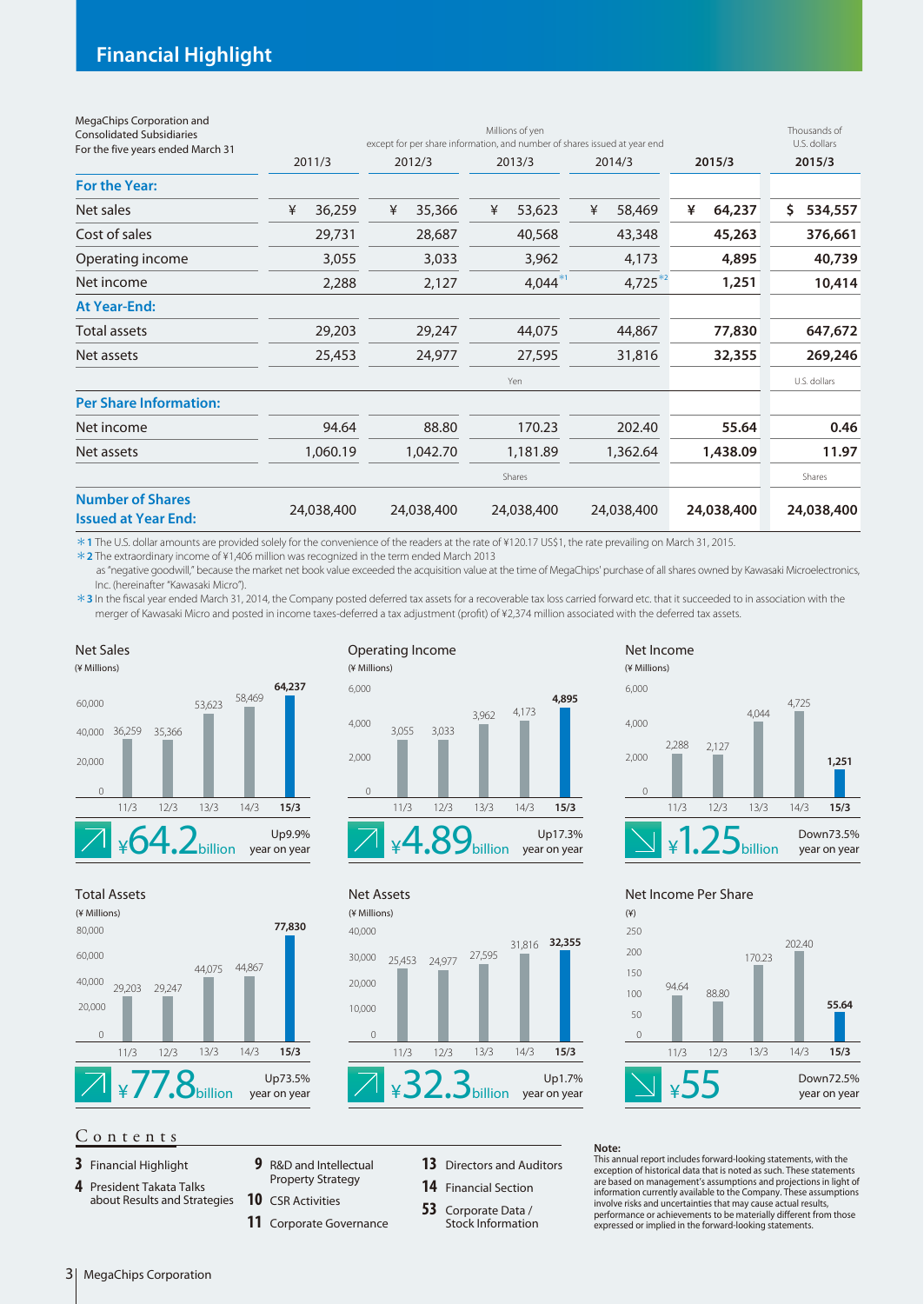

### **Business Results**

### **While we made strategic investments, net sales and operating income hit record highs.**

During the fiscal year ended March 31, 2015, we strengthened our LSI business in game consoles, digital cameras, office machines, liquid crystal panels, and telecommunications equipment. At the same time, we accelerated the expansion of our global operations. We promoted the Smart Connectivity LSI (DisplayPort) business, which we acquired from STMicroelectronics in February 2014, and strengthened our marketing and customer support structure in the Chinese and Taiwanese markets through the acquisition of Modiotek Co., Ltd. of Taiwan in April 2014. We also enhanced ASSP (LSI for specific purposes) in the IoT field through the acquisition of SiTime Corporation in the United States in November 2014.

As a results of these efforts, in the fiscal year ended March 31, 2015, shipments of LSIs for digital cameras increased, and demand for LSIs for office equipment, communications, and liquid crystal panels remained strong. Demand for Smart Connectivity LSI (DisplayPort) contributed to our results. Sales increased with the depreciation of yen against the U.S. dollar and the Taiwan dollar. On the other hand, prior investments for the aggressive development of global operations increased

operating expenses.

Net sales stood at ¥64,237 million (up 9.9% from the previous fiscal year), and operating income reached ¥4,895 million (up 17.3%). Ordinary income was ¥3,400 million (down 20.5%), chiefly reflecting a foreign exchange loss of ¥1,172 million mainly due to the adjustment of operating income, which increased by exchange rate effects in the consolidated financial settlement with overseas subsidiaries. Net income was ¥1,251 million (down 73.5%) primarily due to prior investments associated with acquisitions overseas. Net income in the preceding fiscal year was raised by ¥2,374 million due to an adjustment of tax resulting from the recording of deferred tax assets associated with a merger.

### **Results for Fiscal Year Ended March 2015** (¥ Millions)

|                  | 15/3<br>(Results) | 15/3<br>(Initial Forecast) |
|------------------|-------------------|----------------------------|
| <b>Net Sales</b> | 64.237            | 63,000                     |
| Operating Income | 4.895             | 3.200                      |
| Ordinary Income  | 3.400             | 3,100                      |
| Net Income       | 1.251             | 1.700                      |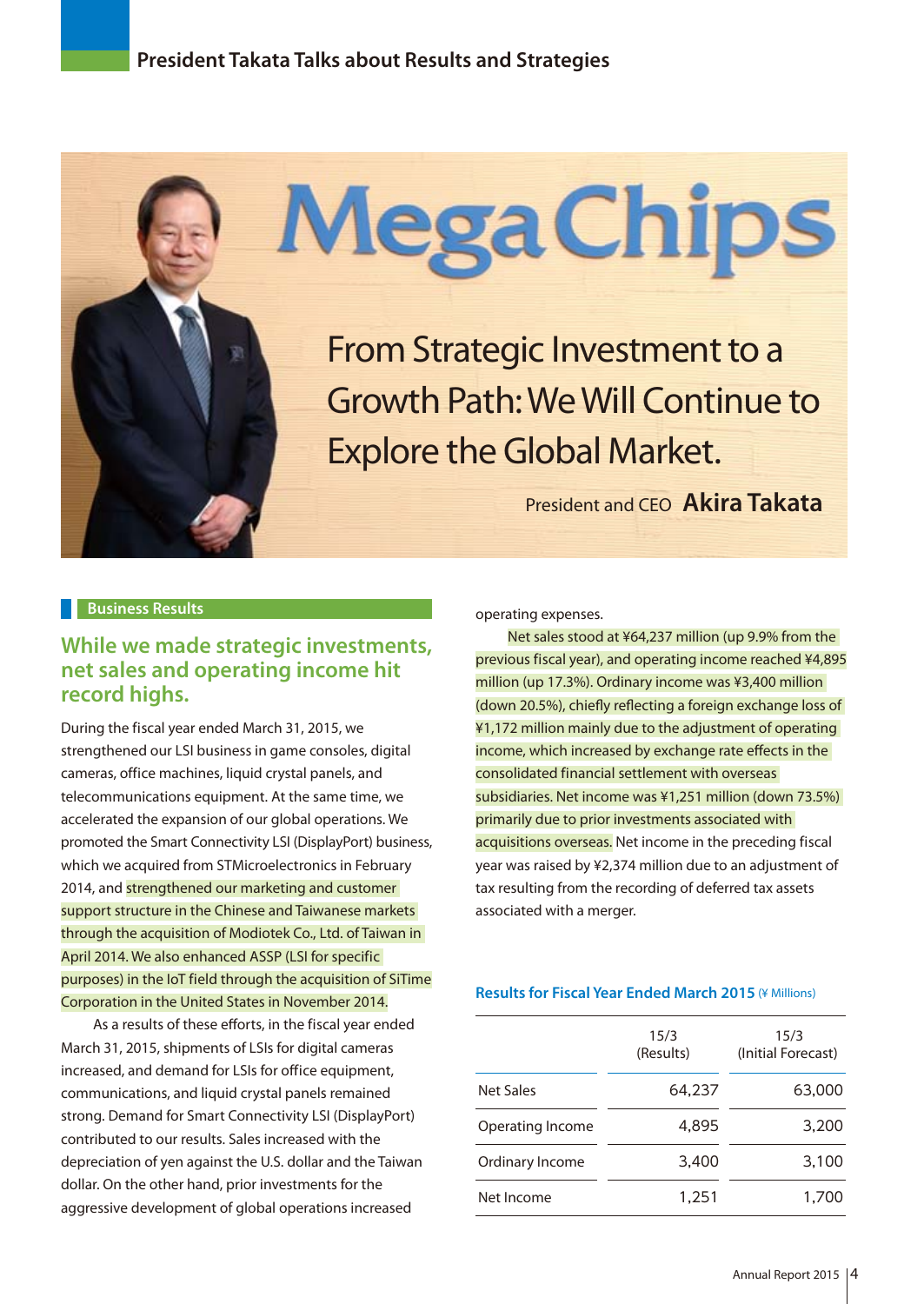**Medium-Term Management Plan for the Fiscal Year Ending March 31, 2016** 

**Continuing to develop new products centered on ASSP, and to strengthen our overseas business foundation to enhance the corporate structure in the medium to long term**

We expect that the Internet of Things (IoT) society, where everything is connected to network, will develop and the demand for semiconductors will expand worldwide. We regard this trend as a golden opportunity for growth and create new value by providing a range of ingenious solutions based on advanced technologies, and help to make an enriched society where people will feel happy.

To realize this vision, we will change significantly. In addition to the ASIC (LSI for specific customers) business for major domestic customers, we will greatly expand our competitive ASSP (LSI for specific purposes) business. In the growing IoT device market including mobile and wearable equipment, we will aggressively promote business for major customers around the world.

Our ASIC business has provided the LSIs optimal for individual applications for major customers in Japan and overseas in the fields of game consoles, digital cameras,

office machines, and telecommunications equipment Our advantages are based on ability to develop algorithms and architecture and to design, develop, and supply system LSIs with superior performance and cost competitiveness, as well as our deep understanding of customers' applications on the basis of our own core technologies.

However, considering changes in the market and society, we believe that it is necessary to restructure our business portfolio that does not depend solely on the ASIC business to achieve further growth. We have therefore begun to very actively expand our ASSP business to create platforms for the growing market that focuses of IoT and network fields.

As part of this initiative, we acquired a team including the key talent behind the standardization of DisplayPort in the Smart Connectivity LSI (DisplayPort) business. DisplayPort is a video interface standard that requires versatility, scalability, and a broadband audio-video data transmission function. DisplayPort technology is vital to users of computers and mobile equipment requiring advanced audio-video functions.

Following the acquisition of SiTime Corporation of the United States, we will provide silicon MEMS timing device that outperforms quartz oscillators. MEMS timing

#### **Mid-Term Management Policy (the fiscal year ending March 2016)**

We target at the growing device market, concentrate management resources in the businesses aimed at leading global customers and accelerate mid and long-term growth.

- 1) Expand the lineup of products to construct platforms centering on ASSP products for IoT field including mobile and wearable devices.
- 2) Build the stronger relations with leading global companies by enhancing application and marketing capabilities, and enriching the service to the customers.
- 3) Work on aggressively to achieve high profit return ratio considering the operation conditions, while increasing operating margins and pursuing changes to high growth and high profit constitution by strengthening the financial base.

### **Image of Medium-term Business Growth Concentrate management resources in the IoT field including mobile and wearable devices**

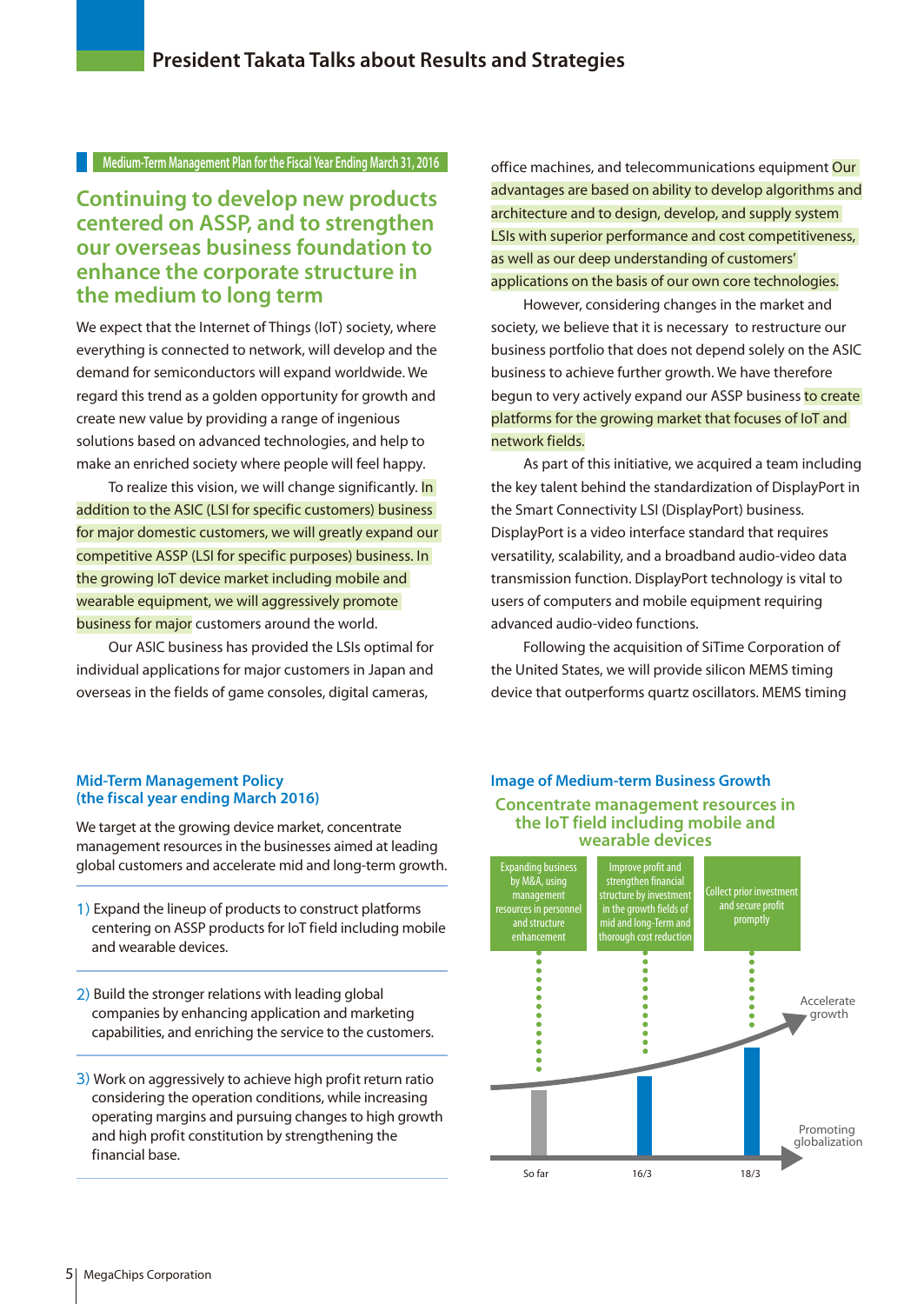device is used in all kinds of electronic devices in which space and power are at a premium. They are small in size, low in power consumption and cost, and enables very short lead times.

Our new ASSP product Sensor Hub LSI offers high performance with indoor navigation (where GPS fails) in as low as 1/20 of power consumption compared to conventional products. (Refer to page 8) We have introduced Sensor Hub LSI to the Chinese smartphone and wearable devices market and it has been adopted in certain wearable devices. The several business negotiations are under way and there are an increasing number of inquiries. Our low-power sub-GHz band wireless communication LSI is optimal for the IoT and sensor network communications and has been used in the BEMS (Building Energy Management System) market.

Meanwhile, we will cultivate human resources and promote globalization to expand business relationships with leading global companies in the growing device market. We will develop competent personnel for application technology and marketing, in particular, to identify the needs of local customers, develop technologies and solutions, and enhance support systems. This is because we recognize that technical support and



sales systems suited for local areas are the key in Taiwan and China that are major ASSP markets. Aiming primarily at the acquisition of human resources in Asia, we acquired Modiotek in Taiwan, and are working to create synergy with our technical and marketing expertise.

In this way, we aim to be a company that can prevail in the global market in terms of product development, human resources, and business structure. We will seek to improve operating income margin to achieve growth in the medium to long term and to build a structure for high growth and high profitability.

### **Promoting Globalization**



**Breakdown of overseas sales (consolidated) Number of employees (consolidated)** 

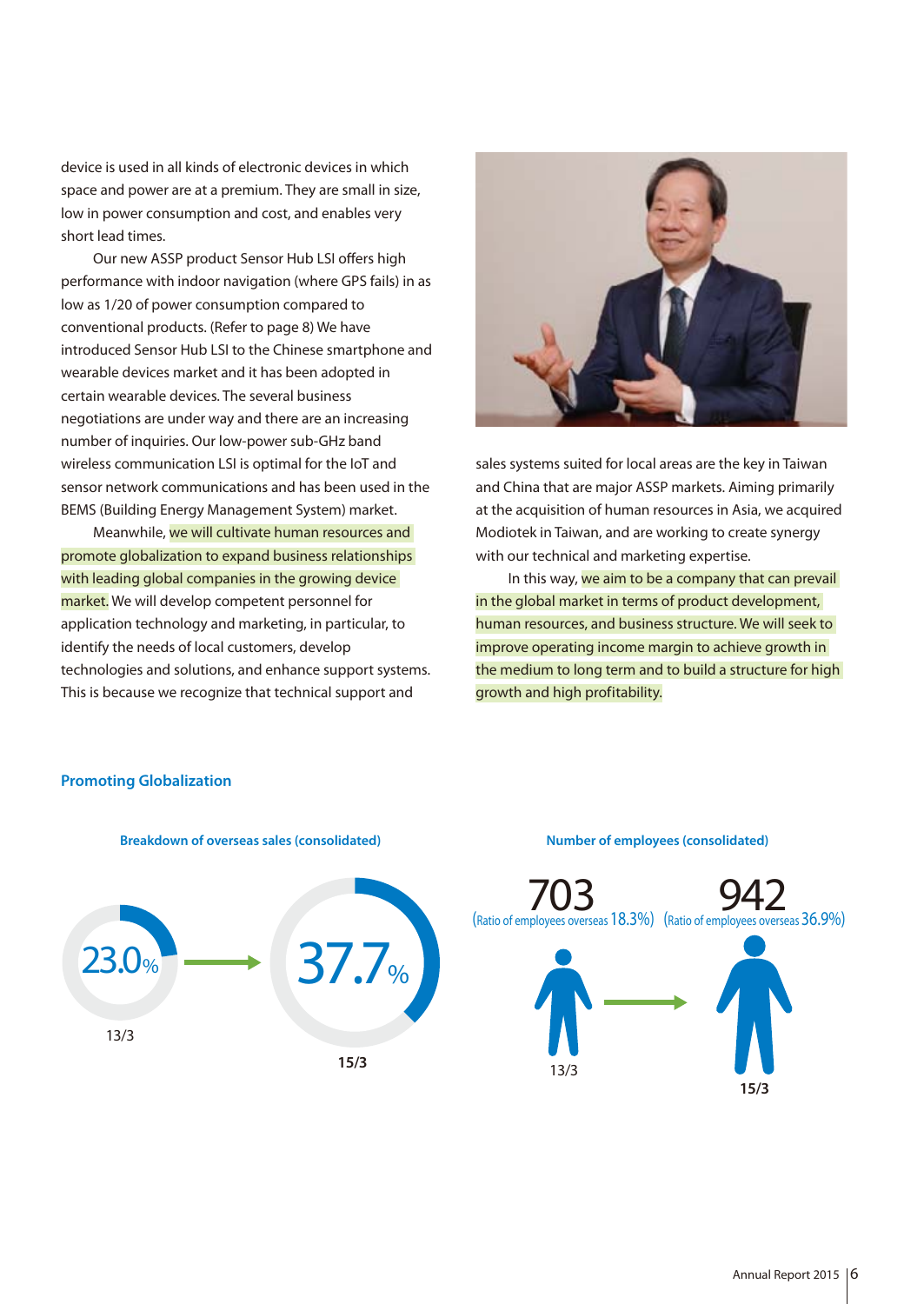**Results Forecast for the Fiscal Year Ending March 31, 2016 Change of Policy on Dividend**

### **We expect to post record sales in the two preceding years, focusing on the ASSP business in the mobile communications and IoT fields.**

To carry out business structural reform and place the ASSP business on a growth track, in the fiscal year ending March 31, 2016, we will continue to take steps under the Medium-Term Management Plan. We will increase sales significantly in the ASSP business, which is the focus of the structural reform, and will raise the sales ratio in the business from almost zero in the fiscal year ended March 31, 2012 to around 40% in the fiscal year ending March 31, 2016 and to over 50% in the fiscal year ending March 31, 2018.

In the fiscal year ending March 31, 2016, we expect to post consolidated net sales of ¥70,000 million (up 9.0% from the previous fiscal year). We forecast consolidated operating income of ¥6,700 million (up 36.9%), to pay for the amortization of goodwill and intangible fixed assets, ¥3,500 million, in association with overseas investment. We expect consolidated operating income after amortization of ¥3,200 million (down 34.6%), consolidated ordinary income of ¥3,000 million (down 11.8%), and consolidated net income of ¥1,000 million (down 20.1%). net income of ¥1,000 million (down 20.1%).

### **We have decided to change our policy to ensure a sustainable distribution of profits to shareholders.**

Finally, we regard the appropriate distribution of profits to sustain the distribution of profits and the Company's growth, we changed our basic policy on the distribution of profits at a meeting of the Board of Directors held on May profits at a meeting of the Board of  $\frac{1}{2}$ 

We will distribute 30% or more of net income to shareholders as dividends, taking the outlook for management in the medium term into consideration (dividends may be adjusted in consideration of special factors related to accounting, the settlement of accounts, and tax). The dividend is calculated by the number of outstanding shares (excluding the number of treasury stock) as of the closing of the fiscal year will be distributed once a year. Under this policy, we have decided an annual dividend per share to be ¥34 (the payout ratio is 61.1%) for the fiscal year ended March 31, 2015 following the previous fiscal year. The annual dividend per share for the fiscal year ending March 31, 2016 has yet to be determined but we plan to pay it based on our policy. We will publish a news release on a dividend on our website when it is news release on a dividend on a dividend on our website when it is in the control of the control of the control of the control of the control of the control of the control of the control of the control of the control of th

We will continue to actively distribute profits to our shareholders, while enhancing our stock value and capital  $\frac{1}{\sqrt{2}}$ efficiency.

|                           |                    | (* MIIIIONS)      |
|---------------------------|--------------------|-------------------|
|                           | 16/3<br>(Forecast) | 15/3<br>(Results) |
| <b>Net Sales</b>          | 70,000             | 64.237            |
| Operating Income Prior to | 6,700              | 4.895             |
| Amortization of Goodwill  | $3.500*$           |                   |
| Operating Income After    | 3.200              | 4.895             |
| Ordinary Income           | 3.000              | 3.400             |
| Net Income                | 1.000              | 1.251             |
| Net Income per Share (¥)  | 44.74              | 55.64             |
|                           |                    |                   |

\* Amortization of goodwill and intangible fixed assets associated with aggressive  $\frac{11}{3}$   $\frac{12}{3}$   $\frac{13}{3}$   $\frac{14}{3}$   $\frac{15}{3}$ acquisitions of overseas companies.

#### **Cash Dividends**



**2016/3 Full – Year Forecast**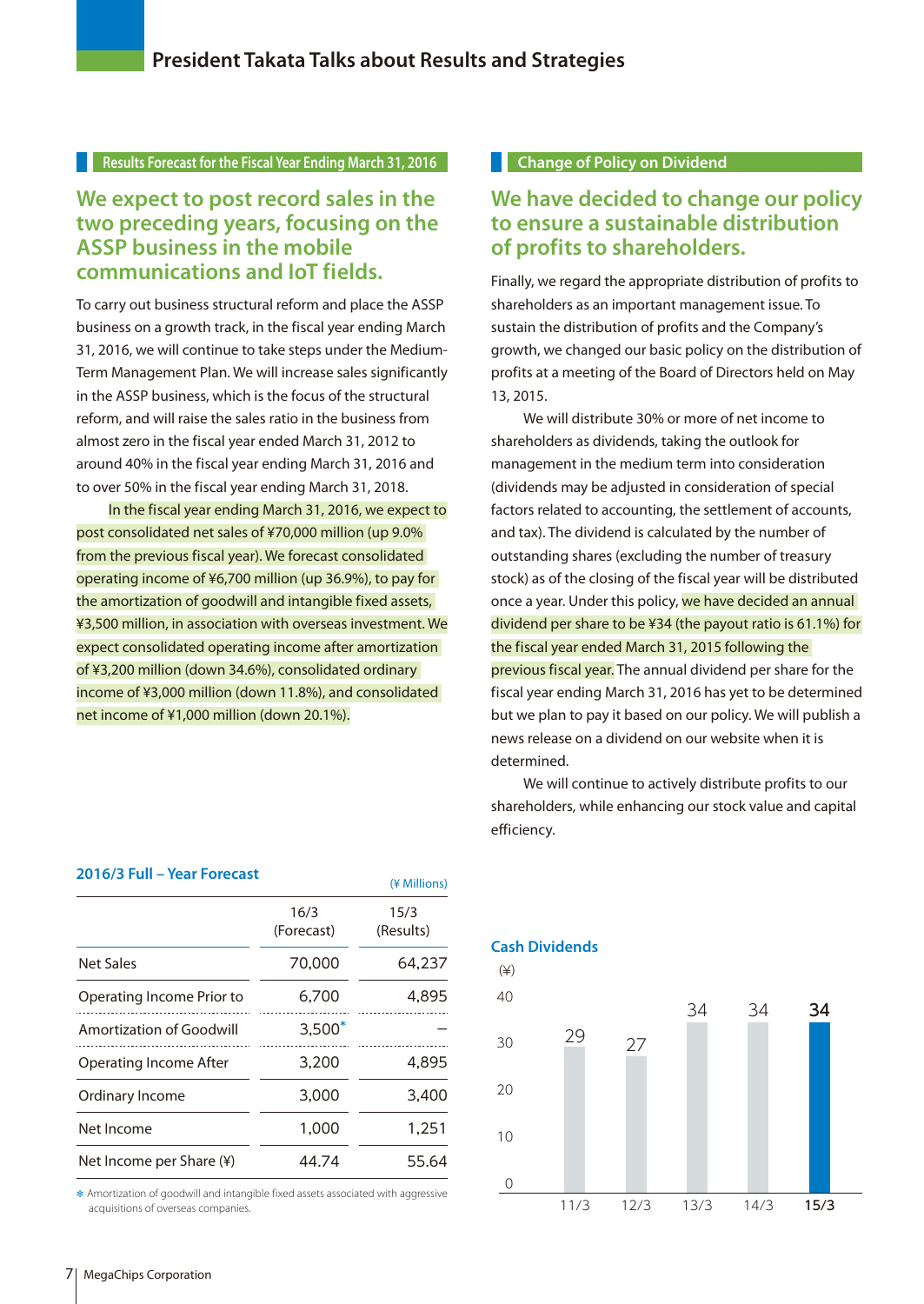**ASSP Product of MegaChips Up**

# **Sensor Hub LSI frizz enables smartphones and wearable devices to provide location information and monitor body movements and health conditions.**

More and more smartphones and wearable devices can<br>measure steps and moving distance and identify present position. These devices are required to perform complicated data processing from a variety of sensors. However, the complex processing involves causes issues such as high power consumption and short battery life.

Sensor Hub LSI, frizz performs the advanced arithmetic data processing from a number of sensors with low power consumption and contributes to the development of a range of devices that identify the user's present position, movements and physical condition including the pulse rate. The Sensor Hub LSI is expected to be used for a various purposes in an aging society such as be used for a various purposes in an aging society such as healthcare management and monitoring elderly people

### **Function of Sensor Hub LSI frizz**



#### **Challenging issue to reduce power consumption**

**The power consumption of frizz is one twentieth** that of conventional Sensor Hub microcomputers due to its unique design and arithmetic processing. The Sensor Hub LSI provides strong support for the development of functions using a variety of sensors.

### **Expected applications of frizz**



Sensor Hub LSI frizz helps with navigation,<br>guiding users to their destination in buildings and underground areas where the GPS fails. It processes the data from a number of sensors that determine the user's moving speed and direction and supports Pedestrian Dead Reckoning (PDR), which is expected to find Reckoning (PDR), which is expected to find widespread use in the future.

**Fitness A running coach**



The Sensor Hub LSI estimates the moving<br>speed and the distance of the user and speed and the distance of the user and measures pulse rates. In addition, frizz can be used in devices that issue alerts detecting<br>arm motion and swing speed arm motion and swing speed

#### **Healthcare Watching elderly people indoors**



frizz can be applied in systems for remote<br>monitoring of the health and behavior of elderly people. It provides safety and security by detecting abnormal postures and movements, such as falls. and movements, such as falls.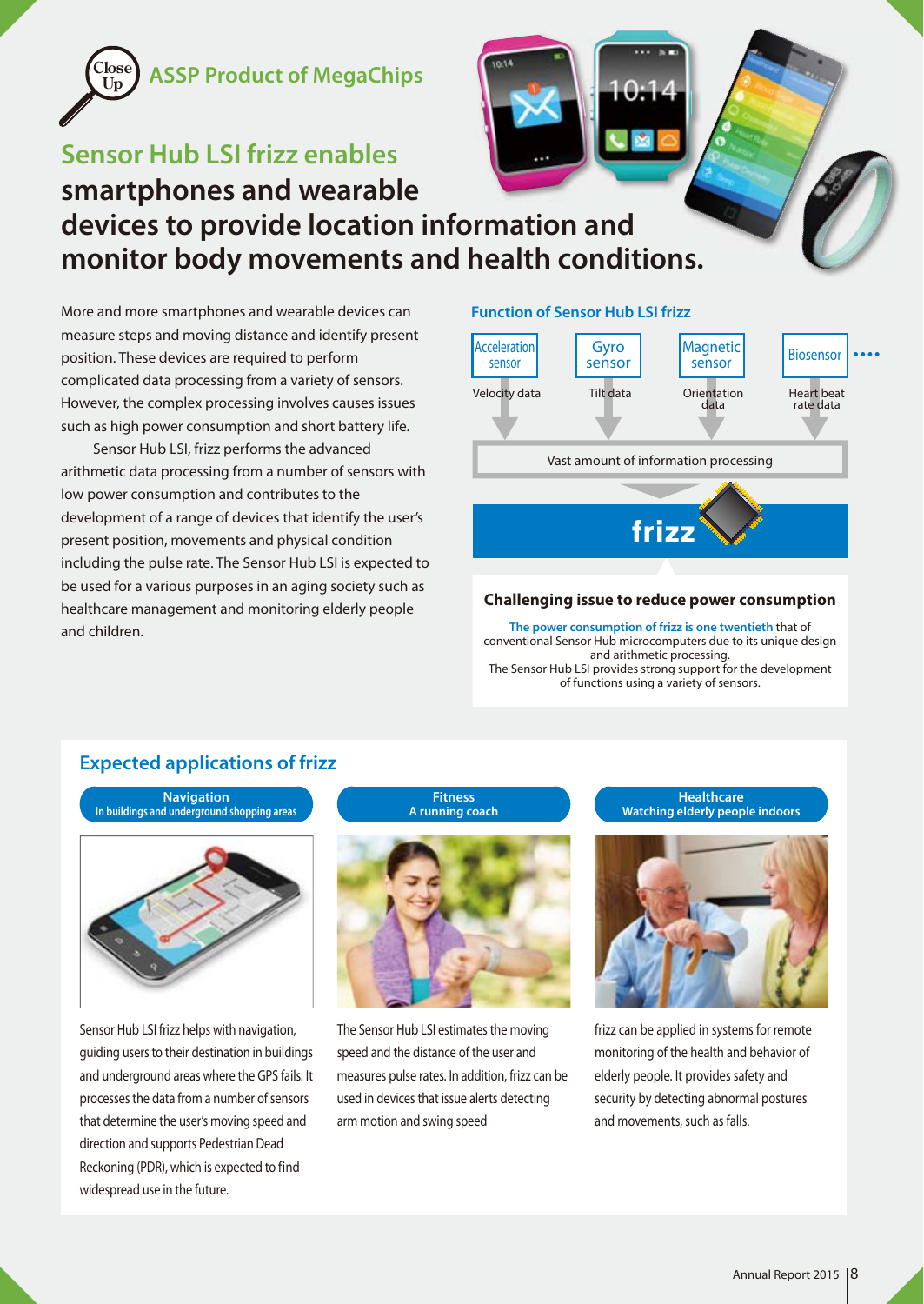## MegaChips Uses Proprietary Technologies to Create Unique Products in Images, Audio and Communications

MegaChips satisfies customers' needs on the basis of its proprietary technologies, researching and developing applied technologies to differentiate its products from competitors' products.

To ensure our superiority and uniqueness through research and development, we are promoting to secure our own intellectual property rights.

### **Main Achievements in R&D in Fiscal Year Ended March 31, 2015**

#### **Development of LSI products**

- LSI for storing game software for portable game consoles
- Intellectual property core for system LSIs for digital cameras
- LSI for digital cameras
- Image processing LSI
- Timing controller LSI for liquid crystal panels
- Intellectual property core and LSI for optical communications
- Photoelectric conversion intellectual property core and LSI
- Analog front-end LSI
- 920MHz wireless LSI / Pick Up
- LDO regulator for power supply control
- Intelligent sensor hub LSI
- Smart Connectivity LSI (DisplayPort) products
- MEMS timing devices

#### **Development on basic technologies**

- Status estimation technology
- Image recognition technology
- In-vehicle image recognition algorithm

#### **Development of other products**

- Expansion of the functionality of and custom development of full digital video recording and transmission systems
- Development of an additional product lineup for surveillance camera systems

### **Intellectual Property Strategy**

Since MegaChips is a fabless manufacturer, our ideas, expertise, and other intellectual property derived from R&D activities constitute the foundation of our competitive advantage. Protecting our intellectual property rights will, therefore, lead to greater competitiveness and growth potential.

In the fiscal year ended March 31, 2015, we filed patent applications for technologies related to products being developed, technologies related to wearable devices and sensors, applied technologies for status estimates, robots, and 3D measurement as well as existing image recognition technology and technology for improving security for game consoles.

### **R&D Policy:**

Provide the system LSI in images, audio, and communications, and products for specific purposes in the IoT field, as well as solutions using the applicable products.



### **BlueChip Wireless is a low-power, sub-GHz band LSI ideal for system construction**

including lighting and air-conditioning control and power consumption measurement at buildings and plants without wiring work.

In December 2014, BlueChip Wireless was employed by a wireless system to fine tune individual lamps with a light control function with smartphones and tablets in offices (at NTT Facilities).

### **Patent Applications and Registrations by Region**\*1



\*1 The number of cases shown are the cumulative total as of the end of March 2015. \*2 "Others" denotes the number of applications for patents that are valid under international patent treaties in multiple countries where MegaChips may begin operations in the future.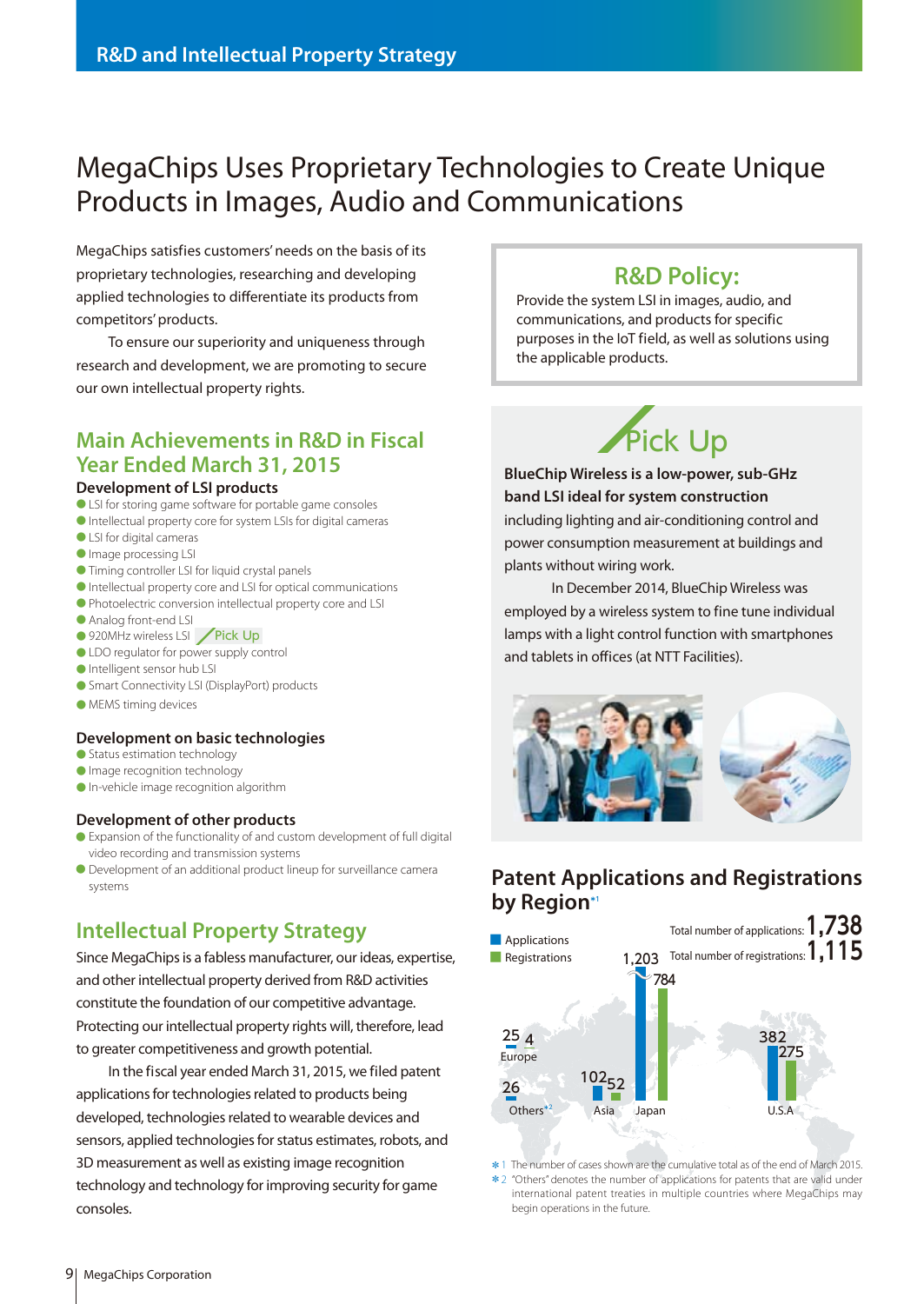## We Will Contribute to Society by Creating Products and Services that the World Needs, Taking Advantage of Our Advanced Technological Capabilities

### **Environmental Management System**

MegaChips has established an environmental management system based on ISO14001 to achieve "Management in harmony with Environment".

We are involved in preservation activities under the environmental policies of "eco-friendly and high circulation product manufacturing" that contributes to power consumption reduction and downsizing of

products, "reduction of environmental load substances and green procurement" based on our original green procurement guideline, "eco-office promotion" that focuses on conserving energy and resources in our offices. We also working on "observance of laws and other requirements" according to the compliance.

### **Environmental Load Reduction Effects with the Development of Eco Products**



### **Quality Management System**

To deliver high quality products and services to customers, we have constructed a quality management system that complies with the international standard ISO9001. We have established a quality policy and thoroughly informed it to all employees. We have set quality goals company-wide as well as by each business division and promoting activities to achieve these goals. We have continually improved our quality

management system based on an assessment of its effectiveness. For comprehensive quality management and assurance, we also conduct trials, tests, audits and other checks at every stage, from design to production. We have built a system centered on the Quality Assurance Division in order to provide appropriate guidance and supervision to internal design sections and to contracted production plants.

### TOPICS **Supporting Entrepreneurial Education for Students**

Students at universities in the Kansai area are invited every year to take part in a new business idea contest called the Campus Venture Grand Prix Osaka. Based on our belief that young entrepreneurs are vital to the growth of Japan's economy, we have been supporting this contest since startup. The member of MegaChips judged the new technology category of the 16th Campus Venture Grand Prix Osaka.

We intend to continue to support the contest in future years.



at the 16th Campus Venture Grand Prix Osaka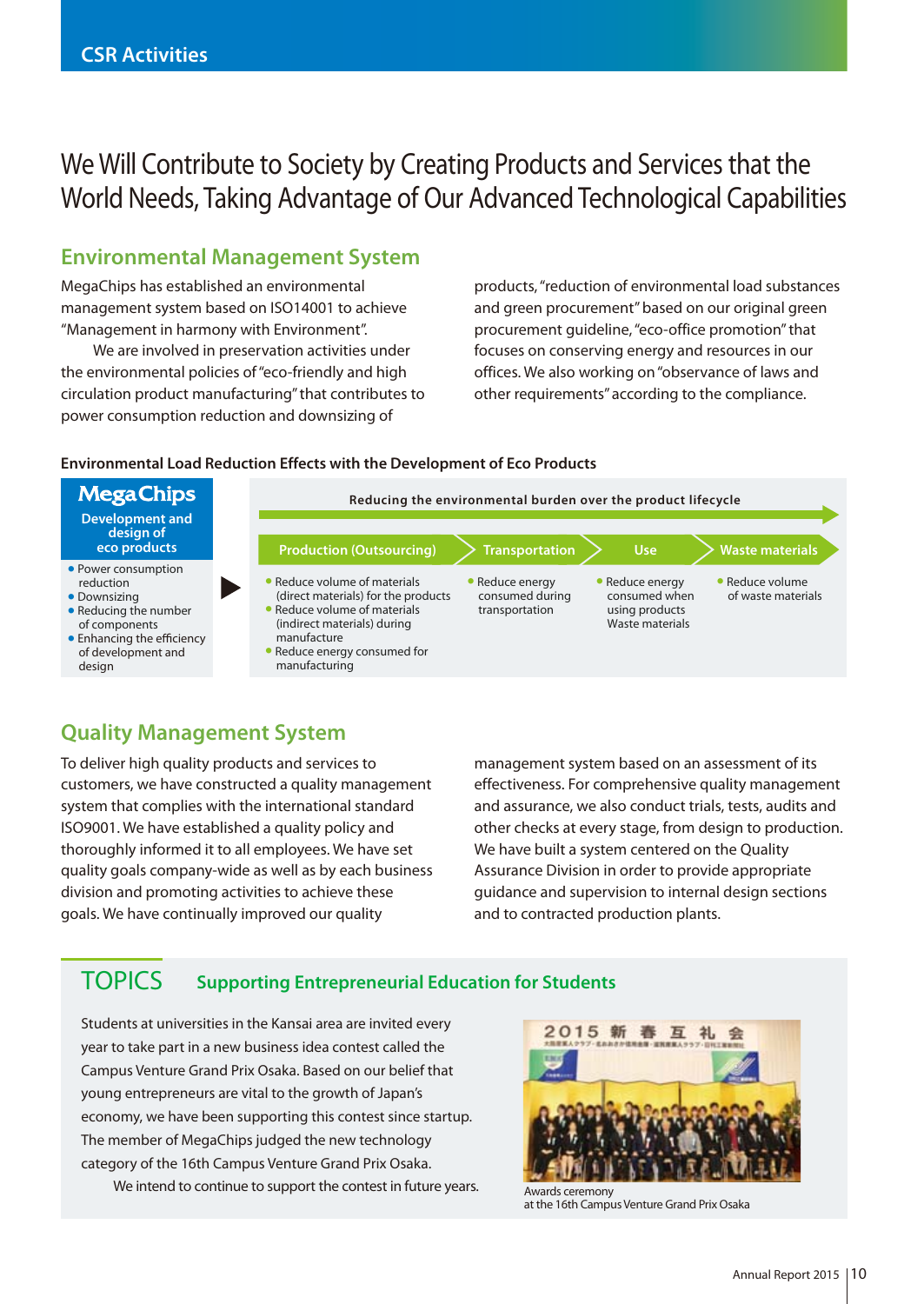# Raising Corporate Value and<br>Practicing Sound Corporate Management Practicing Sound Corporate Management

### **Our Basic View**

We define our corporate social responsibilities as<br>encompassing maintaining compliance, committing to the timely disclosure of important information, developing and supplying high-quality products that take full advantage of our own technologies, practicing comprehensive quality control and protecting the environment. In our view, consistently fulfilling these responsibilities is essential if we are to increase corporate value and if our directors and employees are to value and if our directors and employees are to

continually recognize that only by faithfully meeting the<br>expectations of society with sophisticated and unique technologies and earning public trust will the Company achieve sustained growth.

Based on this attitude, we seek to continuously improve our corporate governance to ensure that we make appropriate decisions, that our management is transparent and efficient, and that we convincingly demonstrate accountability. demonstrate accountability.

### **Corporate Governance Structure**

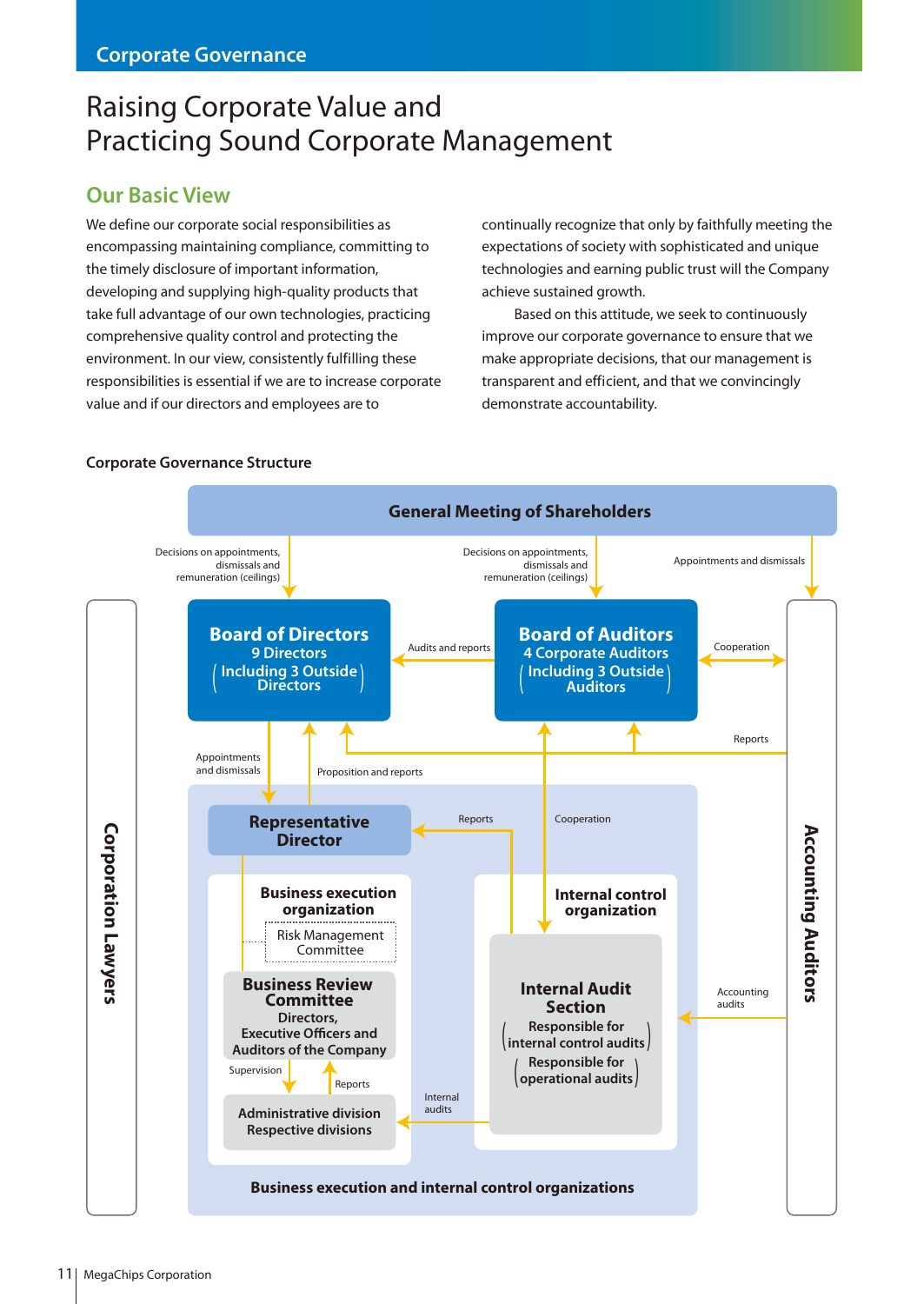### **Governance Structure**

### **Board of Directors**

The Board of Directors, which consists of Nine Directors appointed at General Meetings of Shareholders, discusses strategies, makes decisions, and provides overall supervision of the operations of the Company. The Board of Directors, which meets once each month, has established a scheme that permits the Directors to examine management from diverse perspectives and to make the necessary decisions as the Company's ultimate business decision-making body, with a small number of directors enabling fast action.

Among the Directors, three\* Outside Directors act to ensure management objectivity and transparency by asking questions, stating opinions and offering advices as may be necessary from external viewpoints.

### **Auditors and the Board of Auditors**

The Company has established a Board of Auditors. Three\* of the Company's four Auditors appointed at General Meetings of Shareholders are Outside Auditors. The Company emphasizes the independence of its Auditors from Directors.

Each of the Auditors conducts audits to determine whether or not the Board of Directors is making decisions on basic management policies and important matters for the Company, and is executing operations appropriately.

The Board of Auditors monitors the compliance of executed tasks with laws, the Articles of Incorporation and internal regulations and determines their legality.

### **Internal Control System**

To achieve the objective of (1) increasing management effectiveness and efficiency, (2) ensuring the reliability of financial reports, (3) ensuring full compliance and (4) protecting assets, as required by law, the Board of Directors of the Company has established a basic policy on the Company's internal control system that reflects the provisions of the Company Law. Based on this policy, the Company strives to build and operate an internal control system in compliance with the rules set out in the Company Law and the Financial Instruments and Exchange Law.

The Company's Representative Director is responsible for establishing, executing and supervising internal control in accordance with the basic policy on the internal control system. The Representative Director supplies the Company's stakeholders with financial reports that are highly reliable and transparent, as required by law. In addition, the Representative Director puts mechanisms in place and makes arrangements to ensure that important internal tasks associated with financial reporting comply with laws and regulations and that those tasks are efficiently performed by "establishing" an internal control system and monitoring and evaluating the appropriate "application" of the system.

Specifically, the Internal Audit Section, which reports directly to the Representative Director, performs internal audits in cooperation with Auditors and examines whether or not the internal check system is functioning properly among the Company's divisions on a day-to-day basis.

The Internal Audit Section reports its audit findings to the Representative Director. The Section issues improvement orders based on the Representative Director's instructions and checks the state of improvement when there are items in need of improvement.

In addition, the Internal Audit Section undertakes internal control audits in accordance with the Financial Instruments and Exchange Law. The Section submits reports to the Representative Director after evaluating the status of establishment and application with respect to internal control. The Internal Audit Section also makes recommendations concerning improvements to managers as it sees fit.

The Company's internal control system covers the companies whose results are consolidated to ensure proper operations at Group companies. Each subsidiary reports the status of its execution of operations and its financial condition regularly to the Company, and the Company's business review meeting and Board of Directors check the appropriateness of their operations.

Using the procedures described above, the Company examines and evaluates its internal control system.

No "serious flaw" or "inadequacy" was identified in the internal control report for the fiscal year ended March 31, 2015. The Company has also received from its Accounting Auditors an internal control audit report with an unqualified opinion for the same fiscal year.

(As of June 29, 2015)

<sup>\*</sup>No Outside Directors or Outside Auditors have been employed by the Company prior to their current appointments. The Company has no personnel, financial, technical, trade or any other relationship with any company for which any Outside Directors or Outside Auditors, or any of their close relatives has served as an officer or an employee over the last ten years, with the exception of manufacturing agreement contracts with Macronix International Co., Ltd. for which one of the Outside Directors acts as senior vice president and an advisory contract with a law firm to which one of the Outside Auditors belongs.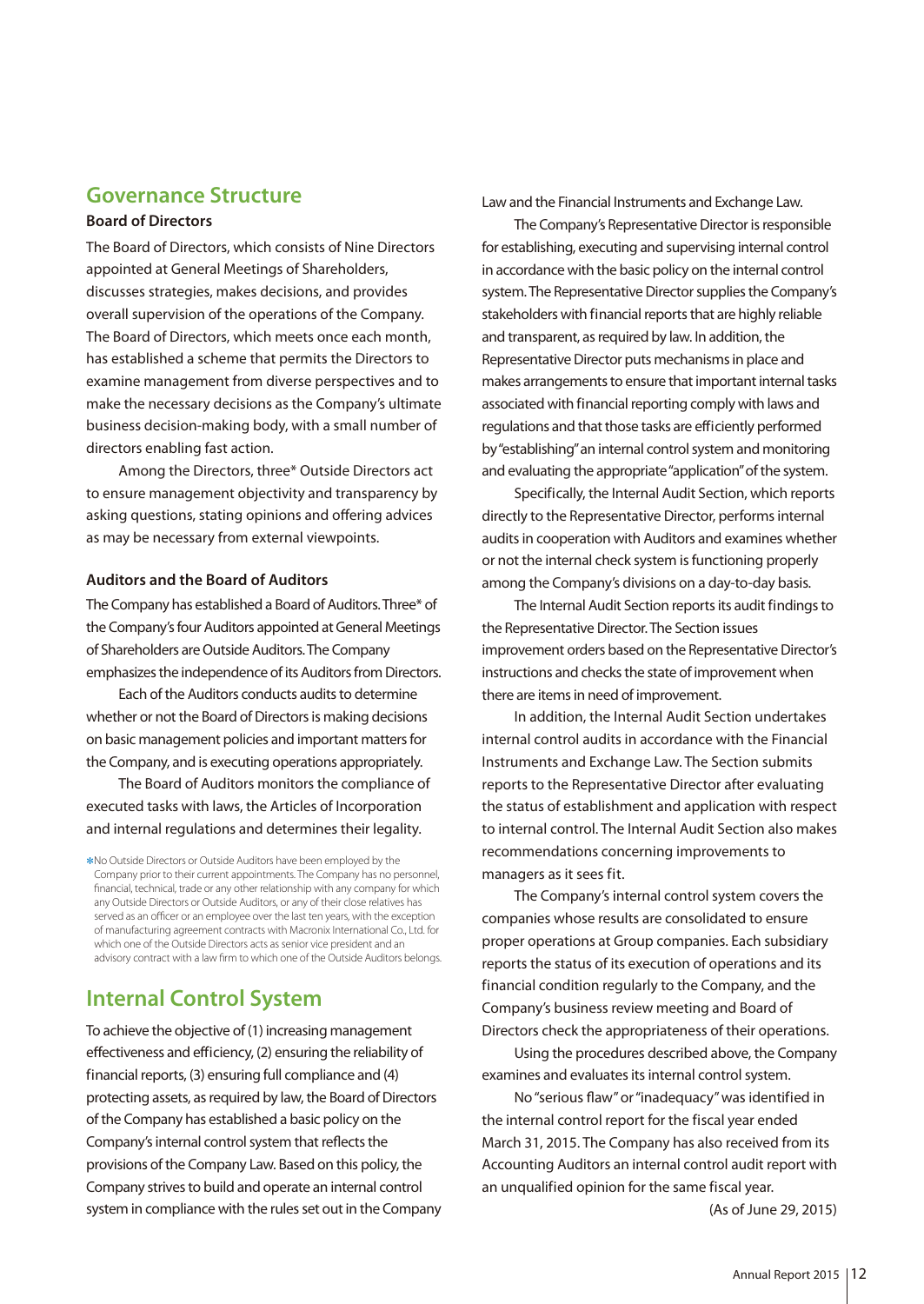### **Directors**



**Akira Takata** President and CEO



**Shigeki Matsuoka** Executive Vice President



**Masayuki Fujii** Senior Managing Director



**Kyoichi Kissei** Senior Managing Director



**Tetsuo Hikawa** Director



**Gen Sasaki** Director



**Keiichiro Akahoshi** Outside Director



**Dang-Hsing Yiu** Outside Director



**Chisato Tominaga** Outside Director

### **Auditors**



**Tadashi Sumi** Standing Statutory Auditor



**Hisakazu Nakanishi** Outside Auditor



**Nozomu Ohara** Outside Auditor



**Keiichi Kitano** Outside Auditor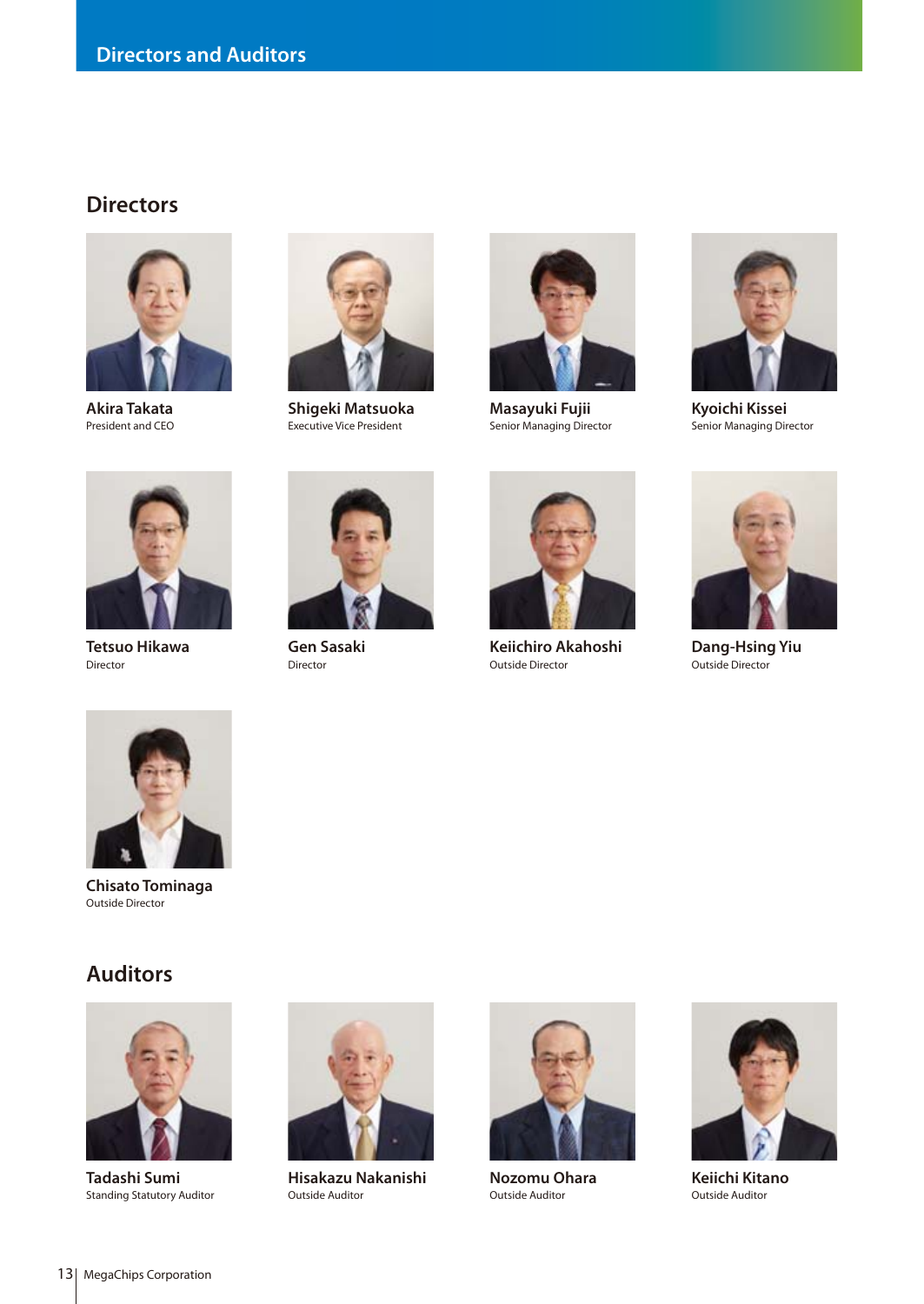# **Financial Section**

## **CONTENTS**

| Analysis of Sales and Financial Standing                                            |  |
|-------------------------------------------------------------------------------------|--|
| Analysis of Business Results <b>Constitute Analysis</b> 16                          |  |
| High Liquidity and Outstanding Reserves <b>Constituted:</b> 18                      |  |
| Financial Position <b>Construction</b> 29                                           |  |
| Research and Development,                                                           |  |
|                                                                                     |  |
|                                                                                     |  |
| Notes to the Consolidated Financial Statements <b>Constant Constant Constant</b> 30 |  |

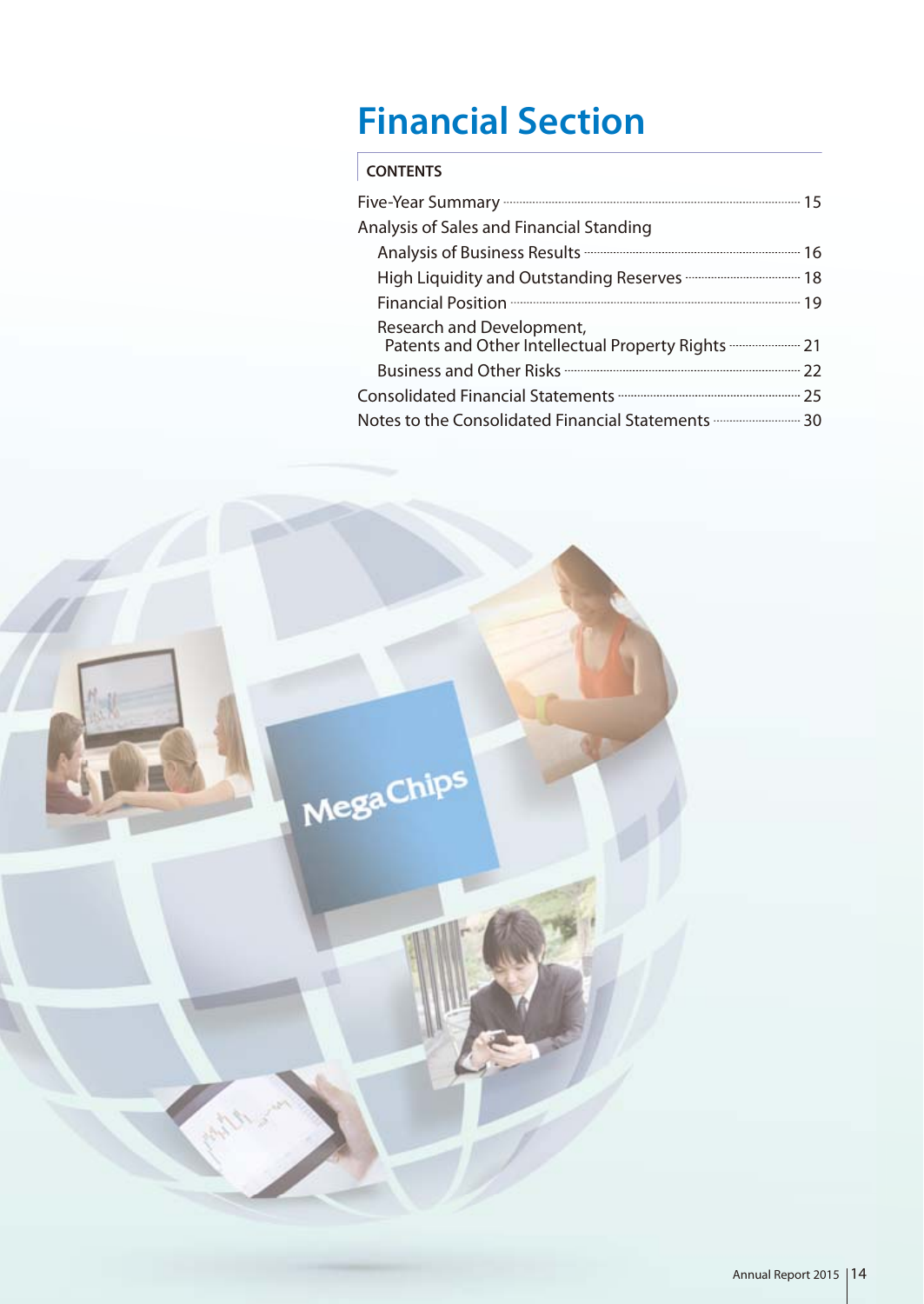### **Five-Year Summary**

MegaChips Corporation and Consolidated Subsidiaries For the five years ended March 31

|                                                                       |                                                 |            | Millions of yen<br>except for employees |           |            | Thousands of U.S.<br>dollars* |  |  |
|-----------------------------------------------------------------------|-------------------------------------------------|------------|-----------------------------------------|-----------|------------|-------------------------------|--|--|
|                                                                       | 2011                                            | 2012       | 2013                                    | 2014      | 2015       | 2015                          |  |  |
| <b>For the Year</b>                                                   |                                                 |            |                                         |           |            |                               |  |  |
| <b>Operating Results:</b>                                             |                                                 |            |                                         |           |            |                               |  |  |
| Net sales                                                             | ¥ 36,259                                        | ¥35,366    | ¥ 53,623                                | ¥ 58,469  | ¥64,237    | \$534,557                     |  |  |
| Operating income                                                      | 3,055                                           | 3,033      | 3,962                                   | 4,173     | 4,895      | 40,739                        |  |  |
| Net income                                                            | 2,288                                           | 2,127      | 4,044                                   | 4,725     | 1,251      | 10,414                        |  |  |
| R&D expenses                                                          | 1,217                                           | 1,452      | 2,879                                   | 5,574     | 7,320      | 60,916                        |  |  |
| <b>At Year-End</b>                                                    |                                                 |            |                                         |           |            |                               |  |  |
| <b>Financial Position:</b>                                            |                                                 |            |                                         |           |            |                               |  |  |
| <b>Total assets</b>                                                   | ¥ 29,203                                        | ¥ 29,247   | ¥44,075                                 | ¥44,867   | ¥77,830    | \$647,672                     |  |  |
| Net assets                                                            | 25,453                                          | 24,977     | 27,595                                  | 31,816    | 32,355     | 269,246                       |  |  |
| <b>Other Information:</b>                                             |                                                 |            |                                         |           |            |                               |  |  |
| Employees                                                             | 269                                             | 277        | 703                                     | 739       | 942        | 942                           |  |  |
|                                                                       | Yen<br>except for PER and market capitalization |            |                                         |           |            |                               |  |  |
| <b>Per Share Information</b>                                          |                                                 |            |                                         |           |            |                               |  |  |
| Net income                                                            | 94.64<br>¥                                      | ¥ 88.80    | ¥170.23                                 | ¥ 202.40  | ¥ $55.64$  | \$<br>0.46                    |  |  |
| Net assets                                                            | 1,060.19                                        | 1,042.70   | 1,181.89                                | 1,362.64  | 1,438.09   | 11.96                         |  |  |
| Cash dividends                                                        | 29                                              | 27         | 34                                      | 34        | 34         | 0.28                          |  |  |
| <b>Stock Information (March 31)</b>                                   |                                                 |            |                                         |           |            |                               |  |  |
| Stock price                                                           | 1,484<br>¥                                      | 1,638<br>¥ | 1,458<br>¥                              | ¥ $1,210$ | 1,392<br>¥ | \$<br>11.58                   |  |  |
| PER (Times)                                                           | 15.68                                           | 18.45      | 8.56                                    | 5.98      | 25.02      | 25.02                         |  |  |
| Market capitalization (Millions of<br>yen, Thousands of U.S. dollars) | ¥35,672                                         | ¥39,374    | ¥35,047                                 | ¥29,086   | ¥ 33,461   | \$278,450                     |  |  |
| Ratio                                                                 |                                                 |            |                                         |           |            |                               |  |  |
| Operating income to sales (%)                                         | 8.4                                             | 8.6        | 7.4                                     | 7.1       | 7.6        |                               |  |  |
| ROE (%)                                                               | 9.2                                             | 8.4        | 15.4                                    | 15.9      | 3.9        |                               |  |  |
| ROA (%)                                                               | 8.2                                             | 7.3        | 11.0                                    | 10.6      | 2.0        |                               |  |  |
| Shareholders' equity ratio (%)                                        | 87.2                                            | 85.4       | 62.6                                    | 70.9      | 41.3       |                               |  |  |
| Sales to total assets ratio<br>(Times)                                | 1.30                                            | 1.21       | 1.46                                    | 1.31      | 1.05       |                               |  |  |
| Operating income per<br>employee (Millions of yen)                    | ¥<br>12                                         | ¥<br>11    | ¥<br>8                                  | ¥<br>6    | ¥<br>6     |                               |  |  |

The U.S. dollar amounts are provided solely for the convenience of the readers at the rate of ¥120.17 US\$1, the rate prevailing on March 31, 2015.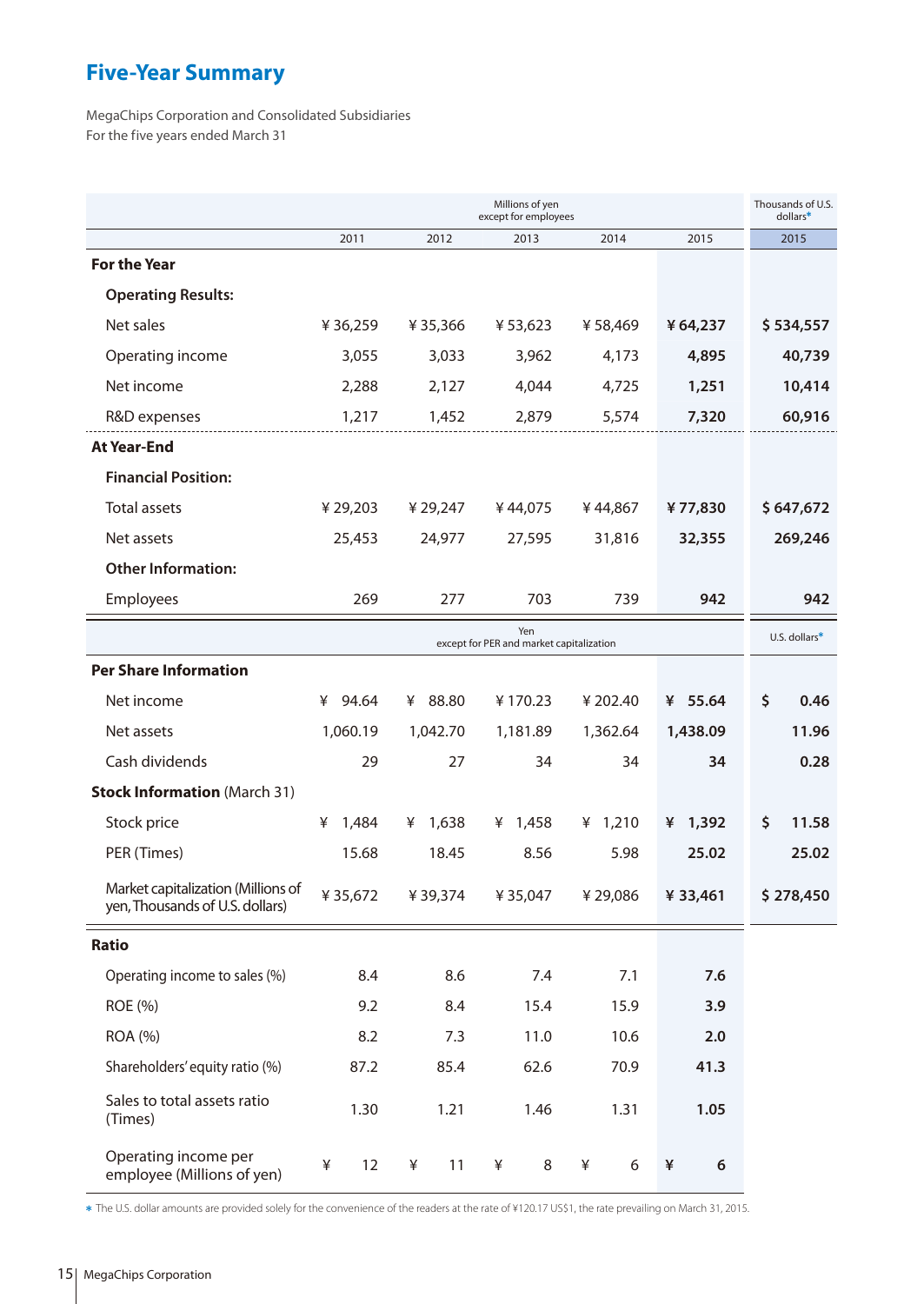### **Analysis of Sales and Financial Standing**

MegaChips Corporation and its Consolidated Subsidiaries

### **Analysis of Business Results**

### $\bullet$  Net Sales

The MegaChips Group (the "Group") recorded net sales of ¥64,237 million (up 9.9% year on year), chiefly reflecting an increase in demand for LSIs for digital cameras due to a rise in the number of mounted models, strong demand for LSIs for office equipment, telecommunications, and liquid crystal panels. Sales of Smart Connectivity (DisplayPort) products that the Group has acquired, and the depreciation of the yen against the U.S. dollar and the Taiwan dollar also contributed to improving performance.

#### **Cost of Sales, SG&A Expenses and Operating Income**

The consolidated cost of sales for the fiscal year was ¥45,263 million. The consolidated cost of sales ratio improved 3.6 percentage points from the previous fiscal year, to 70.5%. As a result, the consolidated gross profit rose 25.5% from the previous year, to ¥18,974 million.

Consolidated selling, general and administrative (SG&A) expenses was ¥14,078 million, an increase of ¥3,131 million from the previous fiscal year, reflecting active prior investments for business expansion in the medium to long term. SG&A expenses consisted mainly of personnel expenses of ¥4,763 million (up 39.8% from the previous fiscal year), including salaries, provision for bonuses and other items, and R&D expenses of ¥7,320 million (up 31.3% from the previous fiscal year).

As a result of the developments described above, consolidated operating income for the fiscal year under review rose 17.3% from the previous fiscal year, to ¥4,895 million.

#### **Income before Income Taxes and Minority Interests**

The difference between non-operating income and non-operating expenses stood at ¥1,495 million, as loan origination fees of ¥120 million, provision for loan loss reserve of ¥120 million, and exchange loss of ¥1,172 million as non-operating expenses were included.

The difference between extraordinary income and extraordinary loss of ¥168 million was caused by the posting of a special retirement expense of ¥130 million as an extraordinary loss associated with the closure of the ASIC team at the India Branch.

As a result, net income before taxes was ¥3,231 million (down 26.8% from the previous fiscal year).





### **Net Sales Operating Income to Sales Operating Income**

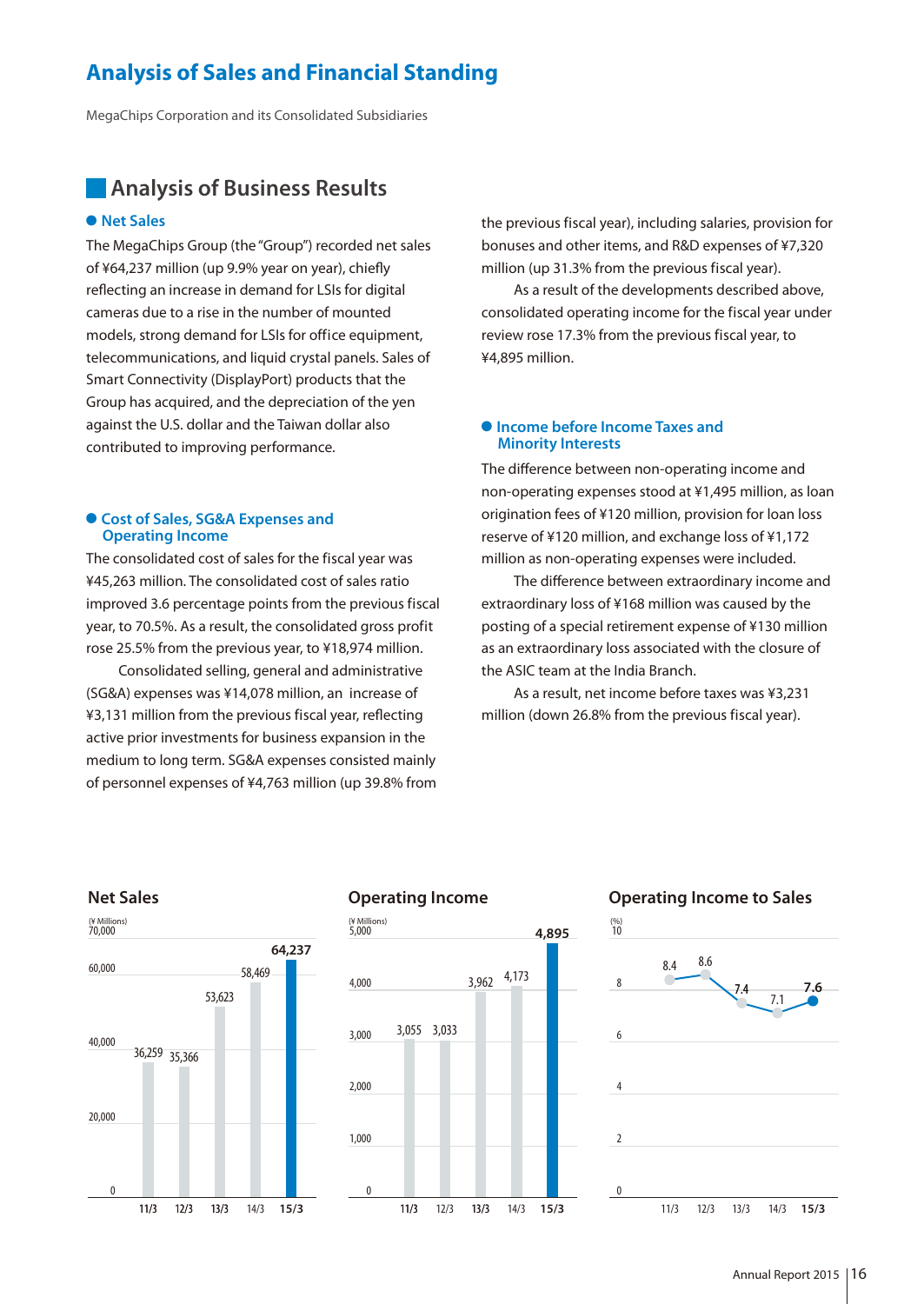### **Analysis of Sales and Financial Standing**

MegaChips Corporation and its Consolidated Subsidiaries

### **Net Income**

Consolidated net income declined by 73.5% from the previous fiscal year to ¥1,251 million, as the result of income taxes, inhabitant taxes and enterprise taxes current totaling ¥486 million (a decrease of 17.3% from the previous fiscal year) and income taxes-deferred amounting to positive ¥1,564 million (decreased by ¥900 million over last year).

#### **Dividends**

The Company regards the appropriate distribution of profits to its shareholders as an important management issue, and seeks to actively distribute profits, aiming to achieve both the sustainable distribution of profits and the Company's growth and considering the Company's financial condition. The basic policy is as follows:

**(1)** The Company will determine the amount of dividends by taking an amount equivalent to at least 30% of the consolidated net income (with special factors relating to accounting, financial settlement or taxation added or subtracted upon due consideration) as the aggregate amount of dividends, while taking the medium-term business outlook into consideration, and dividing this amount by the number of shares that have been issued at the end of

the period, minus the number of shares held by the Company at the end of the period.

- **(2)** Aiming at sustainable improvements in its corporate value, the Company will allocate funds to fundamental research to create innovative new technologies, the development of unique products, the achievement of a suitable business portfolio, and the securing of competent human resources to achieve medium- to long-term growth. It will also give consideration to maintaining a sound financial position that can withstand variations in the business environment.
- **(3)** The Company shall endeavor to return profits to shareholders by acquiring its own shares expeditiously, taking into consideration such factors as market conditions, movements of stock prices, and the Company's financial circumstances in order to improve the efficiency of capital.

With respect to the distribution of retained earnings for the fiscal year under review, the Company has decided to pay an annual dividend of ¥34 per share as an ordinary dividend (¥34 for the previous period) to shareholders as of March 31, 2015 under its basic policy on the distribution of profits.

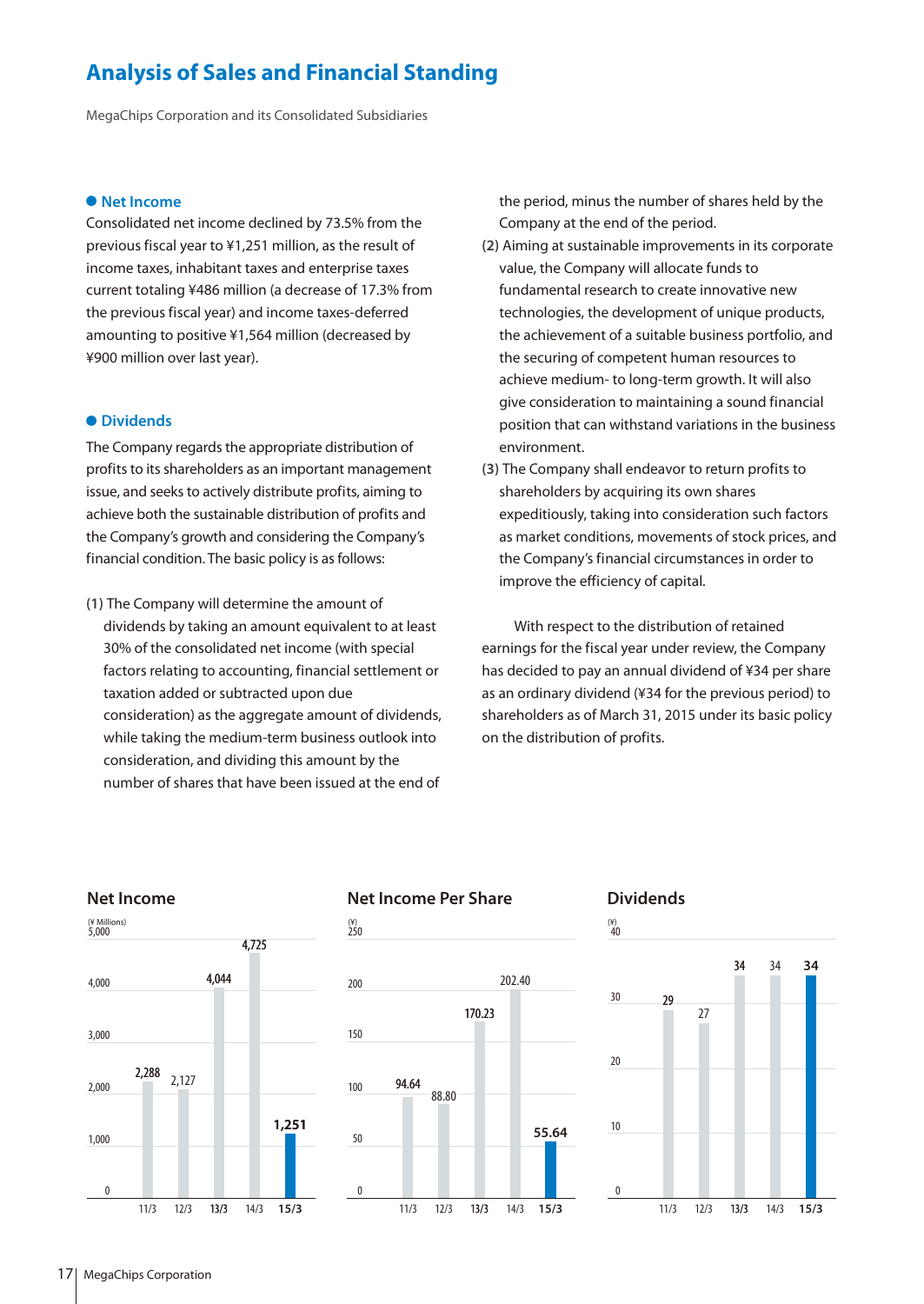### **High Liquidity and Outstanding Reserves**

Net cash provided by operating activities was ¥5,752 million (compared with net cash of ¥5,484 million provided by such activities in the same period of the previous consolidated fiscal year). This was chiefly attributable to net income before taxes of ¥3,231 million (down 26.8% year on year), depreciation of ¥848 million yen, the amortization of long-term prepaid expenses of ¥1,165 million, and a ¥843 million increase in inventories, offsetting a 1,412 million increase in notes and accounts receivable-trade.

Net cash used in investment activities was ¥24,700 million (compared with net cash of ¥2,411 million used in such activities in the same period of the previous fiscal year). This was chiefly attributable to expenditure for the loan of operating funds to subsidiaries of ¥1,218 million, an outlay for the purchase of long-term prepaid expenses of ¥1,067 million, outgoings of ¥19,510 million for the purchase of shares of subsidiaries resulting in a change in the scope of consolidation mainly due to the acquisition of SiTime, and expenditure for business acquisition of ¥1,157 million. As a result, free cash flow, which is the sum of net cash provided by or used in operating activities and net cash provided by or used in investment activities, resulted in net cash used of ¥18,947 million (compared to net cash provided of

**Cash Flow** ¥3,072 million in the same period of the previous fiscal year).

> Net cash provided by financing activities was ¥20,814 million (compared with net cash of ¥3,623 million used in such activities in the same period of the previous consolidated fiscal year). This was chiefly attributable to a net increase in short-term loans payable of ¥11,701 million and proceeds from long-term loans payable of ¥14,000 million, which offset the repayment of long-term loans payable of ¥2,833 million and outgoings for the purchase of treasury shares of ¥1,262 million.

> As a result, cash and cash equivalents at the end of the fiscal year ended March 31, 2015 reached ¥13,028 million, up ¥2,587 million from the end of the year ended March 31, 2014.

#### **Capital Requirements**

MegaChips' working capital requirements are based on operating expenses such as research and development expenses for its new technologies and new products, the cost of sales, and selling, general and administrative expenses. A major component of the operating expenses is manufacturing outsourcing expenses for LSI products.

### **Cash Flows from Operating Activities**



### **Cash Flows from Investing Activities**





(¥ Millions) 4,000

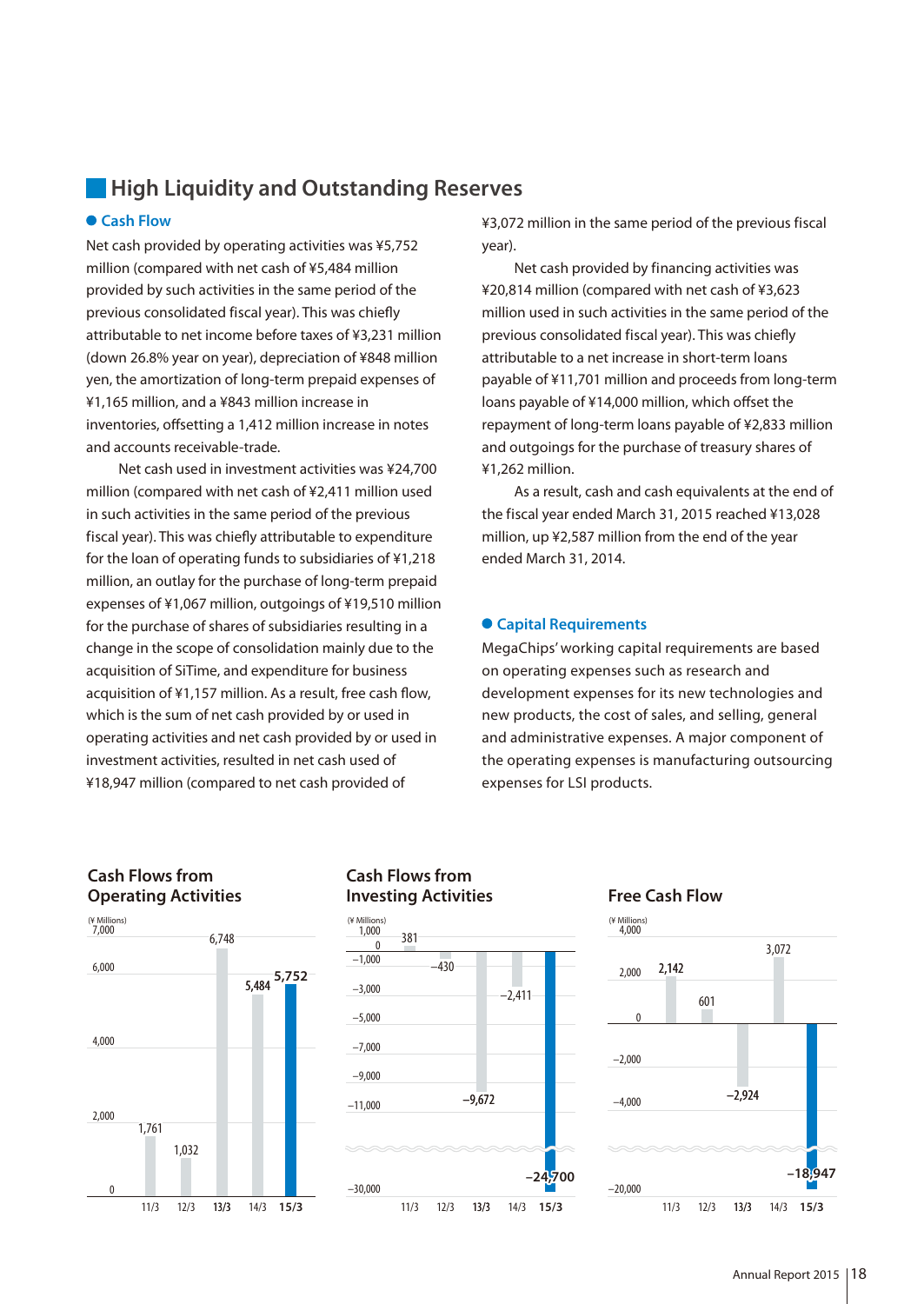### **Analysis of Sales and Financial Standing**

MegaChips Corporation and its Consolidated Subsidiaries

### **Financial Policy**

MegaChips borrows funds from financial institutions to raise working capital when necessary.

In the fiscal year under review, it borrowed funds of ¥20,000 million, consisting of short-term loans of ¥6,000 million and long-term loans of ¥14,000 million, from financial institutions for working capital and funds for the acquisition of SiTime Corporation. The outstanding balance of borrowings from financial

institutions as of the end of the consolidated fiscal year under review was ¥27,118 million.

MegaChips believes it can raise the funds it needs for growth as required by selling accounts receivable on hand, borrowing from banks, or increasing capital, given its sound asset composition, financial position, and ability to generate cash flows through operating activities.

### **Financial Position**

Total assets at the end of the fiscal year amounted to ¥77,830 million (an increase of ¥32,963 million from the end of the previous fiscal year). By asset item, current assets, centered on cash and cash equivalents, trade notes and accounts receivable, and inventories, rose ¥6,310 million from the previous fiscal year, to ¥38,898 million. The main contributing factors to this change included increases in cash and cash equivalents of ¥2,707 million and trade notes and accounts receivable of ¥2,156 million. In non-current assets, goodwill and technology assets rose ¥19,498 million and ¥6,979 million, respectively mainly due to the acquisitions of the Smart Connectivity (DisplayPort) business and

SiTime Corporation. High liquidity characterizes the MegaChips Group's balance sheet, as shown in the asset breakdown. After an increase in non-current assets chiefly due to acquisitions of businesses, current assets accounted for 50.0% of total assets. The current ratio was 133.3%.

Quick assets, obtained by deducting an inventory of ¥5,466 million from these current assets, were ¥33,432 million. They accounted for 42.3% of consolidated total assets. This asset structure is a result of the MegaChips Group operating as a fabless manufacturer, which does not have assets such as production facilities, in which the Company makes long-



#### **Total Assets**



### **Shareholders' Equity Ratio**

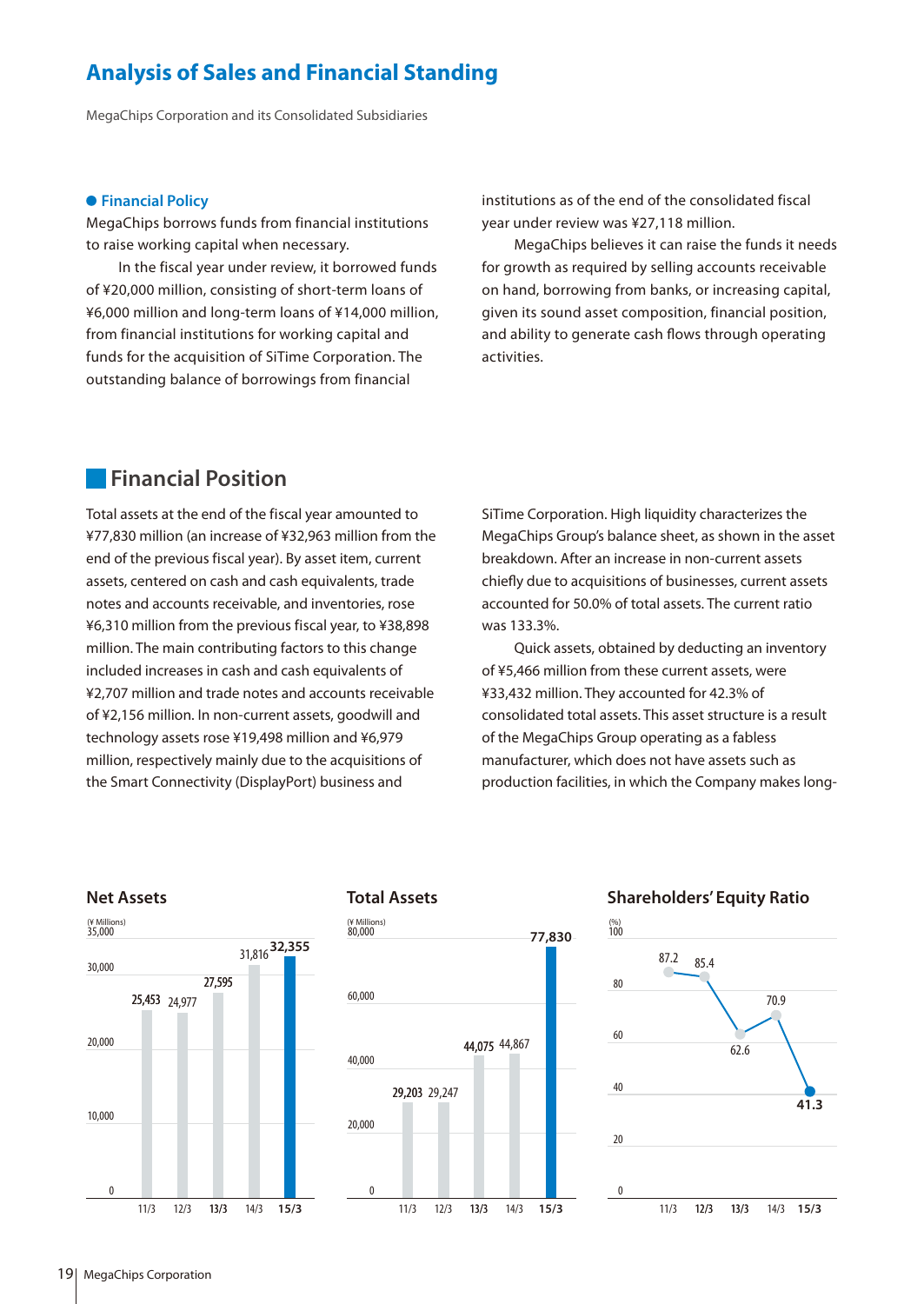term capital investments. MegaChips will continue<br>striving to maintain a sound and highly liguid asset structure in the future.

Total liabilities at the end of the fiscal year under review amounted to ¥45,475 million (a rise of ¥32,423 million year on year). The main contributing factors for this change were an increase in accounts payable other of ¥4,407 million, a rise in deferred tax liabilities (noncurrent liabilities) of ¥2,856 million, and a climb in interest-bearing debt of ¥22,868 million for working capital and the acquisition of SiTime Corporation. Liabilities consisted mainly of short-term loans payable of ¥11,701 million, long-term loans payable (including  $\frac{1}{2}$ ,  $\frac{1}{2}$ ,  $\frac{1}{2}$ ,  $\frac{1}{2}$ ,  $\frac{1}{2}$ ,  $\frac{1}{2}$ ,  $\frac{1}{2}$ ,  $\frac{1}{2}$ ,  $\frac{1}{2}$ ,  $\frac{1}{2}$ ,  $\frac{1}{2}$ ,  $\frac{1}{2}$ ,  $\frac{1}{2}$ ,  $\frac{1}{2}$ ,  $\frac{1}{2}$ ,  $\frac{1}{2}$ ,  $\frac{1}{2}$ ,  $\frac{1}{2}$ ,  $\frac{1}{2}$ ,  $\frac{1}{2}$ ,

the current portion of long-term loans payable) of<br>¥15,416 million and trade payables of ¥5,201 million, which were primarily outstanding payments to companies that manufacture LSIs for the MegaChips Group as its contractors.

Net assets amounted to ¥32,355 million, up ¥539 million year on year. The main contributing factors for this change were a 73.5% year-on-year decrease in consolidated net income, to  $41,251$  million, and a  $41,059$ million increase in the foreign currency translation adjustment, and a  $41,262$  million increase in treasury shares. The resulting shareholders' equity ratio for the end of the fiscal year under review was 41.3%. end of the fiscal year under review was 41.3%.

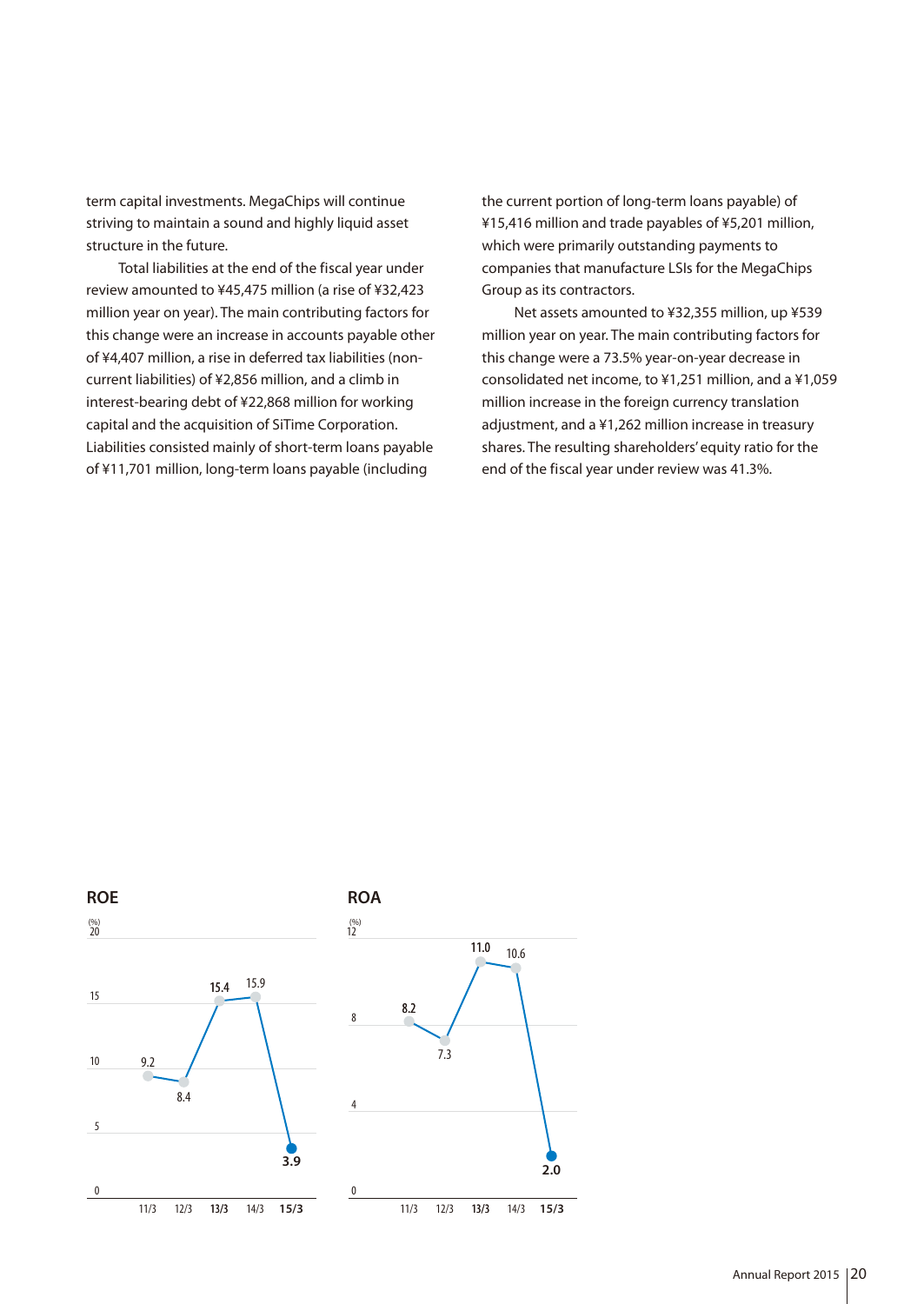## **Analysis of Sales and Financial Standing**

MegaChips Corporation and its Consolidated Subsidiaries

### **Research and Development, Patents and Other Intellectual Property Rights**

The MegaChips Group invested a consolidated total of ¥7,320 million in R&D expenses for the fiscal year under review.

The Company is allocating its resources to research and development in the fields of images, audio, communications, and the IoT. For many products, including entertainment equipment, such as game consoles, digital cameras, LCD panels, and mobile and wearable devices, the Company is developing LSI products, including system LSIs that resolve issues identified in those products, intellectual property for the system LSIs, and

customized products in accordance with customers' specifications and the Company's own standard products based on high-speed, high-precision mixed-signal circuit technology.

The Company also emphasizes the protection of intellectual property rights in the form of patents and other industrial property rights as part of its management strategies. As of the end of the fiscal year under review, the details of the industrial property rights the Company holds and the details of patents among the industrial property rights the Company holds by country are as follows:

| <b>Industrial Property Rights</b> |         |                   | (As of March 31, 2015) |       |
|-----------------------------------|---------|-------------------|------------------------|-------|
|                                   | Patents | <b>Trademarks</b> | IC Design<br>Rights    | Total |
| Acquired                          | 1,115   | 46                | 2                      | 1,163 |
| Applied for                       | 623     | З                 |                        | 626   |
| Total                             | 1,738   | 49                |                        | 1,789 |
|                                   |         |                   |                        |       |

| <b>Patents by Country</b>        |                                | (As of March 31, 2015) |                                                             |  |  |                            |
|----------------------------------|--------------------------------|------------------------|-------------------------------------------------------------|--|--|----------------------------|
|                                  | Japan                          |                        | China<br>USA Taiwan (including Korea EU Other<br>Hong Kong) |  |  | Total                      |
| Acquired                         |                                |                        |                                                             |  |  | 784 275 10 30 12 4 - 1.115 |
| Applied for 419 107 2 48 - 21 26 |                                |                        |                                                             |  |  | -623                       |
| Total                            | 1,203 382 12 78 12 25 26 1,738 |                        |                                                             |  |  |                            |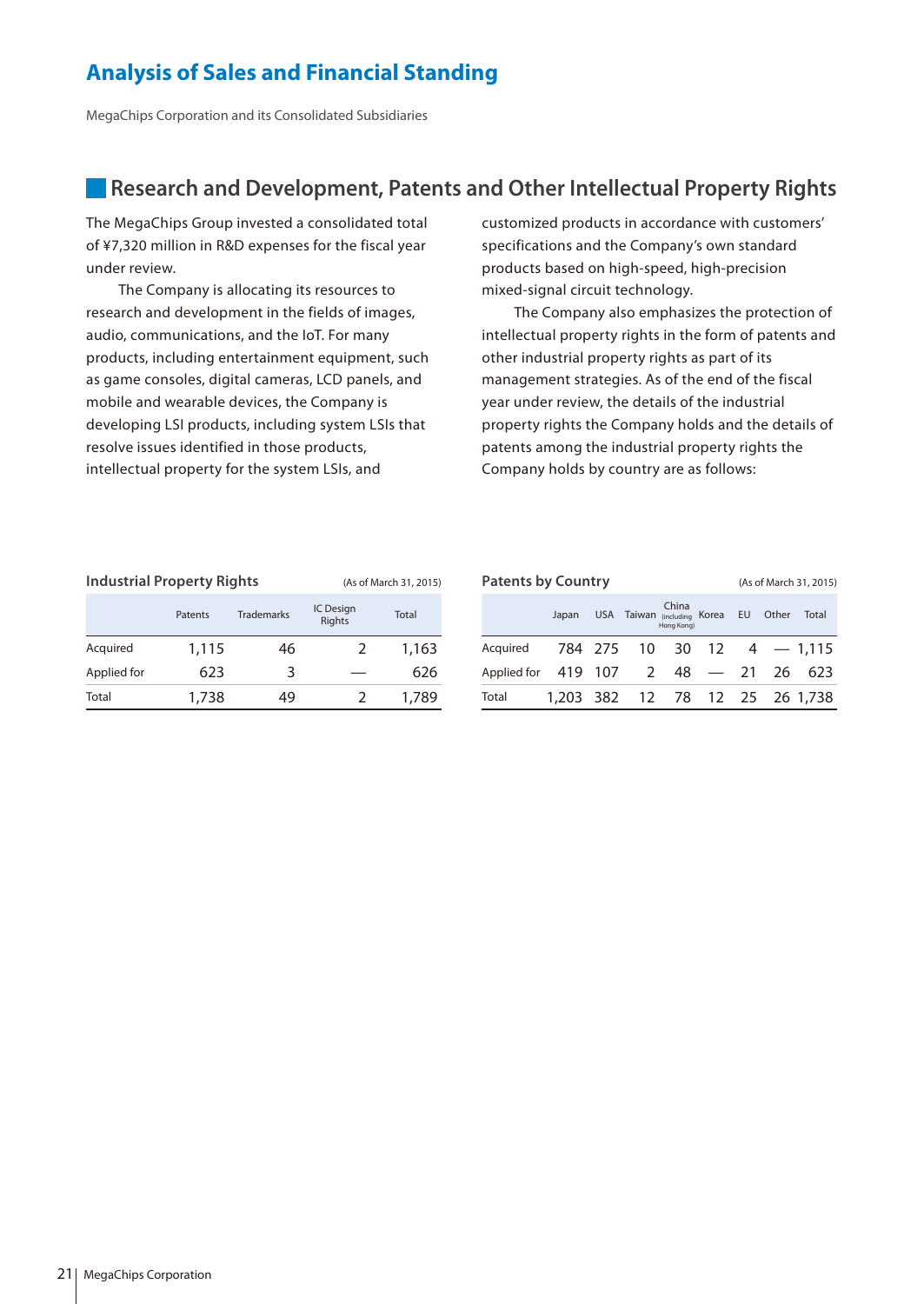### **Business and Other Risks**

The MegaChips Group has identified the following risks pertaining to our operations and other matters that may seriously affect investors' judgment.

Forward-looking statements in this section represent the judgment of the MegaChips Group as of June 24, 2015.

### **Dependence on Specific Customers**

#### **(1) Purchasers**

The MegaChips Group principally sells LSIs for storing game software (custom memories) for use in game consoles; LSIs for game consoles and our peripherals; LSIs for digital cameras image processing; LSIs for LCD panels; and digital video monitoring systems for security and monitoring applications. The proportion of net sales that involves providing LSIs for storing game software (custom memories) to Nintendo Co., Ltd. ("Nintendo") is particularly high.

Accordingly, our operating results may be impacted by sales trends for game software and the game consoles that use these LSI products, and may also be influenced by the extent to which Nintendo adopts our products, among other factors.

#### **(2) Contract Manufacturers (Suppliers)**

Since its foundation, we have adopted a business model in which we operate as an R&D-oriented fabless enterprise, concentrating our management resources on research and development and contracting the manufacturing of products to third parties. Consequently, we have been able to develop products that best meet customer needs based on our unique technological capabilities and expand business without the need to invest in plant and equipment that require substantial investments. We work with a number of different foundries and manufacturers in Japan and overseas, although a very significant percentage of purchases are made from Macronix International Co., Ltd. ("Macronix"), which manufactures LSIs for storing game software (custom memories) supplied to our major customer Nintendo and LSIs for game consoles and their peripherals.

Hence, should Macronix cease manufacturing for whatever reason, our operating results may be impacted.

We have entered into manufacturing agreement contracts with Nintendo and Macronix, respectively. We

intend to build solid and close ties with these companies to ensure a constant supply of products.

#### **Business**

**(1) Risks Associated with LSI Products** We have adopted a fabless model in which we own neither a manufacturing plant nor equipment of our own, and instead outsource manufacturing to third parties. We outsource the manufacturing of LSI products to major foundries both in Japan and overseas.

Hence, demand and supply in the semiconductor market may affect the quantities and prices of products that we procure, and we may not be able to procure products in the quantities and at the prices that we have anticipated.

Our LSIs are used in state-of-the-art digital devices, and the pace of technological innovation in this field is rapid, so there is no guarantee that these products will continue to be used. Moreover, demand may fluctuate due to the effect of the intense completion that the end products using our LSIs are exposed to.

### **(2) Risks in Other Products**

In addition to LSI products, we offer application products including electronic components and system devices based on our LSI technologies in the field of images, audio and communications.

For these products, we have sought to maintain our technological edge in areas such as digital image processing and network technologies, and our competitive edge by supplying unique, optimized solutions for customer services. However, the speed of technological change in this area is rapid, and demand may fluctuate due to technological trends and developments in the services of other companies.

Moreover, in the event that a totally new market is created, the market may not grow as we foresee and our operating results may be affected.

### **(3) Risks in Strategic Investment**

In the event that we engage in strategic tie-ups, including equity participation, to accelerate the growth of our businesses, there is a possibility that the benefits that we anticipate, such as the creation of business synergies or increased earnings, may not materialize.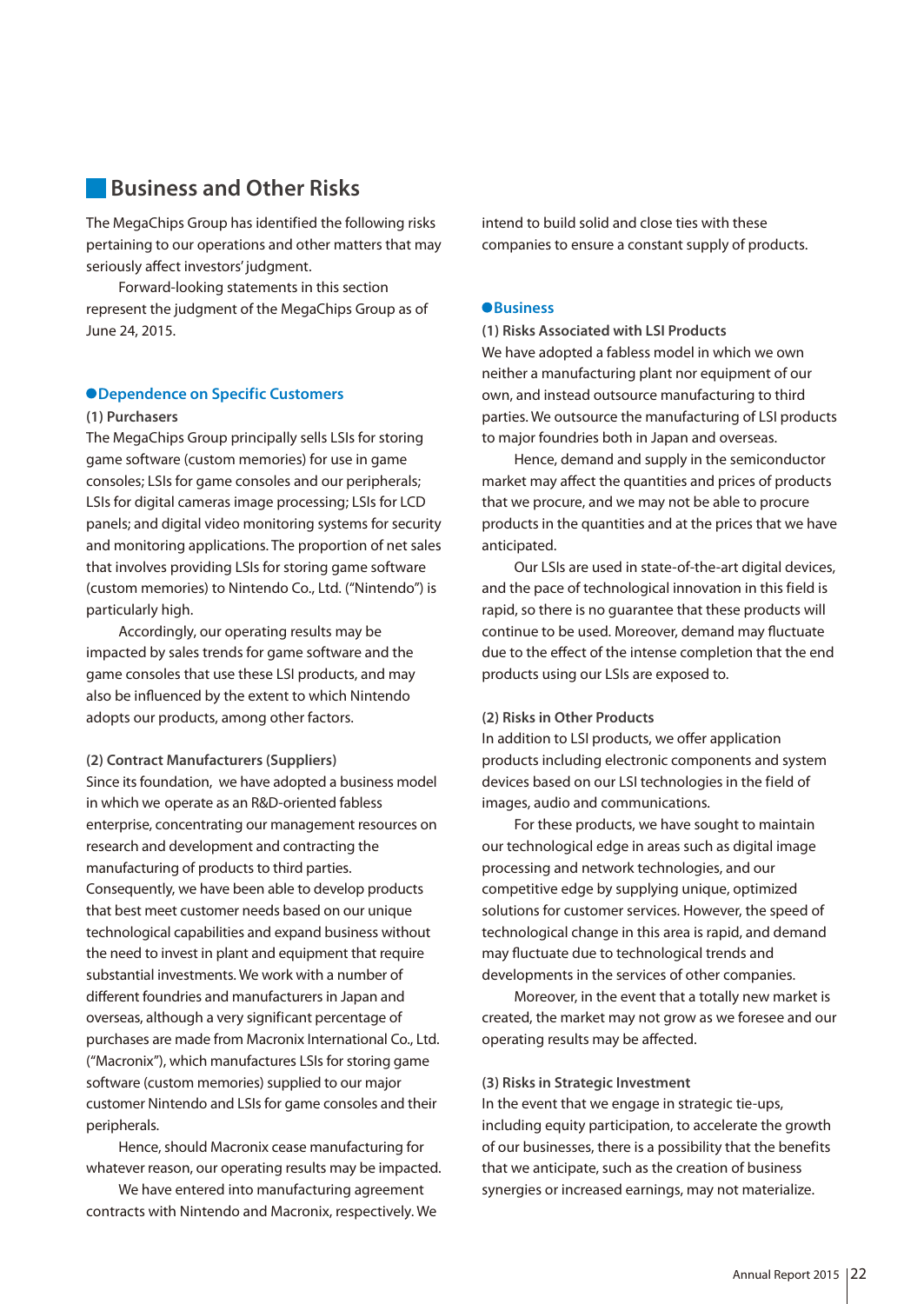### **Analysis of Sales and Financial Standing**

MegaChips Corporation and its Consolidated Subsidiaries

### **(4) Research and Development**

Under the philosophy of seeking to build our business through "Innovation", coexisting with customers over the long term through "Trust", and making an ongoing contribution to society through "Creation", we have operated based on our technological development capabilities. Our competitiveness derives from "Specialization" in products for specific customers and for specific areas of application in the growing image, audio, and communication-related markets, a "Concentration" of our resources on research and development activities to provide the most advanced technologies and products to our customers, and the showing of our "Uniqueness".

We believe that we can continue to develop and introduce to the market innovative and attractive products. However, in our industry, advances in technology occur at a remarkable pace and the market may change rapidly, with technologies that were considered new suddenly becoming obsolete and new technologies and services surging in popularity. There is no assurance that we can always respond quickly to these changes and we may be required to invest a large sum in research and development. This will, in turn, likely affect our operating results.

The MegaChips Group makes every effort to develop cutting-edge technologies and to maintain the competitive edge of its technologies and products. However, should another company develop technology that gives it a competitive advantage, our operating results will likely be affected.

#### **(5) Recruitment**

The MegaChips Group operates based on its technological development capabilities in the areas of images, audio, and communication, and business growth depends heavily on human resources. It is, therefore, extremely important to recruit and retain excellent engineers and to develop the human resources we need.

We have sought to establish the personnel treatment system necessary for that purpose and have maintained excellent technological development capabilities in our business. However, if many excellent engineers were to leave the MegaChips Group or new engineers could not be recruited or developed as planned in the future, we could become less competitive.

### **(6) Exchange Rate Fluctuations**

A portion of our business transactions are denominated in currencies other than Japanese yen, notably US dollars. Consequently, exchange rate fluctuations, especially fluctuations in the yen/dollar rate, may affect our operating results.

The MegaChips Group uses forward currency contracts where necessary, to hedge the foreign exchange risk.

#### **Management**

**(1) Defending against Acquisitions**

MegaChips believes that anti-takeover measures and the protection of shareholder interests against abusive acquirers are important management issues, although it has not set out a basic policy on control of the company. For this reason, we have been collecting information on recent acquisitions.

#### **(2) Accounting Auditors**

For any reason attributable to us or in the event that the accounting auditors violate or contravene laws or ordinances or we believe that the accounting auditors have offended public order or morals, the Board of Auditors shall deliberate on the dismissal or nonreappointment of the accounting auditors. In the event that we consider it appropriate to dismiss or not reappoint the accounting auditors, we shall request the Board of Directors to submit the "dismissal or nonreappointment of the account auditors" as a proposition to our General Meeting of Shareholders, and the Board of Directors shall deliberate.

### **(3) Risk Concerning the Establishment of Internal Control Systems**

The MegaChips Group has recognized the emphasis on legal compliance and the establishment of a corporate governance system as important managerial issues. We have consequently taken steps to strengthen such corporate governance system and enhance risk management.

We also instituted fundamental policies at the meeting of the Board of Directors on internal control pursuant to the provisions of the Companies Act. Based on these policies, we have been improving our internal control systems, including those associated with financial statements, pursuant to the Financial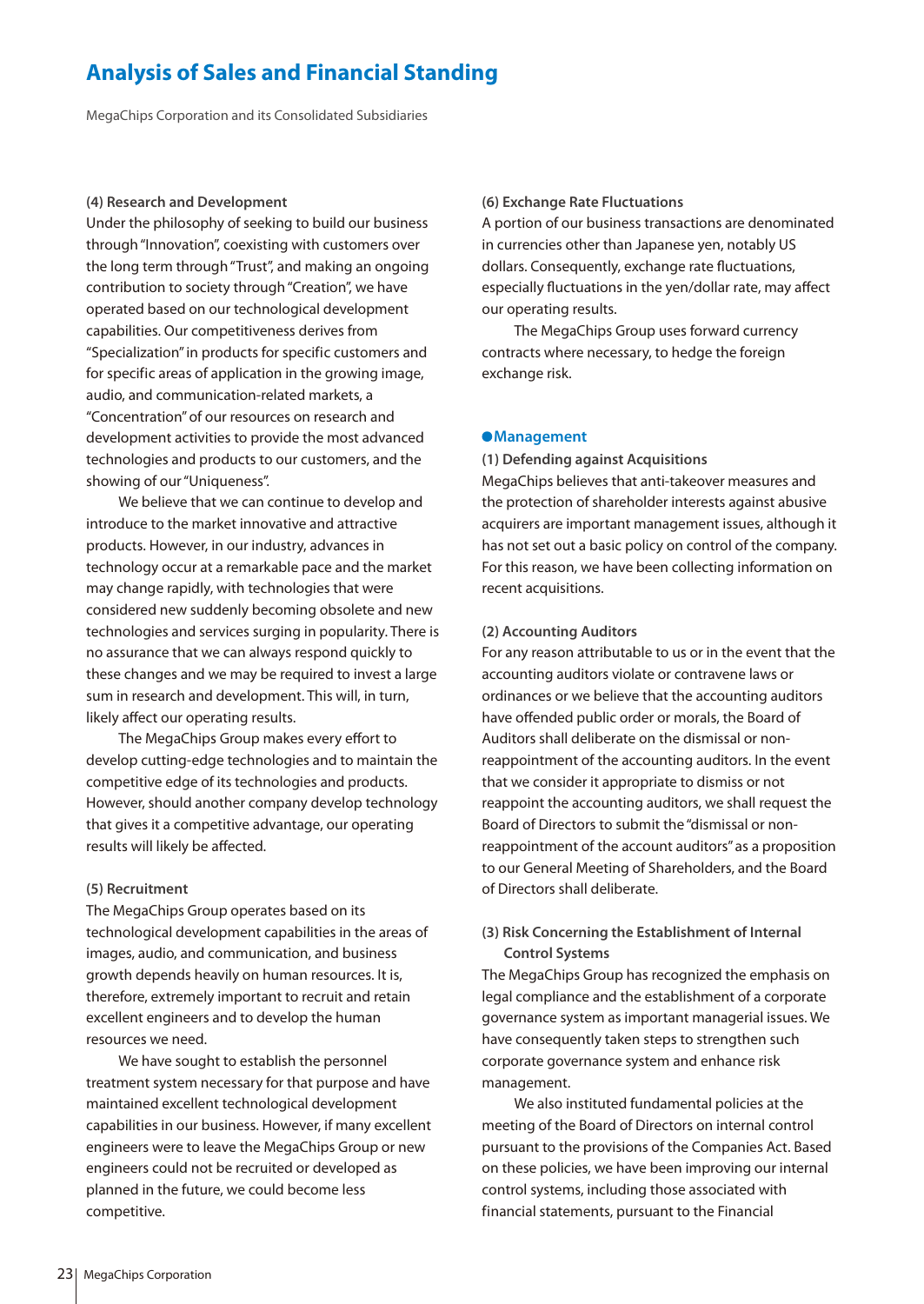Instruments and Exchange Act, carrying out our operations in accordance with the rules, and evaluating the results. In this way, we ensure that we manage our businesses properly and lawfully.

However, if any extraordinary event not assumed under the internal control systems that we have established were to occur, the credibility and comprehensiveness of financial reporting and information disclosure by us may not be assured. In this case, we may lose the trust of our stakeholders and we may experience a material adverse effect on our financial position and operating results.

Note, however, that no such events have occurred thus far.

### **(4) Intellectual Property Rights**

As an R&D-oriented fabless enterprise, the MegaChips Group recognizes that the protection of its intellectual property rights is material to its business development.

Consequently, we have strengthened our internal system for the protection of intellectual property rights and our cooperation with patent law offices to actively file applications to register patents and trademarks and protect the products and services we offer. We simultaneously investigate the rights of other companies thoroughly, to prevent any infringements.

However, there exists no assurance that all patents or trademarks for which we file applications will be registered. Additionally, it is impossible to fully investigate the technologies and rights of other companies prior to publication thereof. If lawsuits are filed against us about infringements of the intellectual property rights of other companies, our operating results may be affected.

Original technologies independently developed by the MegaChips Group may not be fully protected by intellectual property legislation in specific countries and regions. Under such conditions, we may be unable to effectively prevent other companies from using our intellectual property without our permission and from introducing similar products into the market.

As of the date of submission of the securities report (June 24 2015), no litigation had been filed against us in respect to any intellectual property right.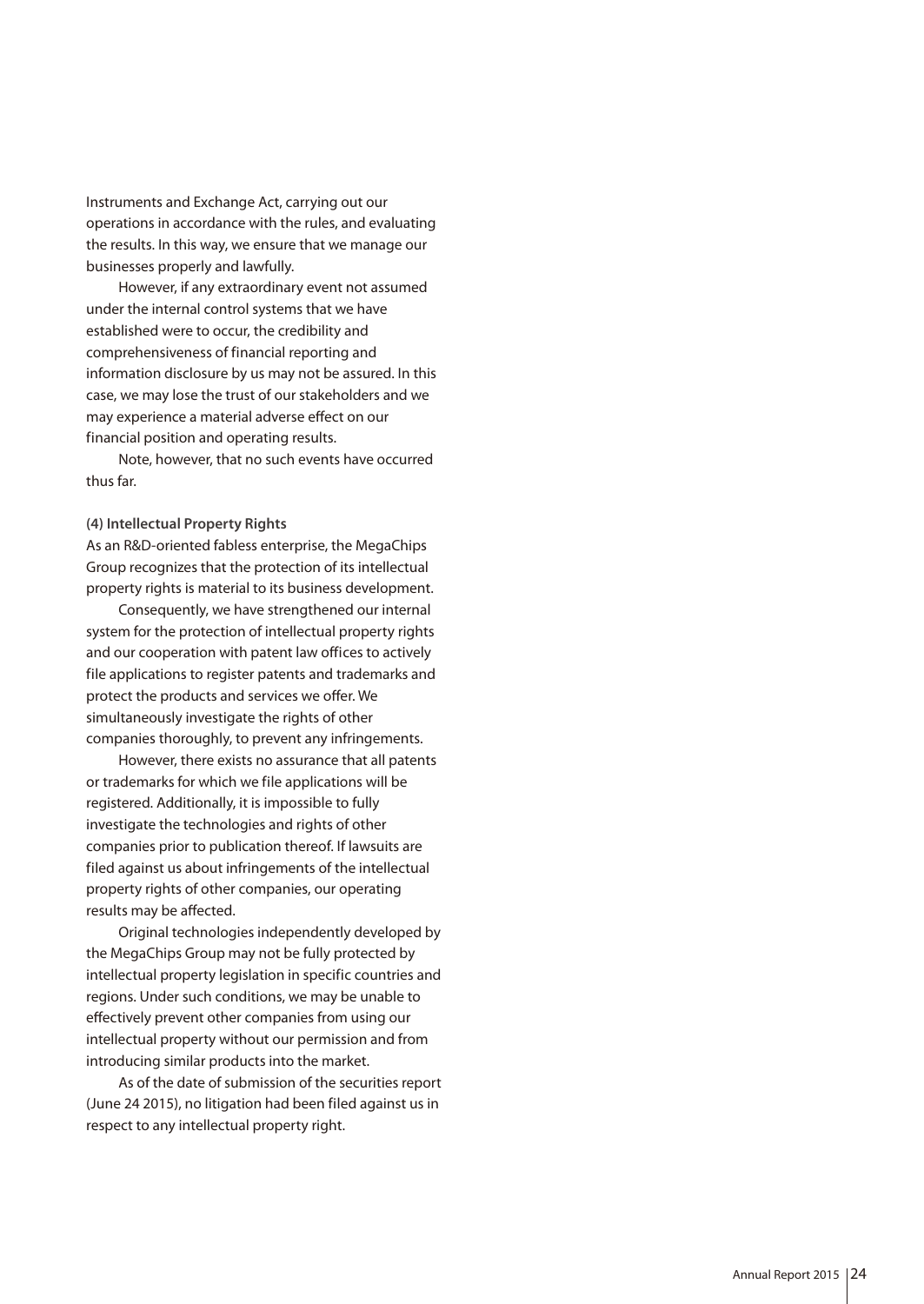### **Consolidated Balance Sheets**

MegaChips Corporation and its Consolidated Subsidiaries March 31, 2014 and 2015

| <b>ASSETS</b>                            | Thousands of yen | Thousands of<br>U.S. dollars (Note 1) |           |
|------------------------------------------|------------------|---------------------------------------|-----------|
|                                          | 2015             | 2014                                  | 2015      |
| <b>Current assets:</b>                   |                  |                                       |           |
| Cash and time deposits (Note 3 and 4)    | ¥13,182,156      | ¥10,474,476                           | \$109,695 |
| Receivables                              |                  |                                       |           |
| Trade (Note 4)                           |                  |                                       |           |
| <b>Notes</b>                             | 2,196            | 45,712                                | 18        |
| Accounts                                 | 17,044,629       | 14,845,090                            | 141,837   |
| <b>Others</b>                            | 639,452          | 368,332                               | 5,321     |
| Allowance for doubtful receivables       | (132, 297)       | (1,059)                               | (1,100)   |
| Inventories (Note 8 and 9)               | 5,466,318        | 4,209,353                             | 45,488    |
| Deferred tax assets (Note 14)            | 2,054,508        | 1,711,641                             | 17,096    |
| Other current assets                     | 641,835          | 934,958                               | 5,341     |
| Total current assets                     | 38,898,799       | 32,588,504                            | 323,698   |
|                                          |                  |                                       |           |
| <b>Property and equipment:</b>           |                  |                                       |           |
| <b>Buildings</b>                         | 3,942,161        | 3,854,822                             | 32,804    |
| Land                                     | 289,638          | 289,638                               | 2,410     |
| Others                                   | 7,504,736        | 6,551,873                             | 62,450    |
|                                          | 11,736,536       | 10,696,334                            | 97,666    |
| Less accumulated depreciation            | (9,528,224)      | (8,822,179)                           | (79, 289) |
| Total property and equipment             | 2,208,311        | 1,874,155                             | 18,376    |
|                                          |                  |                                       |           |
| Intangible assets (Note 10):             |                  |                                       |           |
| Goodwill                                 | 19,498,248       |                                       | 162,255   |
| <b>Technical assets</b>                  | 6,979,823        |                                       | 58,082    |
| Others                                   | 1,784,269        | 649,081                               | 14,847    |
| Total Intangible assets                  | 28,262,342       | 649,081                               | 235,186   |
|                                          |                  |                                       |           |
| Investments and other assets:            |                  |                                       |           |
| Investments in securities (Note 4 and 5) | 1,808,949        | 1,669,007                             | 15,053    |
| Long-term prepaid expenses               | 3,516,785        | 1,806,942                             | 29,265    |
| Deferred tax assets (Note 14)            | 1,608,390        | 3,539,214                             | 13,384    |
| Other investments                        | 1,527,201        | 2,740,818                             | 12,708    |
| Total investments and other assets       | 8,461,326        | 9,755,983                             | 70,411    |
| Total assets                             | ¥77,830,780      | ¥44,867,725                           | \$647,672 |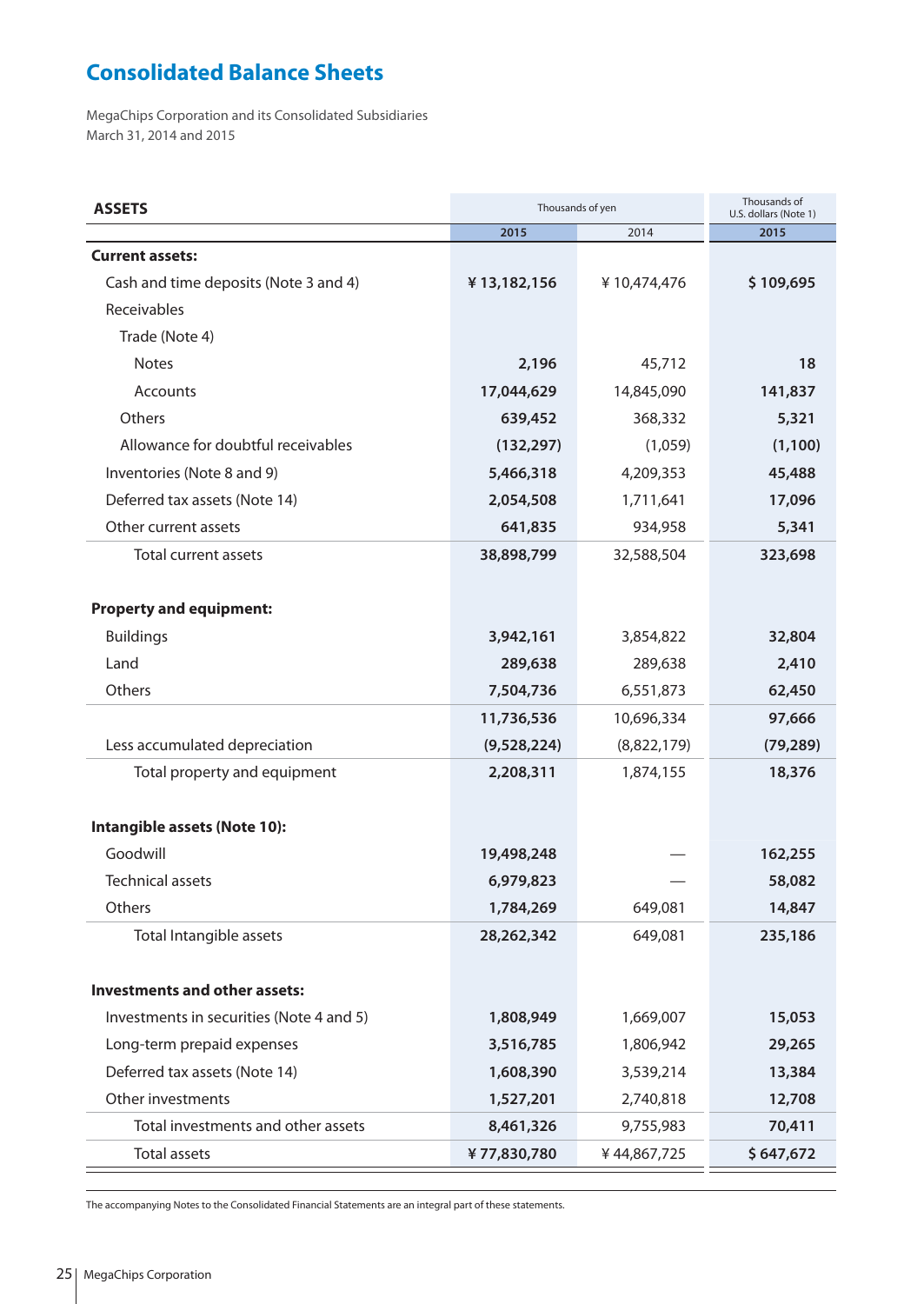| <b>LIABILITIES AND NET ASSETS</b>                       | Thousands of yen | Thousands of<br>U.S. dollars (Note 1) |           |
|---------------------------------------------------------|------------------|---------------------------------------|-----------|
|                                                         | 2015             | 2014                                  | 2015      |
| <b>Current liabilities:</b>                             |                  |                                       |           |
| Short term loans payable (Note 11)                      | ¥11,701,700      | ¥                                     | \$97,376  |
| Current portion of long-term loans payable (Note 4)     | 3,416,670        | 2,833,332                             | 28,431    |
| Payables:                                               |                  |                                       |           |
| Trade (Note 4)                                          | 5,201,778        | 4,154,275                             | 43,286    |
| <b>Others</b>                                           | 6,234,046        | 1,826,067                             | 51,876    |
| Accrued expenses                                        | 1,405,827        | 1,049,481                             | 11,698    |
| Income taxes payable                                    | 253,972          | 141,461                               | 2,113     |
| Provision for losses on construction contracts (Note 9) | 291,442          | 462,728                               | 2,425     |
| Deferred tax liabilities (Note 14)                      | 304,465          | 2,212                                 | 2,533     |
| Other current liabilities                               | 373,009          | 162,382                               | 3,104     |
| <b>Total current liabilities</b>                        | 29,182,912       | 10,631,940                            | 242,846   |
|                                                         |                  |                                       |           |
| Long-term liabilities:                                  |                  |                                       |           |
| Long-term loans payable (Note 4)                        | 12,000,000       | 1,416,670                             | 99,858    |
| Deferred tax liabilities (Note 14)                      | 2,873,912        | 17,866                                | 23,915    |
| Other long-term liabilities                             | 1,418,615        | 985,138                               | 11,805    |
| Total long-term liabilities                             | 16,292,527       | 2,419,675                             | 135,578   |
| <b>Total liabilities</b>                                | 45,475,440       | 13,051,615                            | 378,425   |
|                                                         |                  |                                       |           |
| <b>Net assets (Note 16):</b>                            |                  |                                       |           |
| Shareholders' equity                                    |                  |                                       |           |
| Common stock                                            |                  |                                       |           |
| Authorized - 100,000,000 shares                         |                  |                                       |           |
| Issued                                                  |                  |                                       |           |
| 24,038,400 shares in 2014                               |                  |                                       |           |
| 24,038,400 shares in 2015                               | 4,840,313        | 4,840,313                             | 40,278    |
| Capital surplus                                         | 6,181,300        | 6,181,300                             | 51,437    |
| Retained earnings                                       | 21,754,605       | 21,296,923                            | 181,031   |
| Treasury stock, at cost                                 |                  |                                       |           |
| 689,450 shares in 2014                                  |                  |                                       |           |
| 1,689,450 shares in 2015                                | (2,318,962)      | (1,055,975)                           | (19, 297) |
| Total shareholders' equity                              | 30,457,256       | 31,262,561                            | 253,451   |
| Accumulated other comprehensive income                  |                  |                                       |           |
| Net unrealized losses on securities                     | (75, 807)        | (145, 716)                            | (630)     |
| Foreign currency translation adjustments                | 1,758,447        | 699,263                               | 14,632    |
| Total accumulated other comprehensive income            | 1,682,640        | 553,547                               | 14,002    |
| Minority interests                                      |                  |                                       |           |
| Minority interests                                      | 215,442          |                                       | 1,792     |
| Total net assets                                        | 32,355,339       | 31,816,109                            | 269,246   |
| Total liabilities and net assets                        | ¥77,830,780      | ¥44,867,725                           | \$647,672 |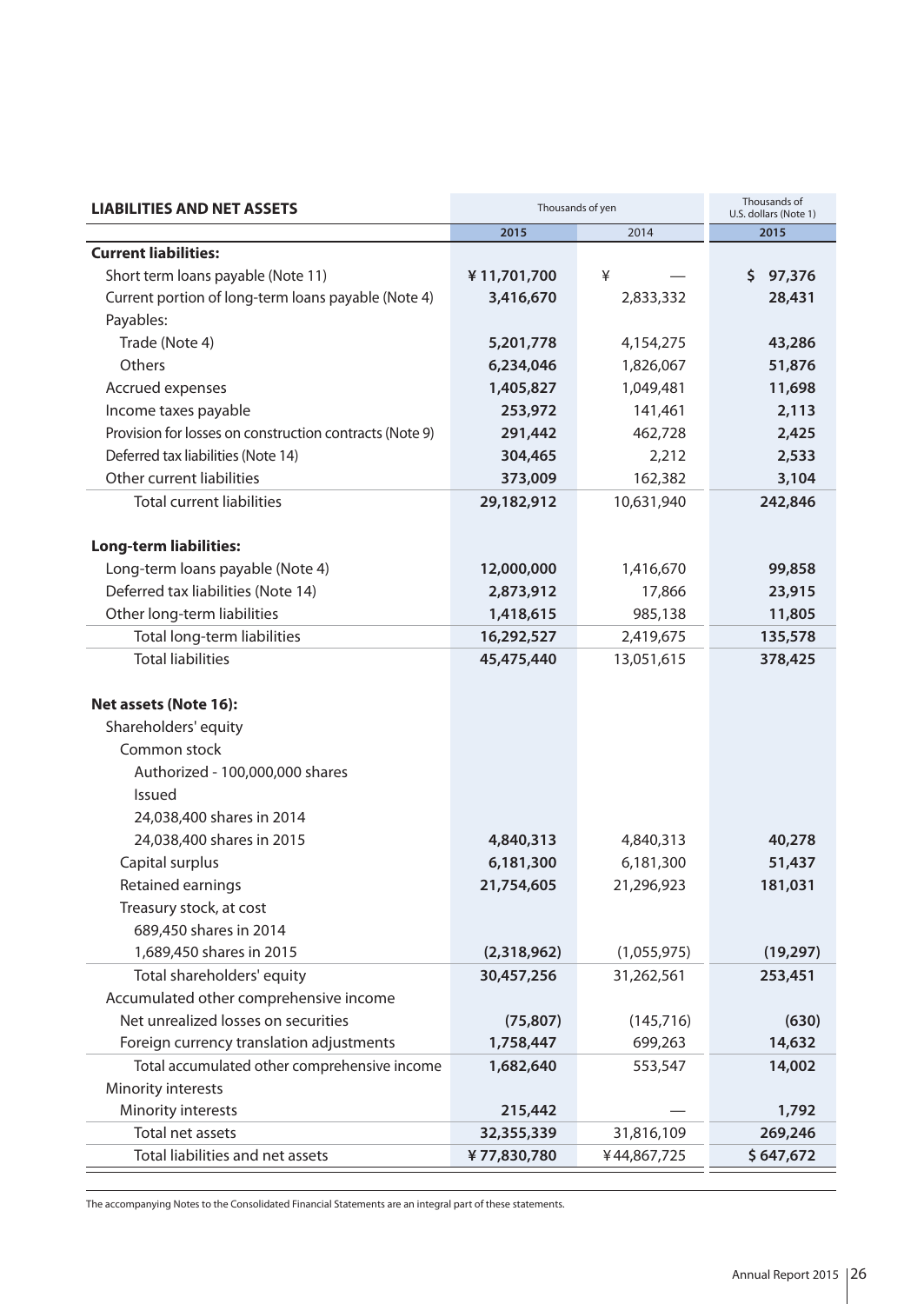## **Consolidated Statements of Income and Comprehensive Income**

MegaChips Corporation and its Consolidated Subsidiaries For the years ended March 31, 2014 and 2015

|                                                     |                | Thousands of yen | Thousands of<br>U.S. dollars (Note 1) |  |  |  |
|-----------------------------------------------------|----------------|------------------|---------------------------------------|--|--|--|
|                                                     | 2015           | 2014             | 2015                                  |  |  |  |
| <b>Net sales</b>                                    | ¥ 64,237,738   | ¥58,469,703      | \$534,557                             |  |  |  |
| Cost of sales (Note 8 and 9)                        | 45,263,445     | 43,348,786       | 376,661                               |  |  |  |
| Gross profit                                        | 18,974,293     | 15,120,916       | 157,895                               |  |  |  |
|                                                     |                |                  |                                       |  |  |  |
| Selling, general and administrative expenses        |                |                  |                                       |  |  |  |
| (Note 7, 12 and 13)                                 | 14,078,608     | 10,947,549       | 117,155                               |  |  |  |
| Operating income                                    | 4,895,684      | 4,173,367        | 40,739                                |  |  |  |
| Other income (expenses):                            |                |                  |                                       |  |  |  |
| Interest and dividend income                        | 12,091         | 17,479           | 100                                   |  |  |  |
| Interest expense                                    | (95, 465)      | (55,906)         | (794)                                 |  |  |  |
| Borrowing fee                                       | (120, 500)     |                  | (1,002)                               |  |  |  |
| Provision of allowance for doubtful accounts        | (120, 170)     |                  | (1,000)                               |  |  |  |
| Foreign exchange gains                              |                | 123,693          |                                       |  |  |  |
| Foreign exchange losses                             | (1, 172, 620)  |                  | (9,758)                               |  |  |  |
| Loss on valuation of inventories (Note 8)           |                |                  |                                       |  |  |  |
| Gain on sale of investment securities               |                | (197, 113)       |                                       |  |  |  |
|                                                     |                | 588,479          |                                       |  |  |  |
| Loss on valuation of investment securities (Note 5) | (20, 372)      | (120,070)        | (169)                                 |  |  |  |
| Special retirement expenses                         | (130, 277)     |                  | (1,084)                               |  |  |  |
| Loss on liquidation of business (Note 8 and 18)     |                | (97, 262)        |                                       |  |  |  |
| Others, net (Note 18)                               | (16, 788)      | (19,009)         | (139)                                 |  |  |  |
|                                                     | (1,664,103)    | 240,291          | (13, 847)                             |  |  |  |
| Income before income taxes and minority interests   | 3,231,581      | 4,413,658        | 26,891                                |  |  |  |
| Income taxes (Note 14):                             |                |                  |                                       |  |  |  |
| Current                                             | 486,220        | 588,133          | 4,046                                 |  |  |  |
| Deferred                                            | 1,564,228      | (900, 309)       | 13,016                                |  |  |  |
| Total income taxes                                  | 2,050,448      | (312, 175)       | 17,062                                |  |  |  |
|                                                     |                |                  |                                       |  |  |  |
| Income before minority interests                    | 1,181,132      | 4,725,834        | 9,828                                 |  |  |  |
| Minority interests in losses                        | (70, 413)      |                  | (585)                                 |  |  |  |
| <b>Net income</b>                                   | ¥<br>1,251,546 | ¥ 4,725,834      | \$10,414                              |  |  |  |
|                                                     |                |                  |                                       |  |  |  |
| Minority interests in losses                        | (70, 413)      |                  | (585)                                 |  |  |  |
| Income before minority interests                    | 1,181,132      | 4,725,834        | 9,828                                 |  |  |  |
| Other comprehensive income                          |                |                  |                                       |  |  |  |
| Net unrealized gain (loss) on investment securities | 69,909         | (413,009)        | 581                                   |  |  |  |
| Foreign currency translation adjustments            | 1,084,897      | 701,354          | 9,028                                 |  |  |  |
| Total other comprehensive income                    | 1,154,806      | 288,345          | 9,609                                 |  |  |  |
| <b>Comprehensive income</b>                         | ¥<br>2,335,939 | ¥ 5,014,179      | \$19,438                              |  |  |  |
|                                                     |                |                  |                                       |  |  |  |
|                                                     |                | (Yen)            | U.S. dollars (Note 1)                 |  |  |  |
| <b>Amounts per share</b>                            |                |                  |                                       |  |  |  |
| Net income - basic                                  | ¥<br>55.64     | ¥<br>202.40      | \$<br>0.46                            |  |  |  |
| Net income - diluted                                |                |                  |                                       |  |  |  |
| Cash dividends                                      | 34.00          | 34.00            | 0.28                                  |  |  |  |
|                                                     |                |                  |                                       |  |  |  |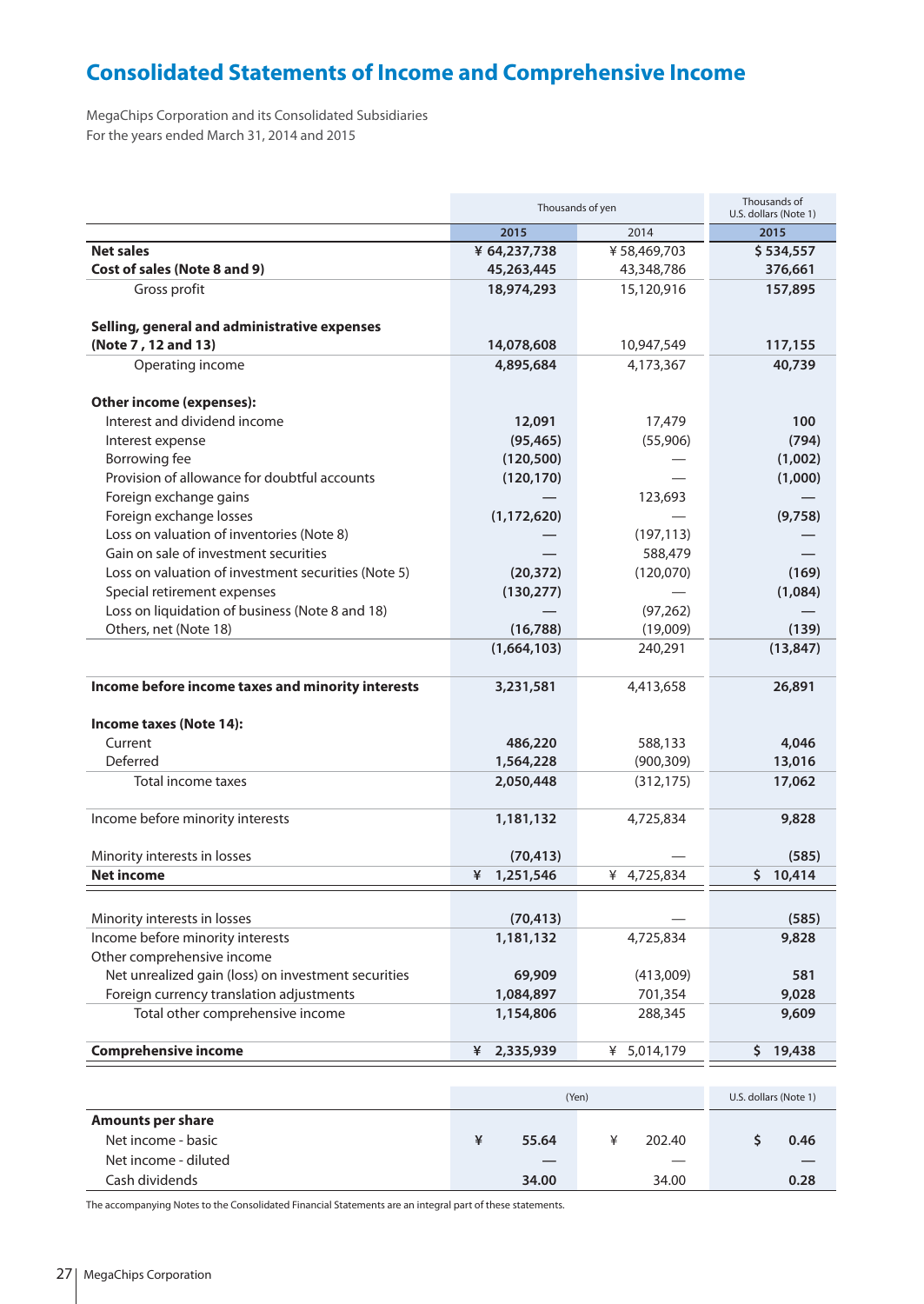## **Consolidated Statements of Changes in Net Assets**

MegaChips Corporation and its Consolidated Subsidiaries For the years ended March 31, 2014 and 2015

|                                                |                                                  | Thousands of yen |                    |                      |                               |                                                    |                                                   |                       |                    |
|------------------------------------------------|--------------------------------------------------|------------------|--------------------|----------------------|-------------------------------|----------------------------------------------------|---------------------------------------------------|-----------------------|--------------------|
|                                                | Number of<br>shares of<br>common<br>stock issued | Common<br>stock  | Capital<br>surplus | Retained<br>earnings | Treasury<br>stock, at<br>cost | <b>Net</b><br>unrealized<br>gains on<br>securities | Foreign<br>currency<br>translation<br>adjustments | Minority<br>interests | Total              |
| Balance at March 31, 2013                      | 24,038,400                                       | 4,840,313        | 6,181,300          | 17,364,960           | (1,056,030)                   | 267,293                                            | (2,091)                                           |                       | 27,595,745         |
| Cash dividends paid - ¥34.00 per share         |                                                  |                  |                    | (793, 863)           |                               |                                                    |                                                   |                       | (793, 863)         |
| Net income                                     |                                                  |                  |                    | 4,725,834            |                               |                                                    |                                                   |                       | 4,725,834          |
| Acquisition of treasury stock                  |                                                  |                  |                    |                      | (48)                          |                                                    |                                                   |                       | (48)               |
| Disposal of treasury stock                     |                                                  |                  |                    | (8)                  | 104                           |                                                    |                                                   |                       | 95                 |
| Net increase in unrealized gains on securities |                                                  |                  |                    |                      |                               | (413,009)                                          |                                                   |                       | (413,009)          |
| Foreign currency translation adjustments       |                                                  |                  |                    |                      |                               |                                                    | 701,354                                           |                       | 701,354            |
| Balance at March 31, 2014                      | 24,038,400                                       | 4,840,313        | 6,181,300          | 21,296,923           | (1,055,975)                   | (145, 716)                                         | 699,263                                           |                       | 31,816,109         |
| Cash dividends paid - ¥34.00 per share         |                                                  |                  |                    | (793, 864)           |                               |                                                    |                                                   |                       | (793, 864)         |
| Net income                                     |                                                  |                  |                    | 1,251,546            |                               |                                                    |                                                   |                       | 1,251,546          |
| Acquisition of treasury stock                  |                                                  |                  |                    |                      | (1,262,987)                   |                                                    |                                                   |                       | (1,262,987)        |
| Net increase in unrealized gains on securities |                                                  |                  |                    |                      |                               | 69,909                                             |                                                   |                       | 69,909             |
| Foreign currency translation adjustments       |                                                  |                  |                    |                      |                               |                                                    | 1,059,183                                         |                       | 1,059,183          |
| Net increase in minority interests             |                                                  |                  |                    |                      |                               |                                                    |                                                   | 215,442               | 215,442            |
| Balance at March 31, 2015                      | 24,038,400                                       | 4,840,313        | 6,181,300          | 21,754,605           | (2,318,962)                   | (75, 807)                                          | 1,758,447                                         |                       | 215,442 32,355,339 |

|                                                | Thousands of U.S. dollars (Note 1) |                    |                      |                               |                                                    |                                                   |                       |           |
|------------------------------------------------|------------------------------------|--------------------|----------------------|-------------------------------|----------------------------------------------------|---------------------------------------------------|-----------------------|-----------|
|                                                | Common<br>stock                    | Capital<br>surplus | Retained<br>earnings | Treasury<br>stock, at<br>cost | <b>Net</b><br>unrealized<br>gains on<br>securities | Foreign<br>currency<br>translation<br>adjustments | Minority<br>interests | Total     |
| Balance at March 31, 2014                      | \$40,278                           | \$51,437           | \$177,223            | (8,787)<br>S.                 | \$(1,212)                                          | 5,818<br>\$                                       |                       | \$264,759 |
| Cash dividends paid - \$ 0.28 per share        |                                    |                    | (6,606)              |                               |                                                    |                                                   |                       | (6,606)   |
| Net income                                     |                                    |                    | 10,414               |                               |                                                    |                                                   |                       | 10,414    |
| Acquisition of treasury stock                  |                                    |                    |                      | (10,510)                      |                                                    |                                                   |                       | (10,510)  |
| Net increase in unrealized gains on securities |                                    |                    |                      |                               | 581                                                |                                                   |                       | 581       |
| Foreign currency translation adjustments       |                                    |                    |                      |                               |                                                    | 8,814                                             |                       | 8,814     |
| Net increase in minority interests             |                                    |                    |                      |                               |                                                    |                                                   | 1,792                 | 1,792     |
| <b>Balance at March 31, 2015</b>               | \$40,278                           | \$51,437           | \$181,031            | \$(19,297)                    | (630)                                              | \$14,632                                          | \$1,792               | \$269,246 |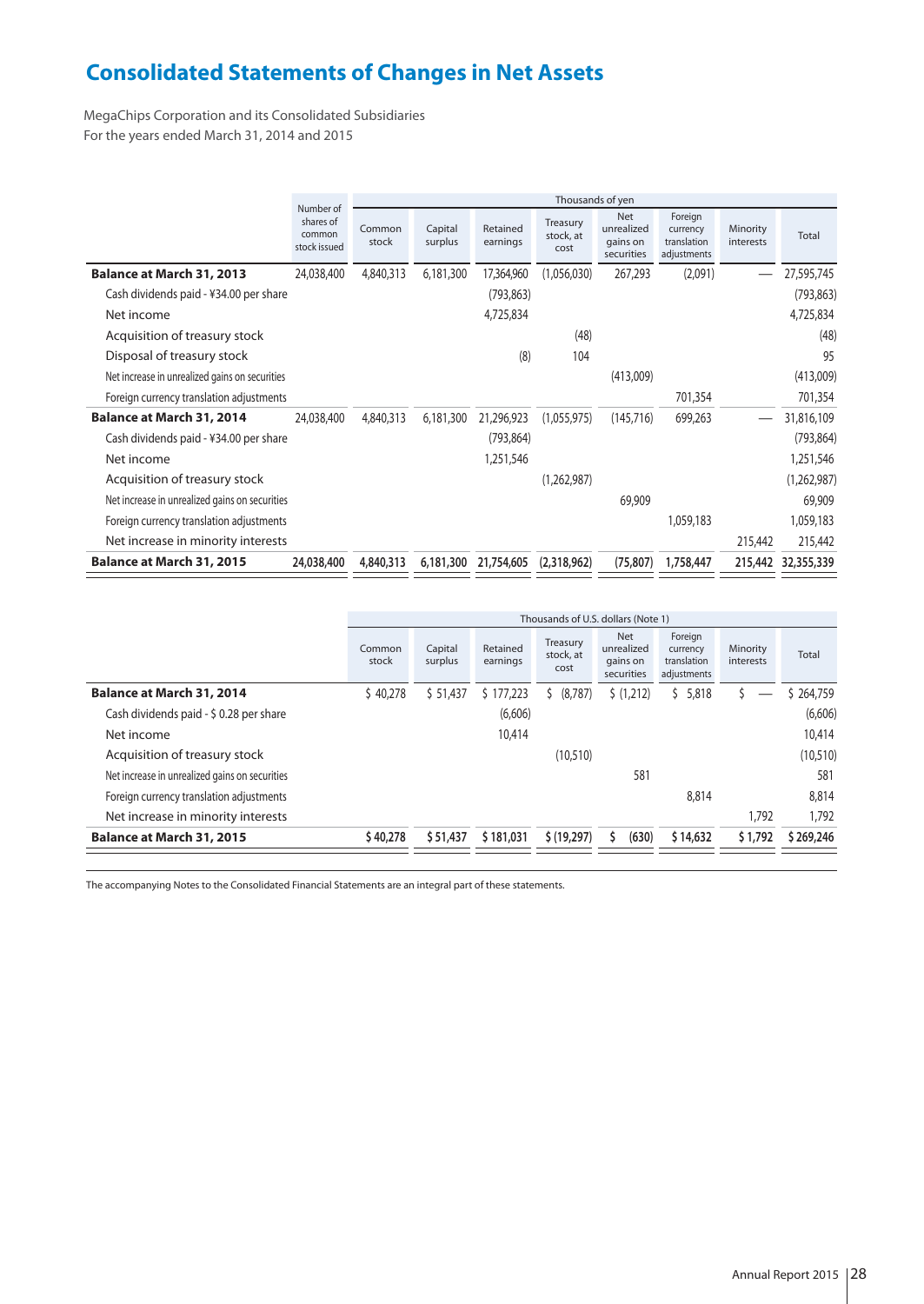### **Consolidated Statements of Cash Flows**

MegaChips Corporation and its Consolidated Subsidiaries For the years ended March 31, 2014 and 2015

| For the years ended March 31, 2014 and 2015                                  | Thousands of yen | Thousands of<br>U.S. dollars (Note 1) |            |
|------------------------------------------------------------------------------|------------------|---------------------------------------|------------|
|                                                                              | 2015             | 2014                                  | 2015       |
| <b>Cash flows from operating activities:</b>                                 |                  |                                       |            |
| Income before income taxes and minority interests                            | 3,231,581<br>¥   | ¥ 4,413,658                           | \$26,891   |
| Adjustments for:                                                             |                  |                                       |            |
| Depreciation and amortization                                                | 2,014,427        | 1,626,296                             | 16,763     |
| Amortization of goodwill                                                     | 128,954          |                                       | 1,073      |
| Increase (decrease) in allowance for doubtful accounts                       | 131,237          | 135                                   | 1,092      |
| Increase (decrease) in accrued employee bonuses                              | 30,567           | 27,338                                | 254        |
| Increase (decrease) in provision for losses on construction contracts        | (171, 285)       | (297, 250)                            | (1, 425)   |
| Interest and dividend income                                                 | (12,091)         | (17, 479)                             | (100)      |
| Interest expense                                                             | 95,465           | 55,906                                | 794        |
| Foreign exchange losses (gains)                                              | (64, 599)        | (109, 019)                            | (537)      |
| Gain on sale of investment securities                                        |                  | (588, 133)                            |            |
| Loss on valuation of investment securities                                   | 20,372           | 120,070                               | 169        |
| Change in assets and liabilities:                                            |                  |                                       |            |
| Decrease (increase) in:                                                      |                  |                                       |            |
| Receivables (trade)                                                          | (1,412,280)      | 2,027,343                             | (11, 752)  |
| Inventories                                                                  | 843,206          | (210, 306)                            | 7,016      |
| Other current assets                                                         | 499,427          | 71,940                                | 4,156      |
| Increase (decrease) in:                                                      |                  |                                       |            |
| Payables (trade)                                                             | 269,730          | 626,870                               | 2,244      |
| Other current liabilities                                                    | 293,001          | (954, 131)                            | 2,438      |
| Other, net                                                                   | (31, 748)        | 16,211                                | (264)      |
|                                                                              | 5,865,966        | 6,809,451                             | 48,813     |
| Interest and dividends received                                              | 12,646           | 17,496                                | 105        |
| Interest paid                                                                | (78, 180)        | (58, 114)                             | (650)      |
| Income taxes paid                                                            | (47, 585)        | (1, 284, 780)                         | (395)      |
| Net cash provided by operating activities                                    | 5,752,847        | 5,484,053                             | 47,872     |
| <b>Cash flows from investing activities:</b>                                 |                  |                                       |            |
| Purchase of property and equipment                                           | (665, 270)       | (405, 197)                            | (5, 536)   |
| Purchase of intangible assets                                                | (514, 072)       | (176,058)                             | (4,277)    |
| Proceeds from sales of investment securities                                 |                  | 1,052,753                             |            |
| Payment of loans receivable                                                  | (1,218,766)      | (98, 590)                             | (10, 142)  |
| Payment for long-term prepaid expenses                                       | (1,067,091)      | (652, 899)                            | (8, 879)   |
| Proceeds from investments in subsidiaries resulted in consolidation (Note 3) | 86,622           |                                       | 720        |
| Purchase of investments in subsidiaries resulted in consolidation (Note 3)   | (19,510,589)     |                                       | (162, 358) |
| Payments for transfer of business (Note 3)                                   | (1, 157, 153)    |                                       | (9,629)    |
| Other, net                                                                   | (654, 241)       | (2, 131, 088)                         | (5, 444)   |
| Net cash used in investing activities                                        | (24,700,562)     | (2,411,079)                           | (205, 546) |
| <b>Cash flows from financing activities:</b>                                 |                  |                                       |            |
| Net increase (decrease) in short term loans payable                          | 11,701,700       |                                       | 97,376     |
| Proceeds from long-term loans payable                                        | 14,000,000       |                                       | 116,501    |
| Repayment of long-term loans payable                                         | (2,833,332)      | (2,833,332)                           | (23, 577)  |
| Purchase of treasury stock                                                   | (1,262,987)      | (48)                                  | (10, 510)  |
| Cash dividends paid                                                          | (790, 955)       | (790, 167)                            | (6, 581)   |
| Other                                                                        |                  | 95                                    |            |
| Net cash provided by (used in) financing activities                          | 20,814,424       | (3,623,452)                           | 173,208    |
| Effect of exchange rate changes on cash and cash equivalents                 | 720,929          | 559,601                               | 5,999      |
| Net increase (decrease) in cash and cash equivalents                         | 2,587,638        | 9,122                                 | 21,533     |
| Cash and cash equivalents at beginning of year                               | 10,440,669       | 10,431,546                            | 86,882     |
| Cash and cash equivalents at end of year (Note 3)                            | ¥13,028,308      | ¥10,440,669                           | \$108,415  |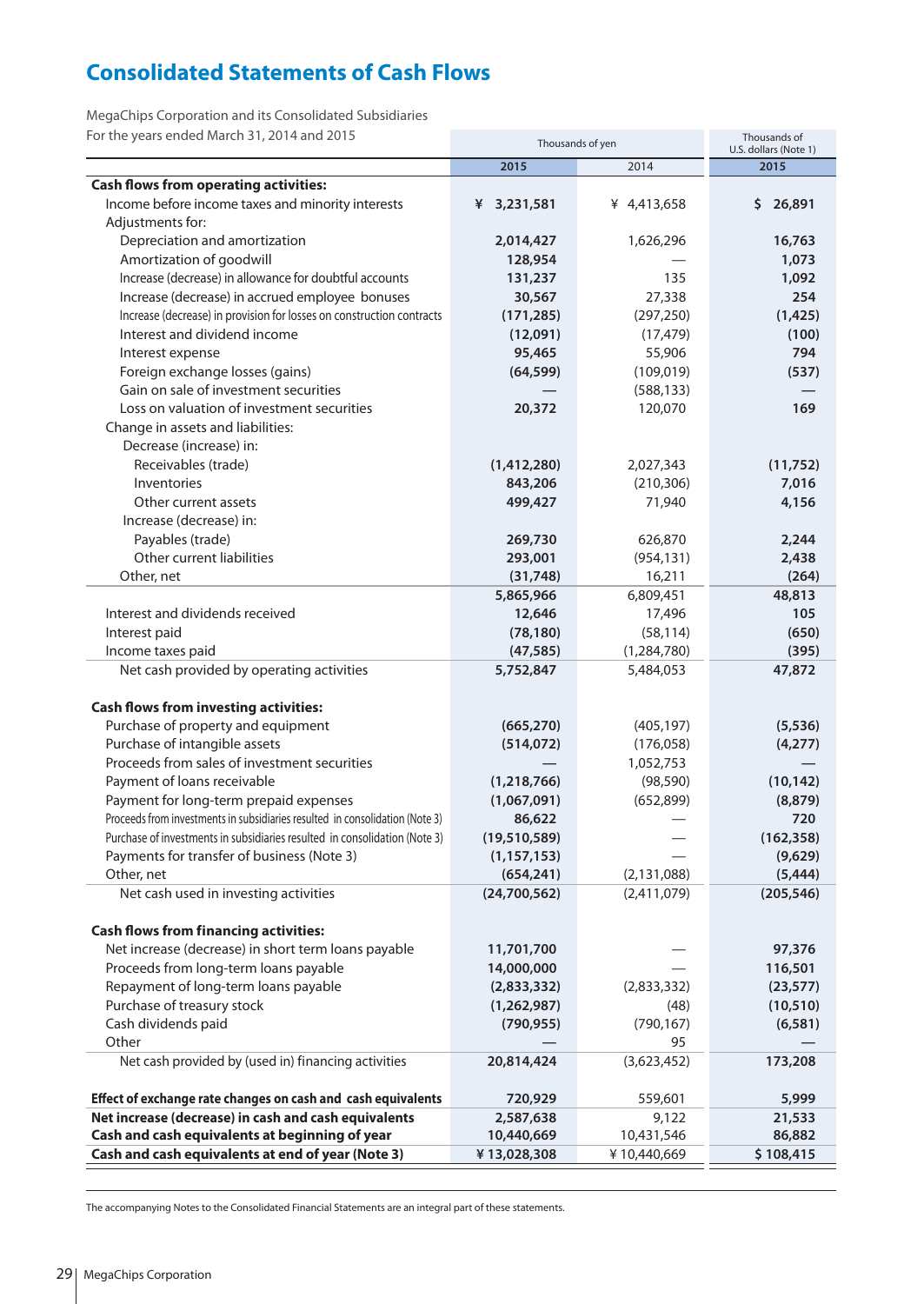MegaChips Corporation and its Consolidated Subsidiaries

### **1. Basis of presenting consolidated financial statements**

The accompanying consolidated financial statements of MegaChips Corporation ("the Company") and its consolidated subsidiaries have been prepared in accordance with the provisions set forth in the Japanese Financial Instruments and Exchange Act and its related accounting regulations and in conformity with accounting principles generally accepted in Japan ("Japanese GAAP"), which are different in certain respects as to application and disclosure requirements from International Financial Reporting Standards.

The accounts of consolidated overseas subsidiaries have been prepared in accordance with either International Financial Reporting Standards or U.S. generally accepted accounting principles, as required under "Practical Solution on Unification of Accounting Policies Applied to Foreign Subsidiaries for Consolidated Financial Statements" (Practical Issues Task Force No. 18) issued and revised by the Accounting Standards Board of Japan ("ASBJ"). In this case, adjustments for the following five items are required in the consolidation process so that their impact on net income is accounted for in accordance with Japanese GAAP unless the impact is not material.

- (a) Goodwill not subject to amortization
- (b) Actuarial gains and losses of defined benefit plans recognized outside profit and loss
- (c) Capitalized expenditures for research and development activities
- (d) Fair value measurement of investment properties and revaluation of property, plant and equipment and intangible assets

(e) Accounting for net income attributable to minority interests

The accompanying consolidated financial statements have been restructured and translated into English from the consolidated financial statements of the Company prepared in accordance with Japanese GAAP and filed with the appropriate Local Finance Bureau of the Ministry of Finance as required by the Financial Instruments and Exchange Act. Certain supplementary information included in the statutory Japanese consolidated financial statements is not presented in the accompanying consolidated financial statements.

The translation of the Japanese yen amounts into U.S. dollar amounts is included solely for the convenience of readers outside Japan, using the prevailing exchange rate as at March 31, 2015, which was ¥120.17 to US\$1.00. The translations should not be construed as representations that the Japanese yen amounts have been, could have been or could in the future be converted into U.S. dollars at this or any other rate of exchange.

Certain 2014 consolidated financial statement items have been reclassified in order to conform to the presentation for 2015.

As permitted, amounts of less than 1,000 yen are omitted in the presentations for 2014 and 2015. As a result, the totals shown in the accompanying consolidated financial statements, both in yen and in U.S. dollars, do not necessarily agree with the sum of the individual amounts.

### **2. Significant accounting policies**

### **(1) Consolidation**

The accompanying consolidated financial statements include the accounts of the Company and ten significant subsidiaries over which the Company has power of control through substantial ownership or the existence of certain other conditions evidencing control by the Company (together, referred to as the "Companies").

The names of the significant subsidiaries are Shun Yin Investment Ltd., MegaChips Technology America Corporation, MegaChips Taiwan Corporation, MegaChips Corporation, China, Modiotek Co., Ltd. and SiTime Corporation.

Of these, Modiotek Co., Ltd. and SiTime Corporation were acquired in the fiscal year and are newly included in the scope of consolidation.

There are three non-consolidated subsidiaries. As all of the non-consolidated subsidiaries are small and do not have a significant impact, they are excluded from the scope of consolidation. In addition, as the impact of the non-consolidated subsidiaries on the consolidated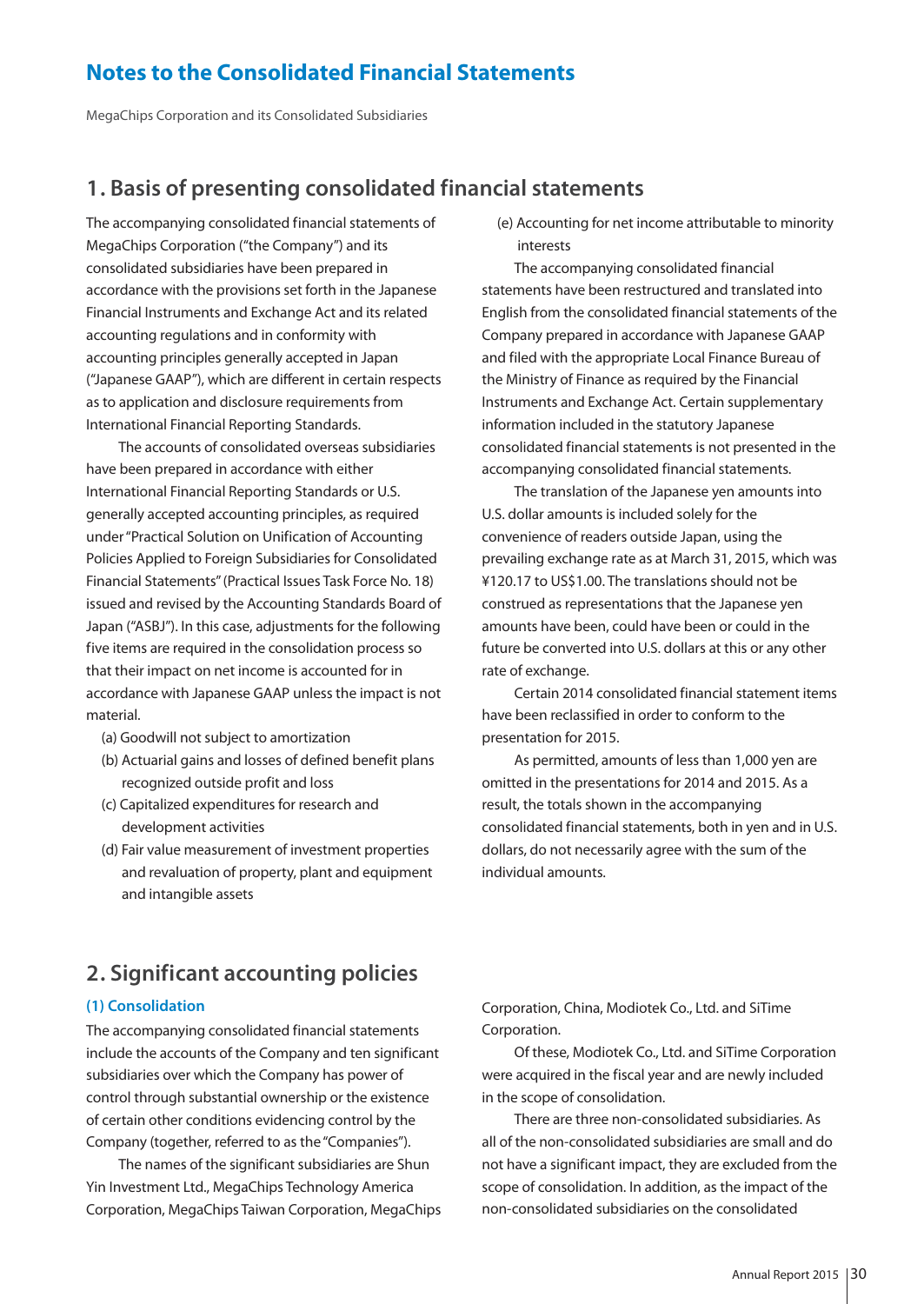MegaChips Corporation and its Consolidated Subsidiaries

financial statements is minor and not significant even if the equity method were applied, they are excluded from applying equity method.

There are no equity method affiliates.

The assets and liabilities of the subsidiaries, including the portion attributable to minority shareholders, are evaluated using the fair value at the time the Company acquired control of the respective subsidiary.

All significant intercompany transactions and accounts have been eliminated.

#### **(2) Cash and cash equivalents**

Cash on hand, readily available deposits and short-term highly liquid investments with maturities not exceeding three months at the time of purchase and that carry insignificant risk of change in value are considered to be cash and cash equivalents.

### **(3) Allowance for doubtful receivables**

The allowance for doubtful receivables is stated at an amount based principally on the actual ratio of bad debts in the past plus the estimated uncollectible amounts of certain individual receivables.

#### **(4) Inventories**

Work-in-process relating to contract work is stated at cost determined by the specific identification method, while other work-in-process is stated at cost determined by the first-in, first-out method. Other inventories are stated mainly at cost determined by the average method or the first-in, first-out method. Inventories are reviewed for their decrease in profitability, and are written-down as necessary based on the results of the review.

### **(5) Securities and investments**

Available-for-sale securities with readily determinable fair market values are stated at fair market value, and unrealized gains and unrealized losses on these securities are reported, net of applicable income taxes, as a separate component of net assets. The cost of sales of such securities is computed using moving average method. Available-for-sale securities without readily determinable no available fair market value are stated at moving average method.

Investments in business partnerships are increased

by earnings and decreased by losses and distributions form the business partnerships, and included in investment securities.

If the market value of equity securities or availablefor-sales securities including investments in business partnerships declines significantly and is not expected to recover, such securities are stated at fair market value and the difference between fair market value and the carrying amount is recognized as a loss in the period of the decline.

If the fair market value of equity securities or available-for-sales securities is not readily available, such securities should be written down to net asset value with a corresponding charge in the income statement in the event net asset value declines significantly and is not expected to recover.

### **(6) Property and equipment**

Property and equipment are stated at cost. Depreciation is computed principally by the declining balance method based on the estimated useful life of the asset. Depreciation of property and equipment acquired before March 31, 2007 is based on a previous declining balance method using fixed percentage of diminishing value.

The principle estimated useful lives are as follows:

|                  | 2015                                | 2014 |
|------------------|-------------------------------------|------|
| <b>Buildings</b> | 3 to 50 years $\vert$ 3 to 50 years |      |
| Others           | 2 to 20 years   2 to 20 years       |      |

#### **(7) Intangible assets**

Capitalized costs of internal use software are amortized by the straight-line method over the estimated useful life of mainly 5 years.

Capitalized costs of software product masters to be sold are amortized by the straight-line method over the estimated period of future sales period of mainly 3 years.

Amortization of other intangible assets is computed by the straight-line method.

#### **(8) Goodwill**

Goodwill is amortized by the straight-line method over the estimated period of effect (5 to 10 years).

#### **(9) Long-term prepaid expenses**

Long-term prepaid expenses are amortized by the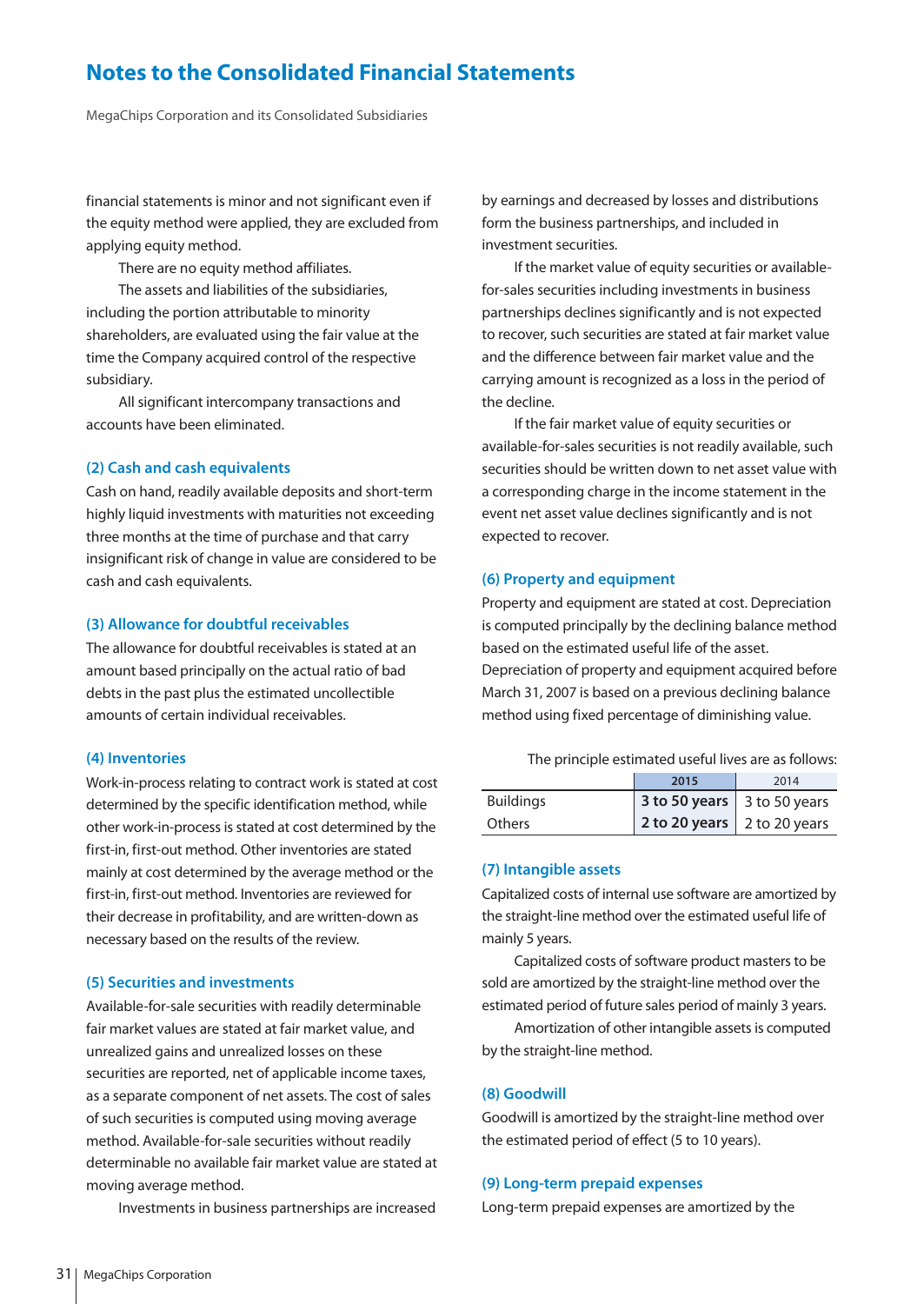straight-line method.

Certain post-development stage expenses related to the initial mass production of new products are amortized by the straight-line method over the estimated future sales period of 3 years.

### **(10) Bonuses**

Accrued liabilities for employee bonuses as of the balance sheet date are based on the estimated amounts to be paid in the future.

#### **(11) Provision for loss on construction contracts**

When total cost of construction is likely to exceed total revenue and the amount can be reasonably estimated, the Companies record any amount estimated to exceed the total construction revenue as provision for loss on construction contracts.

#### **(12) Basis for recording revenue on engineering contracts**

The percentage-of-completion method is applied to engineering contracts for which the outcome is deemed certain by the end of the fiscal year. The percentage of construction completed is estimated using the ratio of the actual cost incurred to the total estimated cost.

The completed contract method is applied to other construction contracts do not meet the above criteria.

#### **(13) Income taxes**

Income taxes comprise corporation tax, prefectural and municipal inhabitants taxes and enterprise tax.

The asset / liability approach is used to recognize deferred tax assets and liabilities for the expected future tax consequences of temporary differences between the carrying amounts of assets and liabilities for financial reporting purposes and the amounts used for income tax purposes.

#### **(14) Translation of foreign currencies**

All receivables and payables denominated in foreign currencies are translated into Japanese yen at the year-end rates.

Assets and liabilities and income and expenses of foreign subsidiaries are translated into Japanese yen at the year-end rates. Net assets of foreign subsidiaries are translated into Japanese yen at historical rates. The translation differences arising from the use of different rates are recognized as foreign currency translation adjustments in the consolidated balance sheets.

#### **(15) Per share amounts of net income and cash dividends**

The computation of net income per share shown in the consolidated statements of income is based upon the weighted average number of issued shares outstanding during each period. As there was no dilutive stock outstanding during the years, the computation of diluted net income per share was not calculated.

Cash dividends per share shown in the consolidated statements of income represent actual amounts applicable to earnings in the respective fiscal year, including dividends to be paid after the end of the period.

### **3. Cash and cash equivalents**

**(1)** The reconciliation between the closing balance of cash and cash equivalents on the consolidated statements of cash flows and the amount of cash and deposits on the consolidated balance sheet were as follows:

|                                                       | Thousands of yen | Thousands of<br>U.S. dollars |           |
|-------------------------------------------------------|------------------|------------------------------|-----------|
|                                                       | 2015             | 2014                         | 2015      |
| Cash and time deposits – balance sheets               | ¥13,182,156      | ¥10,474,476                  | \$109,695 |
| Time deposits with maturity date longer than 3 months | (153, 848)       | (33,807)                     | (1,280)   |
| Cash and cash equivalents - statements of cash flows  | ¥13,028,308      | ¥10,440,669                  | \$108,415 |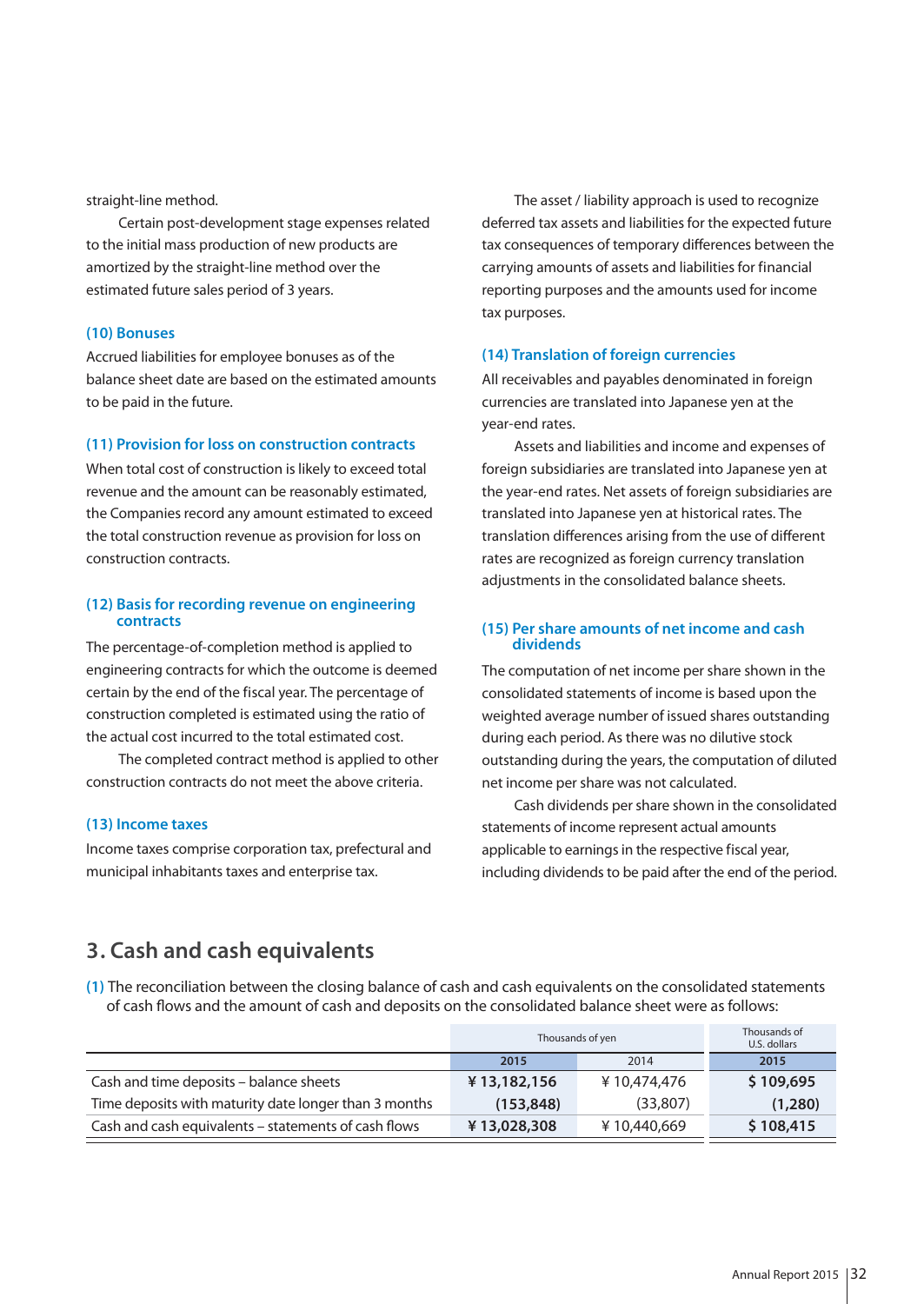MegaChips Corporation and its Consolidated Subsidiaries

**(2)** Assets and liabilities of subsidiaries that newly consolidated as a result of an acquisition of shares in the fiscal year ended March 31, 2015

Assets and liabilities of Modiotek Co., Ltd., newly consolidated as of Modiotek Co., Ltd. as a result of the acquisition of its shares, and the relationship between the acquisition cost and the cash proceeds (net amount) due to the acquisition were as follows:

|                                                  | Thousands of yen |            |    | Thousands of<br>U.S. dollars |
|--------------------------------------------------|------------------|------------|----|------------------------------|
|                                                  |                  | 2015       |    | 2015                         |
| Current assets                                   | ¥                | 816,946    | Ş  | 6,798                        |
| Fixed assets                                     |                  | 36,351     |    | 302                          |
| Goodwill                                         |                  | 129,112    |    | 1,074                        |
| <b>Current liabilities</b>                       |                  | (43, 628)  |    | (363)                        |
| Minority interests                               |                  | (224, 991) |    | (1,872)                      |
| Acquisition cost                                 |                  | 713,790    |    | 5,939                        |
| Cash and cash equivalents of Modiotek Co., Ltd.  |                  | 800,412    |    | 6,660                        |
| Difference: Cash proceeds due to the acquisition | ¥                | 86,622     | \$ | 720                          |

Assets and liabilities of Magic Pixel Inc., newly consolidated as of Magic Pixel Inc. as a result of the acquisition of its shares, and the relationship between the acquisition cost and the expenditure (net amount) were as follows:

|                                               |   | Thousands of yen | Thousands of<br>U.S. dollars |
|-----------------------------------------------|---|------------------|------------------------------|
|                                               |   | 2015             | 2015                         |
| Current assets                                | ¥ | 108,337          | \$<br>901                    |
| Fixed assets                                  |   | 35,746           | 297                          |
| Goodwill                                      |   | 53,138           | 442                          |
| <b>Current liabilities</b>                    |   | (26,085)         | (217)                        |
| Long-term liabilities                         |   | (3, 441)         | (28)                         |
| Minority interests                            |   | (38, 603)        | (321)                        |
| Acquisition cost                              |   | 129,092          | 1,074                        |
| Cash and cash equivalents of Magic Pixel Inc. |   | 8,875            | 73                           |
| Difference: Expenditure for the acquisition   | ¥ | 120,217          | \$<br>1,000                  |

Assets and liabilities of SiTime Corporation, newly consolidated as of SiTime Corporation as a result of the acquisition of its shares, and the relationship between the acquisition cost and the expenditure (net amount) were as follows:

|                                                                       | Thousands of yen | Thousands of<br>U.S. dollars |
|-----------------------------------------------------------------------|------------------|------------------------------|
|                                                                       | 2015             | 2015                         |
| Current assets                                                        | 6,489,577<br>¥   | 54,003<br>Š.                 |
| Fixed assets                                                          | 7,326,612        | 60,968                       |
| Goodwill                                                              | 17,506,072       | 145,677                      |
| <b>Current liabilities</b>                                            | (5, 117, 917)    | (42, 588)                    |
| Long-term liabilities                                                 | (2,873,912)      | (23, 915)                    |
| Acquisition cost                                                      | 23,330,432       | 194,145                      |
| Accounts payable - cost directry related to the acquisition of shares | 203,621          | 1,694                        |
| Cash and cash equivalents of SiTime Corporation                       | 3,736,438        | 31,092                       |
| Difference: Expenditure for the acquisition                           | ¥19,390,372      | \$161,357                    |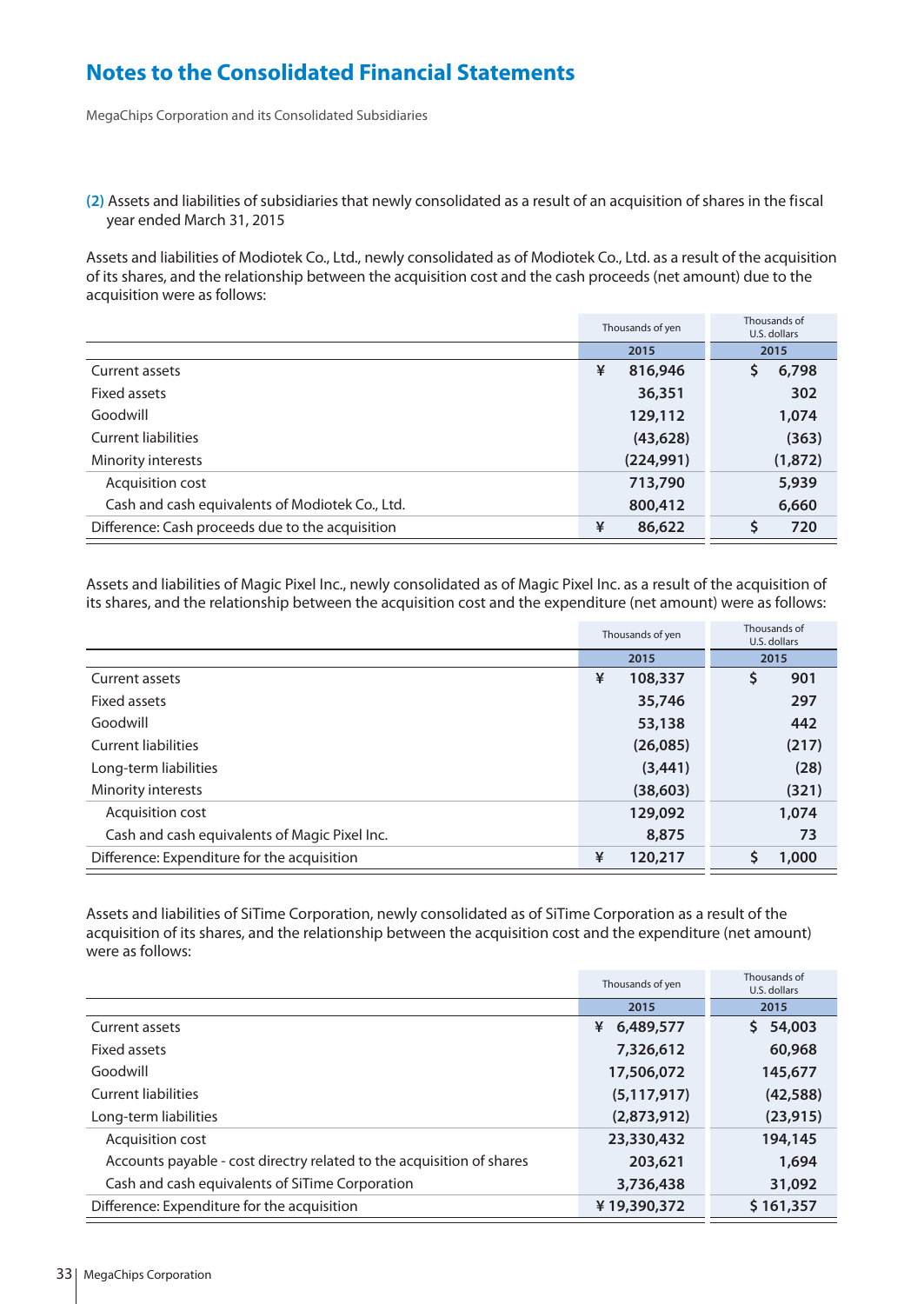**(3)** Assets and liabilities that acquired due to the acquisition of business in the fiscal year ended March 31, 2015

Assets and liabilities that acquired due to the acquisition of the "Smart Connectivity business based on DisplayPort technology" at MegaChips Technology America Corporation, a consolidated subsidiary, were as follows:

|                                                            | Thousands of yen | Thousands of<br>U.S. dollars |
|------------------------------------------------------------|------------------|------------------------------|
|                                                            | 2015             | 2015                         |
| Fixed assets                                               | 678,590<br>¥     | 5,646                        |
| Goodwill                                                   | 1,743,462        | 14,508                       |
| Acquisition cost                                           | 2,422,052        | 20,155                       |
| Expenditures in the previous consolidated fiscal year      | 1,286,500        | 10,705                       |
| Translation gain or loss                                   | (21,601)         | (179)                        |
| Difference: Expenditure due to the acquisition of business | ¥1,157,153       | 9,629                        |

### **4. Financial instruments**

#### **(1) Status of financial instruments**

**(i) Policies for the handling of financial instruments** To improve the efficiency with which funds are used while applying appropriate risk control, the Companies have adopted basic policies where they concentrate the use of funds on its main business activities, refrain from speculative fund management, and invest in financial instruments only after the details of the products and risks involved are clearly understood and fully evaluating the historical performance and any potential impact.

The financial Instruments in the Companies invest are limited to bank deposits and governmental and corporate bond investment trusts, in which the principal is appropriately protected and for which the liquidity is high, with lower credit and market risks. The Companies do not invest in financial instruments such as derivatives that carry significant investment risks. To minimize risks associated with fund management, the Companies manage funds in accordance with internal rules that stipulate strict investment rules (including those for limiting investment amounts, restrictions on investment periods, and rating standards).

Furthermore, to reduce risks of fluctuations in foreign exchange rates due to certain receivables and payables denominated in foreign currencies, which are as a result of normal business transactions, the Company uses foreign exchange forward contracts in accordance with internal rules that stipulate the risk management structure and policies.

While the Companies maintain sufficient funds to make payments on obligations arising from unexpected developments, they also maintain an appropriate level of funds for working capital. To meet their needs for working capital, the Companies raise funds, when necessary, but within established limits for borrowings from financial institutions and limits for the sale of their accounts receivable. The Companies determine their funding strategies each fiscal year by taking into account factors such as their business performance, their funding requirements and the efficiency of different methods of funding.

#### **(ii) Details and risks of financial instruments**

Cash and deposits are mainly deposited in the current checking accounts at banks, primarily for use as working capital. These banks present almost no credit risks as their credibility is very high.

Notes and accounts receivable and trade receivables are exposed to the credit risk of customers. 53.0% of the operating receivables at the end of the fiscal year ended March 31, 2015, (59.5% as at the end of the previous fiscal year) were attributable to Nintendo Co.,Ltd.. Considering their operating results and credit status, the credit risk associated with these receivables is believed to be minimal.

Investment securities are categorized as availablefor-sale securities and consist mainly of stocks held for investment and investment securities held for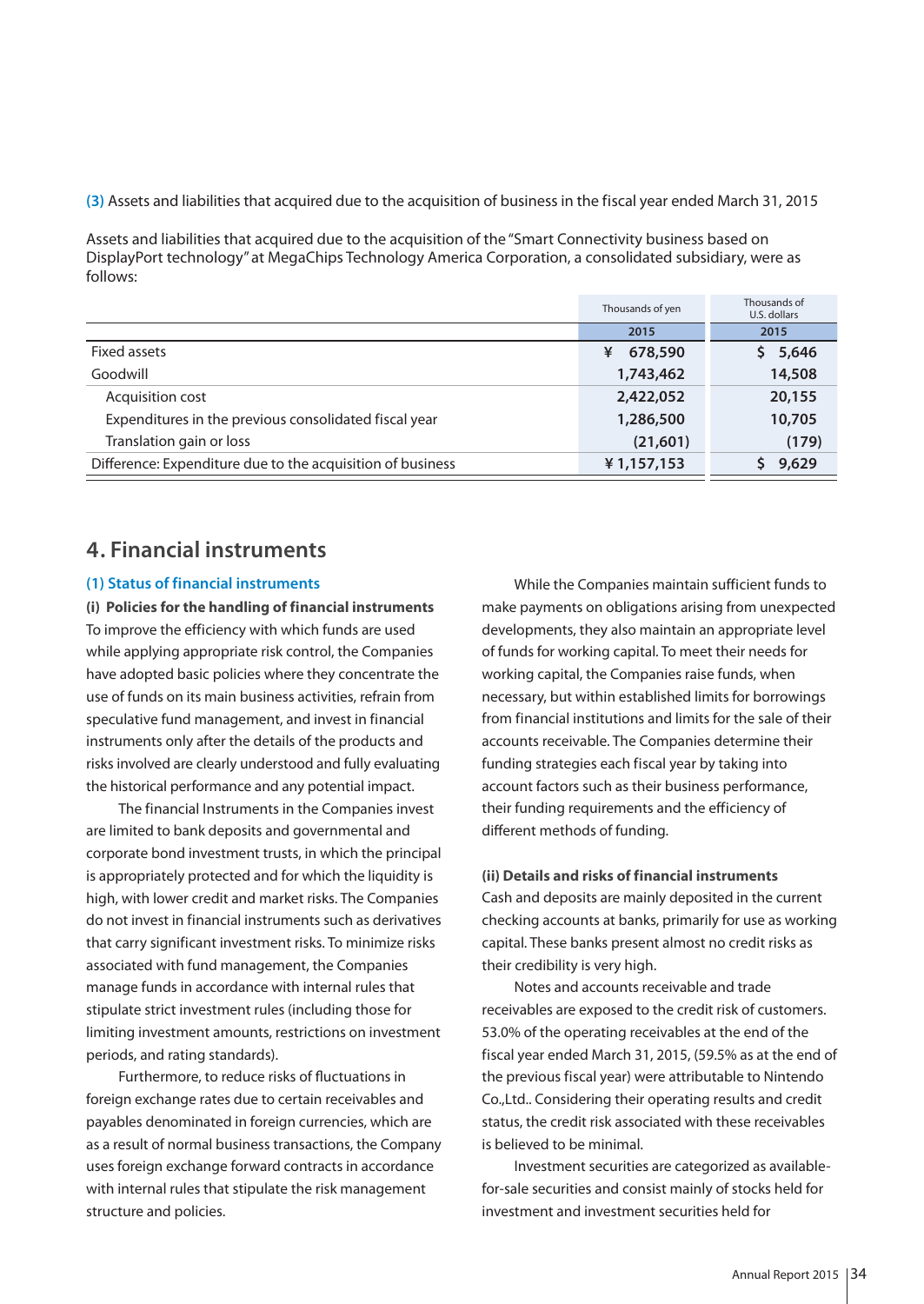MegaChips Corporation and its Consolidated Subsidiaries

maintaining partnerships. All of these investments have been made to collect information on present and future business partners about future business development with the aim of achieving synergies and improving corporate value. Therefore, if the business policies of the Companies or those of the issuing companies change, there is a risk that the initial plans may not be realized.

In addition, among shares held by the Companies, listed equity securities are exposed to market risk, while unlisted equity securities may be impaired if the actual value of the issuing companies falls because of poor business performance or a deteriorating financial situation. Of all investment securities held as of the end of the current fiscal year, shares held by subsidiaries accounted for 85.6% (83.6% as at the end of the previous fiscal year).

All trade payables are due within one year.

Short-term loans payable mainly comprise funds borrowed to finance business transactions, while the current portion of long-term loans payable and longterm loans payable comprise mainly funds borrowed to finance investment.

Trade receivables and trade payables denominated in foreign currencies recognized as a result of normal business transactions are exposed to the risks of fluctuations in foreign exchange rates. The Company seeks to reduce these risks by using foreign exchange forward contracts when necessary for the amount after considering the net position of accounts receivabletrade and accounts payable-trade denominated in the same foreign currency.

#### **(iii) Risk management system**

### a. Credit risk

Credit risk is defined as the risk of incurring losses as a result of a decline in or loss of value of their assets due to credit events (reasons) such as dishonored checks or bankruptcy as a result of a deterioration in the financial conditions of business partners or issuing companies. To maintain sound assets, the Accounting Department, the Finance Department and the Operating Department of the Companies control the due dates associated with and the outstanding balances of individual customers. The Companies have also developed a system in which credit screening, credit control and asset control are consistently carried out in accordance with the relevant

accounting and sales management rules. In addition, the Companies evaluate their assets in accordance with the accounting standards and other related rules for impairment and valuation allowances as necessary.

#### b. Market risk

Market risk is defined as the risk of the Companies incurring losses due to changes in the fair market value of financial instruments as a result of fluctuations in interest rates, foreign exchange rates and stock prices. It is a general term for risks associated with the assets or liabilities with the interest rate fluctuation risk, exchange rate fluctuation risk and stock price fluctuation risk.

In accordance with its accounting rules and cash management rules, the Finance Department regularly monitors the fair market value and the financial condition of issuing companies. It also regularly reviews its investment policies by obtaining information about business plans and other relevant matters. The Finance Department also monitors trends in interest rates, foreign exchange rates and stock prices in an effort to reduce the market risks associated with the Companies' assets and liabilities.

In general, the Company does not make investments as part of fund management in financial products that involve risks related to fluctuations in stock prices or foreign exchange rates. However, in accordance with foreign exchange risk management rules, the Company uses foreign exchange forward contracts and other derivatives when necessary in managing risks of fluctuations in foreign exchange rates related to certain receivables and payables denominated in foreign currencies related to normal business transactions.

#### c. Liquidity risk

Liquidity risk is defined as the risk of the Companies incurring loss due to a shortage of available cash as a result of the Companies' inability to raise funds because of a deterioration in their financial situation or other reason, or incurring loss if they are forced to accept significantly worse than usual funding conditions. By constantly monitoring the management of funds and regularly preparing and updating funding plans, the Finance Department ensures that the Companies maintain an appropriate level of funds, including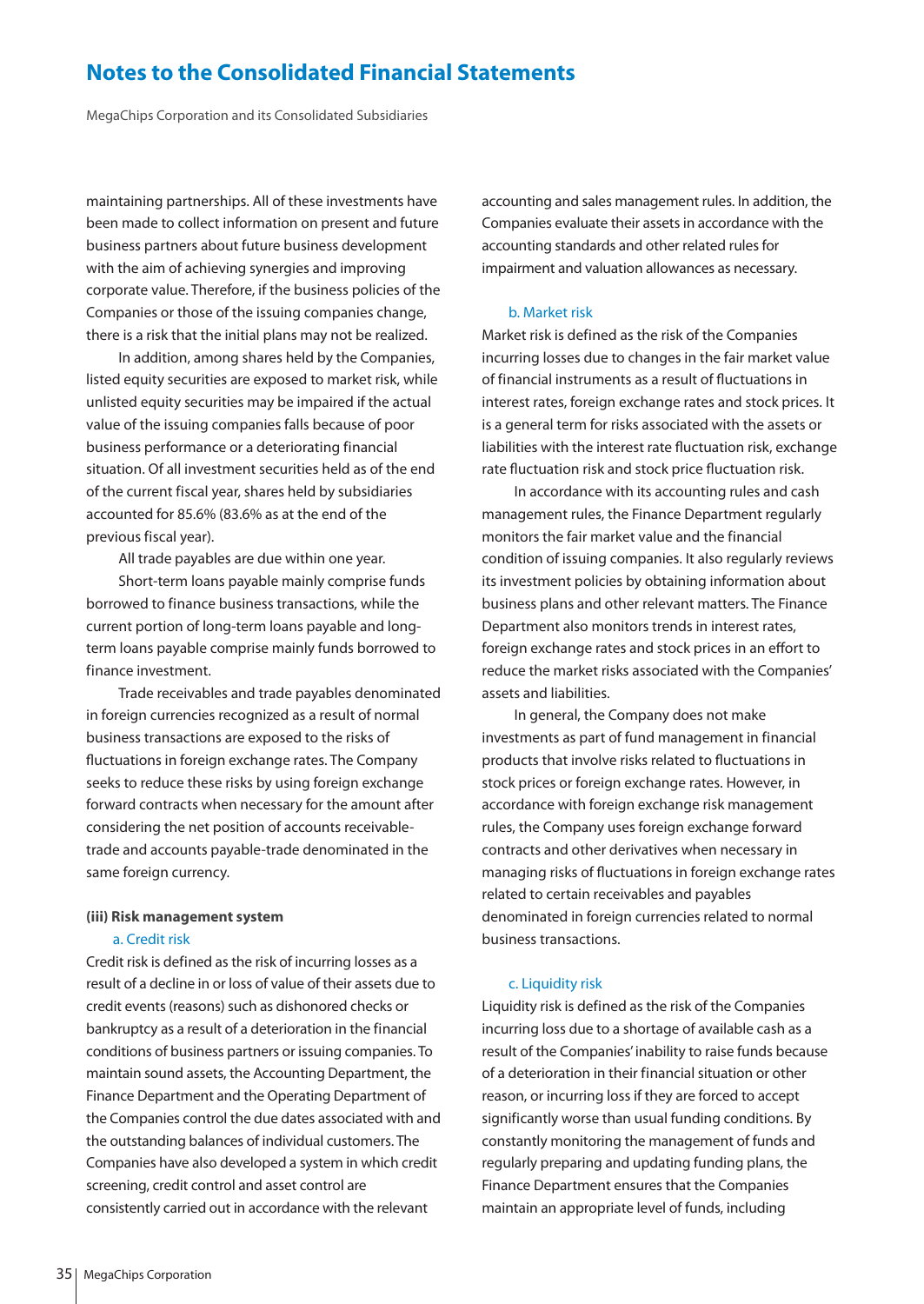sufficiency to meet obligations that may arise from unexpected developments. As a measure to respond to liquidity risk, the Companies have also established credit lines or overdraft agreements with their banks. No financial covenants are attached to these overdraft agreements.

### **(iv) Supplementary explanation concerning the fair**

**market value, etc., of financial instruments** In addition to values based on market prices, the fair market values of financial instruments include the values that are reasonably computed when there are no market

prices available. When making such computations, various factors are taken into account. When these conditions change, fair market values may vary.

### **(2) Matters concerning the fair market values of financial instruments**

Information about figures for financial instruments presented in the consolidated balance sheets, related fair values and their differences as of March 31, 2014 and March 31, 2015 are set forth in the tables below. Items whose fair market values were considered very difficult to determine are not presented in the tables.

### **(Cash and cash equivalents)**

Because cash and cash equivalents are highly liquid, the fair market value is similar to the book value. Consequently, the fair market value of cash and cash equivalents is based on book value.

|                                                      | Thousands of yen | Thousands of<br>U.S. dollars |           |
|------------------------------------------------------|------------------|------------------------------|-----------|
|                                                      | 2015             | 2014                         | 2015      |
| Figures presented in the consolidated balance sheets | ¥13,182,156      | ¥10,474,476                  | \$109,695 |
| Fair value                                           | 13,182,156       | 10,474,476                   | 109,695   |
| <b>Difference</b>                                    | ¥                | ¥                            |           |
| Due in one year or less                              | ¥13,182,156      | ¥10,474,476                  | \$109,695 |

#### **(Trade receivables)**

Because trade receivables are due in short period of time, the fair market value is similar to the book value. Consequently, the fair market value of trade receivables is based on book value. Allowance for doubtful receivables associated with trade receivables has been deducted.

|                                                      | Thousands of yen | Thousands of<br>U.S. dollars |           |
|------------------------------------------------------|------------------|------------------------------|-----------|
|                                                      | 2015             | 2014                         | 2015      |
| Figures presented in the consolidated balance sheets | ¥17,034,699      | ¥14,889,743                  | \$141,755 |
| Fair value                                           | 17,034,699       | 14,889,743                   | 141,755   |
| <b>Difference</b>                                    | ¥                |                              |           |
| Due in one year or less                              | ¥17,035,857      | ¥14,890,803                  | \$141,764 |

(Note) Claims provable in bankruptcy, claims provable in rehabilitation and other are not included in due in one year or less as the expected amount of redemption cannot be anticipated.

#### **(Investment securities)**

The fair values of shares, etc., are based on market prices

|                                                      | Thousands of yen | Thousands of<br>U.S. dollars |          |
|------------------------------------------------------|------------------|------------------------------|----------|
|                                                      | 2015             | 2014                         | 2015     |
| Figures presented in the consolidated balance sheets | ¥ 1,709,333      | ¥ 1,519,112                  | \$14,224 |
| Fair value                                           | 1,709,333        | 1,519,112                    | 14,224   |
| <b>Difference</b>                                    |                  |                              |          |

(Note) The above table includes securities which are included in investments in business partnerships.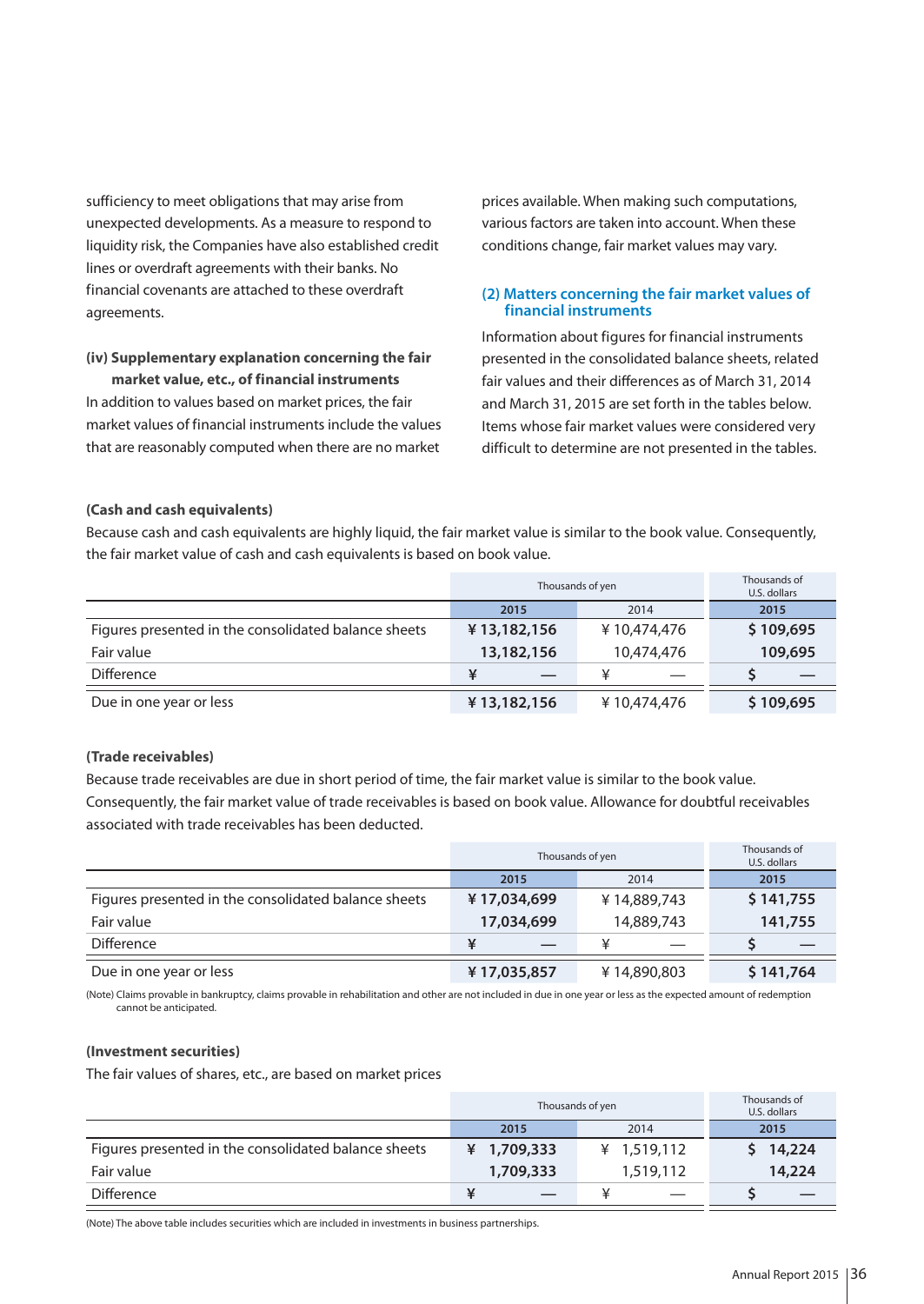MegaChips Corporation and its Consolidated Subsidiaries

Financial instruments whose fair value was considered to be very difficult to obtain are shown below. These financial instruments do not have a fair market value, and it is considered very difficult to obtain one because future cash flows cannot be estimated. As a result, these financial instruments are not included among investment securities above.

|                               | Thousands of yen |        |           | Thousands of<br>U.S. dollars |     |
|-------------------------------|------------------|--------|-----------|------------------------------|-----|
|                               | 2015             |        | 2014      | 2015                         |     |
| Available-for-sale securities |                  |        |           |                              |     |
| Non-listed equity securities  | ¥                | 69,216 | ¥ 107.128 |                              | 575 |
| Non-listed bonds              |                  | 682    | 1,227     |                              |     |
| Others                        |                  | 29,717 | 41,538    |                              | 247 |

(Note) The above table includes securities which are included in investments in business partnerships.

### **(Trade payables)**

Because trade payables are due in short period of time, the fair value is similar to the book value. Consequently, the fair value of trade payables is based on book value.

|                                                      | Thousands of yen | Thousands of<br>U.S. dollars |          |
|------------------------------------------------------|------------------|------------------------------|----------|
|                                                      | 2015             | 2014                         | 2015     |
| Figures presented in the consolidated balance sheets | ¥ 5,201,778      | ¥4,154,275                   | \$43,286 |
| Fair value                                           | 5,201,778        | 4,154,275                    | 43,286   |
| Difference                                           | ¥                |                              |          |

#### **(Short-term loans payable)**

Because short-term loans payable are due in short period of time, the fair value is similar to the book value. Consequently, the fair value of short-term loans payable is based on book value.

|                                                      | Thousands of yen | Thousands of<br>U.S. dollars |          |
|------------------------------------------------------|------------------|------------------------------|----------|
|                                                      | 2015             | 2014                         | 2015     |
| Figures presented in the consolidated balance sheets | ¥11,701,700      | ¥                            | \$97,376 |
| Fair value                                           | 11,701,700       |                              | 97,376   |
| Difference                                           | ¥                |                              |          |
| Due in one year or less                              | ¥11,701,700      |                              | \$97,376 |

#### **(Accounts payable - other)**

Because accounts payable - other are due in short period of time, the fair value is similar to the book value. Consequently, the fair value of accounts payable - other is based on book value.

|                                                      | Thousands of yen | Thousands of<br>U.S. dollars |          |
|------------------------------------------------------|------------------|------------------------------|----------|
|                                                      | 2015             | 2014                         | 2015     |
| Figures presented in the consolidated balance sheets | 6,234,046        | ¥1,826,067                   | \$51,876 |
| Fair value                                           | 6,234,046        | 1,826,067                    | 51,876   |
| <b>Difference</b>                                    |                  |                              |          |

(Note) Accounts payable - other are separately presented on balance sheet starting from the fiscal year ended March 31, 2015, as they become material. This change in the presentation is also reflected to the balance sheet for fiscal year ended March 31, 2014.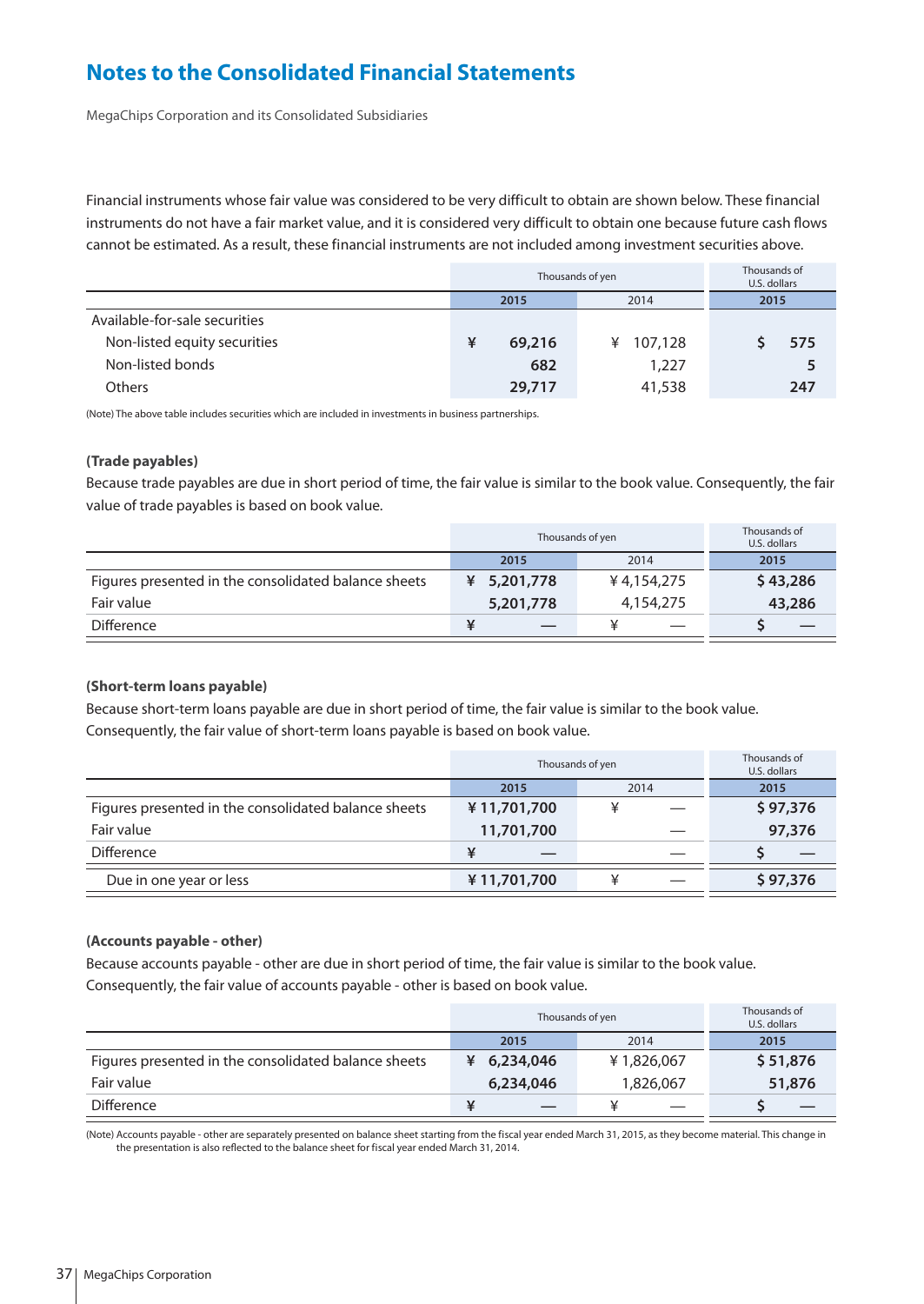### **(Long-term loans payable, including current portion of long-term loans payable)**

The fair value of long-term loans payable is calculated by discounting the sum of principal and interest using the hypothetical interest rate assumed applicable to new borrowing on similar conditions.

|                                                                     | Thousands of yen | Thousands of<br>U.S. dollars |              |
|---------------------------------------------------------------------|------------------|------------------------------|--------------|
|                                                                     | 2015             | 2014                         | 2015         |
| Figures presented in the consolidated balance sheets                | ¥15,416,670      | ¥4,250,002                   | \$128,290    |
| Fair value                                                          | 15,483,938       | 4,254,753                    | 128,850      |
| <b>Difference</b>                                                   | ¥<br>67,268      | ¥<br>4,751                   | \$<br>559    |
| Long-term loans payable due within one year                         | ¥<br>3,416,670   | ¥ 2,833,332                  | Ś.<br>28,431 |
| Long-term loans payable due after one year but within two years     | 2,000,000        | 1,416,670                    | 16,643       |
| Long-term loans payable due after two years but within three years  | 2,000,000        |                              | 16,643       |
| Long-term loans payable due after three years but within four years | 2,000,000        |                              | 16,643       |
| Long-term loans payable due after four years but within five years  | 2,000,000        |                              | 16,643       |
| Long-term loans payable due after five years                        | 4,000,000        |                              | 33,286       |

### **5. Securities**

**(1)** The following tables summarize the costs and carrying amounts (the fair values) of and the unrealized gains and losses on equity securities classified as available-for-sale securities for which fair values were available at March 31, 2015 and March 31, 2014:

### **(i) Securities with unrealized gains**

(Equity securities)

|                  | Thousands of yen |         |      |         | Thousands of<br>U.S. dollars |       |
|------------------|------------------|---------|------|---------|------------------------------|-------|
|                  | 2015             |         | 2014 |         | 2015                         |       |
| Cost             |                  | 22,494  |      | 19,455  |                              | 187   |
| Carrying amount  |                  | 162,171 |      | 123,767 |                              | 1,349 |
| Unrealized gains |                  | 139,676 |      | 104,311 |                              | 1,162 |

(Note) The above table includes securities which are included in investments in business partnerships.

### **(ii) Securities with unrealized losses**

(Equity securities)

|                   | Thousands of yen | Thousands of<br>U.S. dollars |         |
|-------------------|------------------|------------------------------|---------|
|                   | 2015             | 2014                         | 2015    |
| Cost              | 41,727,411       | ¥1,611,959                   | 14,374  |
| Carrying amount   | 1,547,161        | 1,395,345                    | 12,874  |
| Unrealized losses | (180, 250)       | ¥ (216,614)                  | (1,499) |

### **(2)** Total sales of available-for-sale securities for the year ended March 31, 2014 were as follows:

|                     |      | Thousands of yen | Thousands of<br>U.S. dollars |      |  |
|---------------------|------|------------------|------------------------------|------|--|
|                     | 2015 |                  | 2014                         | 2015 |  |
| Amount of sales     |      |                  | ¥1,053,728                   |      |  |
| Total gain on sales |      |                  | 588,479                      |      |  |
| Total loss on sales |      |                  | 346                          |      |  |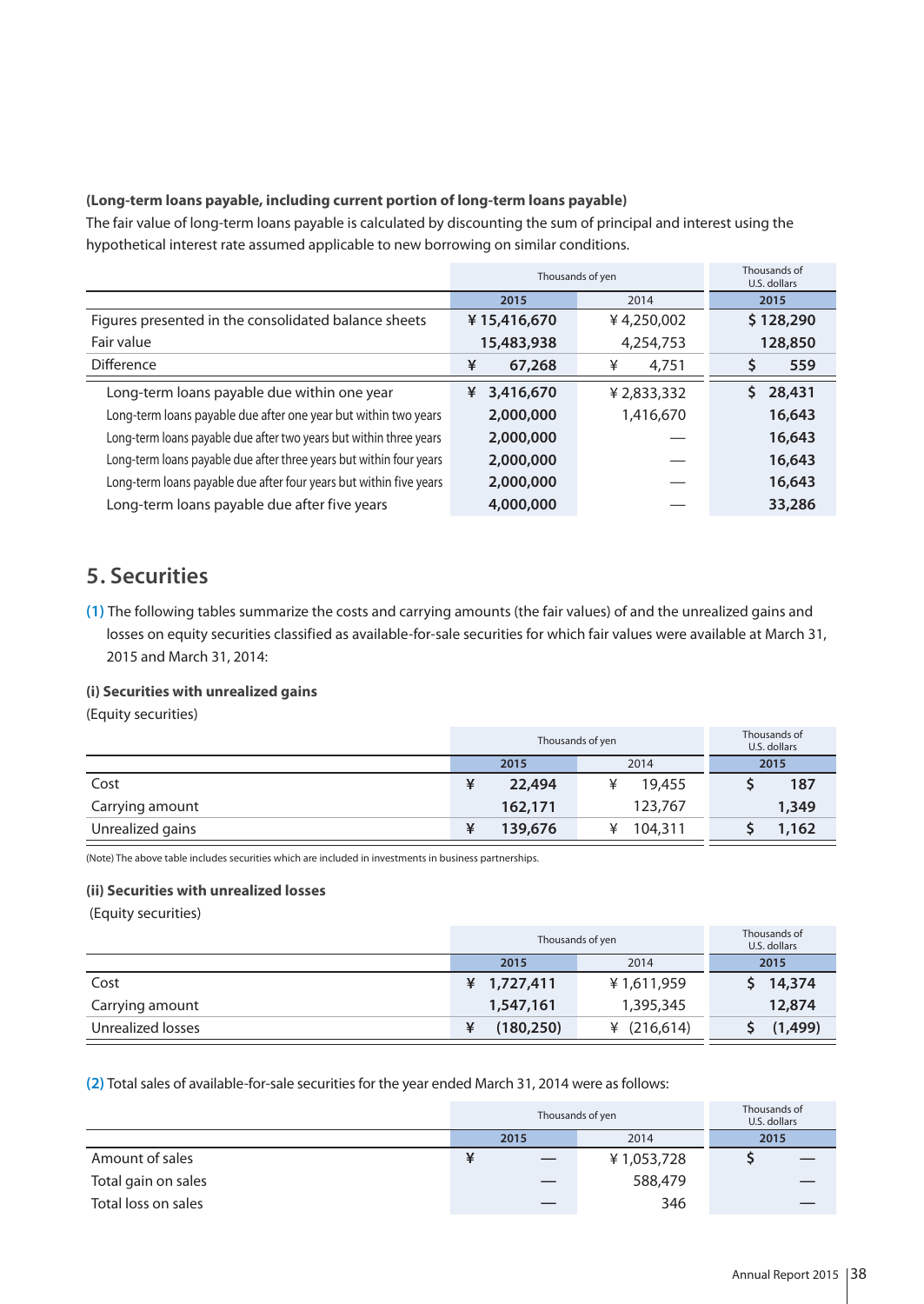MegaChips Corporation and its Consolidated Subsidiaries

**(3)** If the market value at the end of the period declines by 50% or more from the acquisition cost, the Companies writes down the book value of available-for-sale securities, recognizing impairment losses. If the market value declines by 30% to 50%, the Companies writes down the book value by the amount that is deemed necessary, taking into consideration the significance of the amount and the possibility of its recovery. The amount of impairment losses in available-for-sale securities in the consolidated fiscal years ended March 31, 2015 and March 31, 2014 were as follows:

|                                            | Thousands of ven | Thousands of<br>U.S. dollars |      |
|--------------------------------------------|------------------|------------------------------|------|
|                                            | 2015             | 2014                         | 2015 |
| Loss on valuation of investment securities | 20,372           | ¥120,070                     | 169  |

**(4)** Investment securities in non-consolidated subsidiaries as of March 31, 2015 were as follows:

|                                | Thousands of yen |       |      |                          | Thousands of<br>U.S. dollars |  |  |
|--------------------------------|------------------|-------|------|--------------------------|------------------------------|--|--|
|                                | 2015             |       | 2014 |                          | 2015                         |  |  |
| Investment securities (shares) |                  | 2,083 |      | $\overline{\phantom{m}}$ |                              |  |  |

**(5)** Assets that were provided as collateral as of March 31, 2015 were as follows. The shares have been returned on April 30, 2015.

|                                                                  | Thousands of yen | Thousands of<br>U.S. dollars |           |
|------------------------------------------------------------------|------------------|------------------------------|-----------|
|                                                                  | 2015             | 2014                         | 2015      |
| Shares in consolidated subsidiaries eliminated for consolidation | ¥ 23,330,432     |                              | \$194,145 |

### **6. Derivative transactions**

The details of derivative transactions have been omitted in the disclosure because they are not significant to the Companies.

### **7. Retirement benefits**

### **(1) Summary of retirement benefits systems**

The Company has adopted a prepaid retirement benefit system and a defined contribution plan system.

### **(2) Matters concerning retirement benefit expenses**

Payments of prepaid retirement allowances and contributions for the defined contribution plan system for the years ended March 31, 2015 and March 31, 2014 were as follows:

|                             |              | Thousands of yen | Thousands of<br>U.S. dollars |  |       |
|-----------------------------|--------------|------------------|------------------------------|--|-------|
|                             | 2015<br>2014 |                  | 2015                         |  |       |
| Retirement benefit expenses |              | 328,665          | ¥239,044                     |  | 2,735 |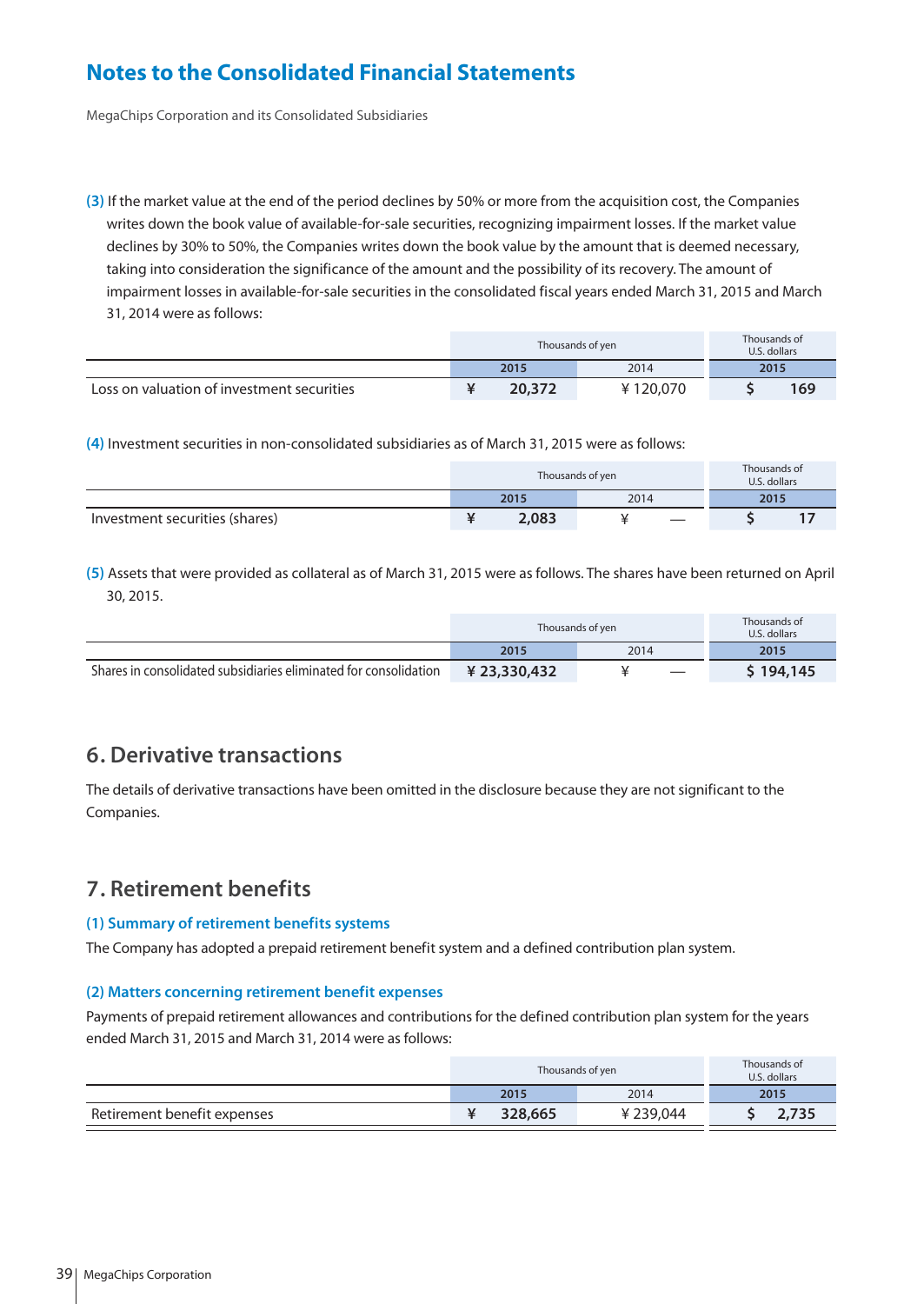### **8. Inventories**

**(1)** Inventories at March 31, 2015 and March 31, 2014 consisted of the following:

|                   | Thousands of yen | Thousands of<br>U.S. dollars |          |
|-------------------|------------------|------------------------------|----------|
|                   | 2015             | 2014                         | 2015     |
| Finished products | ¥ 2,087,683      | ¥1,907,826                   | \$17,372 |
| Raw materials     | 667,775          | 691.741                      | 5,556    |
| Work-in-process   | 2,707,564        | 1,599,656                    | 22,531   |
| <b>Supplies</b>   | 3,295            | 10,128                       | 27       |
| Total             | ¥5,466,318       | ¥4,209,353                   | \$45,488 |

**(2)** A reduction of book value due to a decline in the profitability of inventories held for the purpose of ordinary sale for the years ended March 31, 2015 and March 31, 2014 were as follows:

|                                                                                      | Thousands of yen | Thousands of<br>U.S. dollars |      |     |
|--------------------------------------------------------------------------------------|------------------|------------------------------|------|-----|
|                                                                                      | 2015             | 2014                         | 2015 |     |
| Cost of sales                                                                        | 89,856           | 27.906                       |      | 747 |
| Other expenses                                                                       |                  |                              |      |     |
| (Including loss on valuation of inventories)<br>and loss on liquidation of business) |                  | ¥ 283,947                    |      |     |

### **9. Provision for losses on construction contracts**

**(1)** Inventories related to construction contracts that are likely to incur losses and the provision for losses on construction contracts are presented on a gross base. The amount equivalent to the provision for losses on construction contracts included in inventories that are likely to incur losses as of March 31, 2015 and March 31, 2014 were as follows:

|             | Thousands of yen | Thousands of<br>U.S. dollars |      |
|-------------|------------------|------------------------------|------|
|             | 2015             | 2014                         | 2015 |
| Inventories | 53,620           | 120,942                      | 446  |

**(2)** The provision for losses on construction contracts (negative figures presenting reversal of provision for loss on construction contracts) included in the cost of sales for the consolidated fiscal years ended March 31, 2015 and March 31, 2014 were as follows:

|               | Thousands of yen | Thousands of<br>U.S. dollars |           |
|---------------|------------------|------------------------------|-----------|
|               | 2015             | 2014                         | 2015      |
| Cost of sales | ¥ $(171, 285)$   | (183.312)                    | \$(1,425) |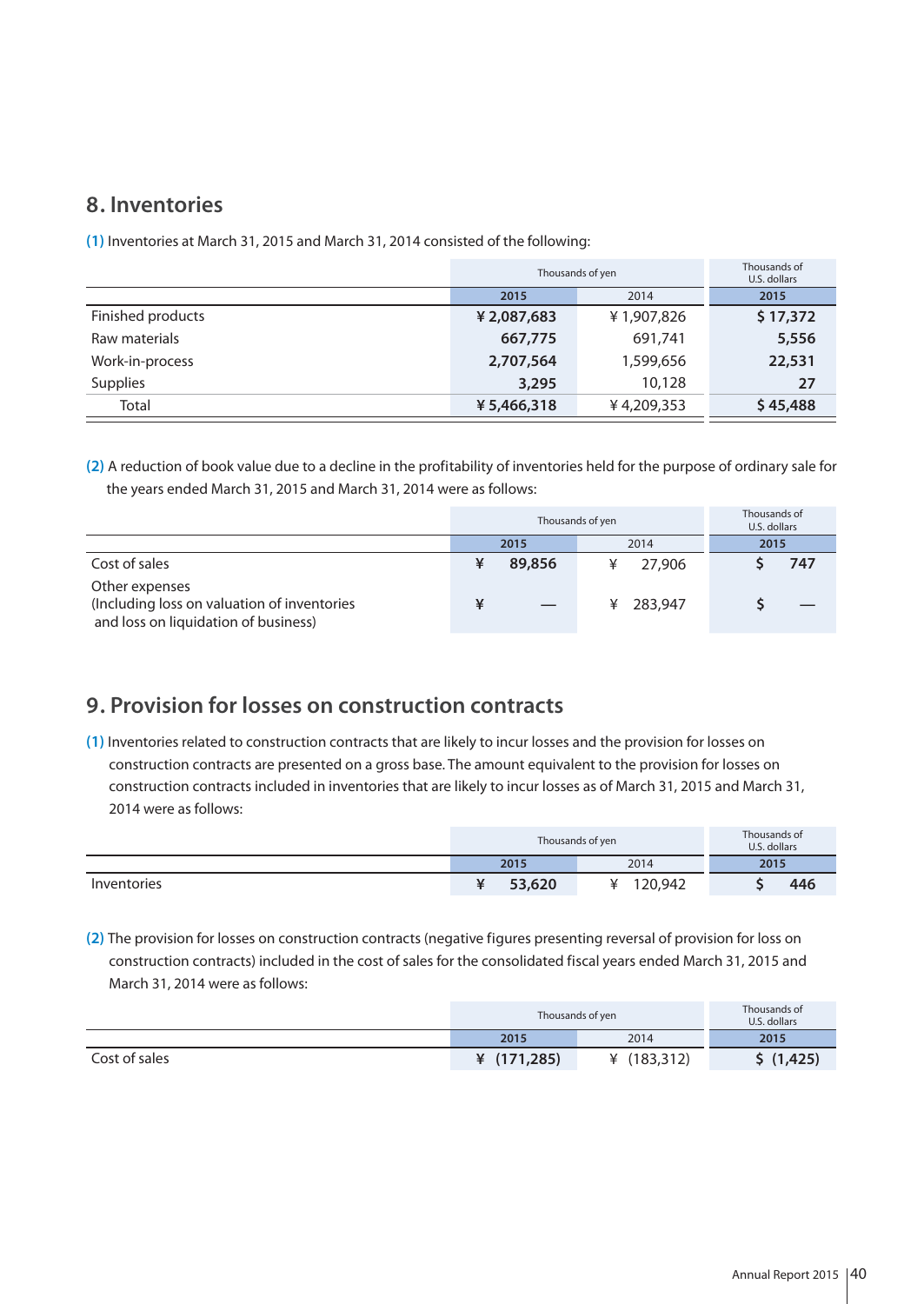MegaChips Corporation and its Consolidated Subsidiaries

### **10. Intangible assets**

Other intangible assets at March 31, 2014 and March 31, 2015 consisted of the following:

|                   | Thousands of yen | Thousands of<br>U.S. dollars |        |
|-------------------|------------------|------------------------------|--------|
|                   | 2015             | 2015                         |        |
| Computer software | 810,905<br>¥     | 432,147                      | 6,747  |
| Patent rights     | 152,147          | 212,337                      | 1,266  |
| Others            | 821,216          | 4,595                        | 6,833  |
| Total             | ¥ 1,784,269      | 649,081                      | 14,847 |

### **11. Short-term debt**

**(1)** In order to achieve efficient financing, the Companies have entered into overdraft agreements with certain financial institutions. The status of these agreements at March 31, 2015 and March 31, 2014 were as follows:

|                          | Thousands of yen | Thousands of<br>U.S. dollars |           |
|--------------------------|------------------|------------------------------|-----------|
|                          | 2015             | 2014                         | 2015      |
| Maximum overdraft amount | ¥30,000,000      | ¥ 24,000,000                 | \$249,646 |
| Credit line used         | 10,500,000       |                              | 87,376    |
| Available credit line    | ¥19,500,000      | ¥ 24,000,000                 | \$162,270 |
|                          |                  |                              |           |

**(2)** Debt secured by collateral (see Note 5(5)) as of March 31, 2015 was as follows. The debt has been repaid on April 30, 2015.

|                          | Thousands of yen | Thousands of<br>U.S. dollars |        |
|--------------------------|------------------|------------------------------|--------|
|                          | 2015             | 2014                         | 2015   |
| Short-term loans payable | 6,000,000        |                              | 49,929 |

### **12. Leases**

Future lease payments required under non-cancelable operating lease transactions in the fiscal years ended March 31, 2015 and March 31, 2014 were as follows:

|                     | Thousands of yen |         |  |         | Thousands of<br>U.S. dollars |
|---------------------|------------------|---------|--|---------|------------------------------|
|                     |                  | 2015    |  | 2014    | 2015                         |
| Due within one year |                  | 191,361 |  | 191,361 | 1,592                        |
| Due after one year  |                  | 430,563 |  | 621,924 | 3,582                        |
| Total               |                  | 621,924 |  | 813,286 | 5,175                        |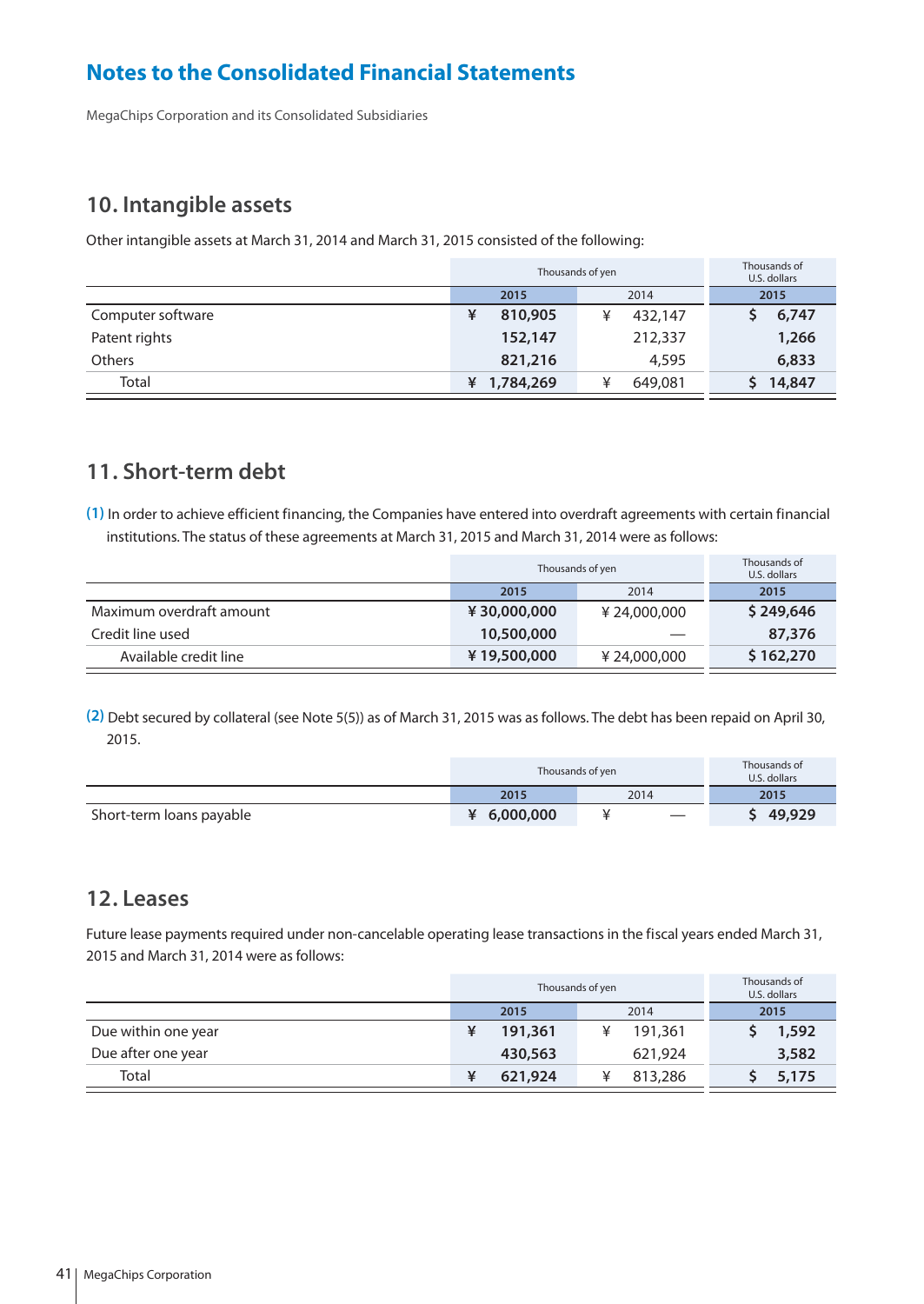### **13. Research and development expenses**

Research and development expenses are charged to income when incurred. Research and development expenses for the years ended March 31, 2015 and March 31, 2014 were as follows:

|                                   | Thousands of ven | Thousands of<br>U.S. dollars |          |
|-----------------------------------|------------------|------------------------------|----------|
|                                   | 2015             | 2014                         | 2015     |
| Research and development expenses | ¥7,320,313       | ¥ 5,574,773                  | \$60,916 |

### **14. Income taxes**

Japan's statutory tax rate related to income was 38.0% for the fiscal year ended March 31, 2015 and 35.6% for the fiscal year ended March 31, 2014.

**(1)** Significant components of the Companies' deferred tax assets and liabilities as of March 31, 2015 and March 31, 2014 were as follows:

|                                                                                      | Thousands of yen | Thousands of<br>U.S. dollars |             |
|--------------------------------------------------------------------------------------|------------------|------------------------------|-------------|
|                                                                                      | 2015             | 2014                         | 2015        |
| <b>Deferred tax assets:</b>                                                          |                  |                              |             |
| <b>Accrued bonuses</b>                                                               | 228,319<br>¥     | 243,300<br>¥                 | 1,899<br>Ś. |
| Provision for losses on construction contracts                                       | 95,757           | 167,897                      | 796         |
| Enterprise taxes                                                                     | 22,787           |                              | 189         |
| Accrued legal welfare expenses                                                       | 33,417           | 34,398                       | 278         |
| Valuation loss on inventory                                                          | 67,232           | 134,784                      | 559         |
| Excess software costs                                                                | 713,951          | 698,156                      | 5,941       |
| Excess long-term prepaid expenses costs                                              | 20,886           | 74,688                       | 173         |
| Directors' and corporate auditors' severance benefits                                | 9,715            | 10,731                       | 80          |
| Loss on write-down of investment securities                                          | 45,640           | 44,304                       | 379         |
| Tax loss carryforwards                                                               | 2,400,239        | 3,531,610                    | 19,973      |
| Others                                                                               | 564,479          | 484,310                      | 4,697       |
| <b>Total deferred tax assets</b>                                                     | 4,202,428        | 5,424,182                    | 34,970      |
| <b>Valuation allowance</b>                                                           | (469, 138)       | (129, 964)                   | (3,903)     |
| <b>Deferred tax assets</b>                                                           | 3,733,289        | 5,294,218                    | 31,066      |
| <b>Deferred tax liabilities:</b>                                                     |                  |                              |             |
| Enterprise taxes refund receivable                                                   |                  | (4.187)                      |             |
| Net unrealized gains on securities                                                   | (51, 488)        | (39, 175)                    | (428)       |
| Mark-to-market valuation difference of consolidated<br>subsidiaries upon acquisition | (3, 178, 377)    |                              | (26, 449)   |
| Others                                                                               | (18,902)         | (20,079)                     | (157)       |
| <b>Total deferred tax liabilities</b>                                                | (3,248,768)      | (63, 442)                    | (27, 034)   |
| Net deferred tax assets                                                              | 484,521<br>¥     | ¥5,230,776                   | \$4,031     |

(Note) Net deferred tax assets in proceeding table are classified as follows in the accompanying consolidated balance sheet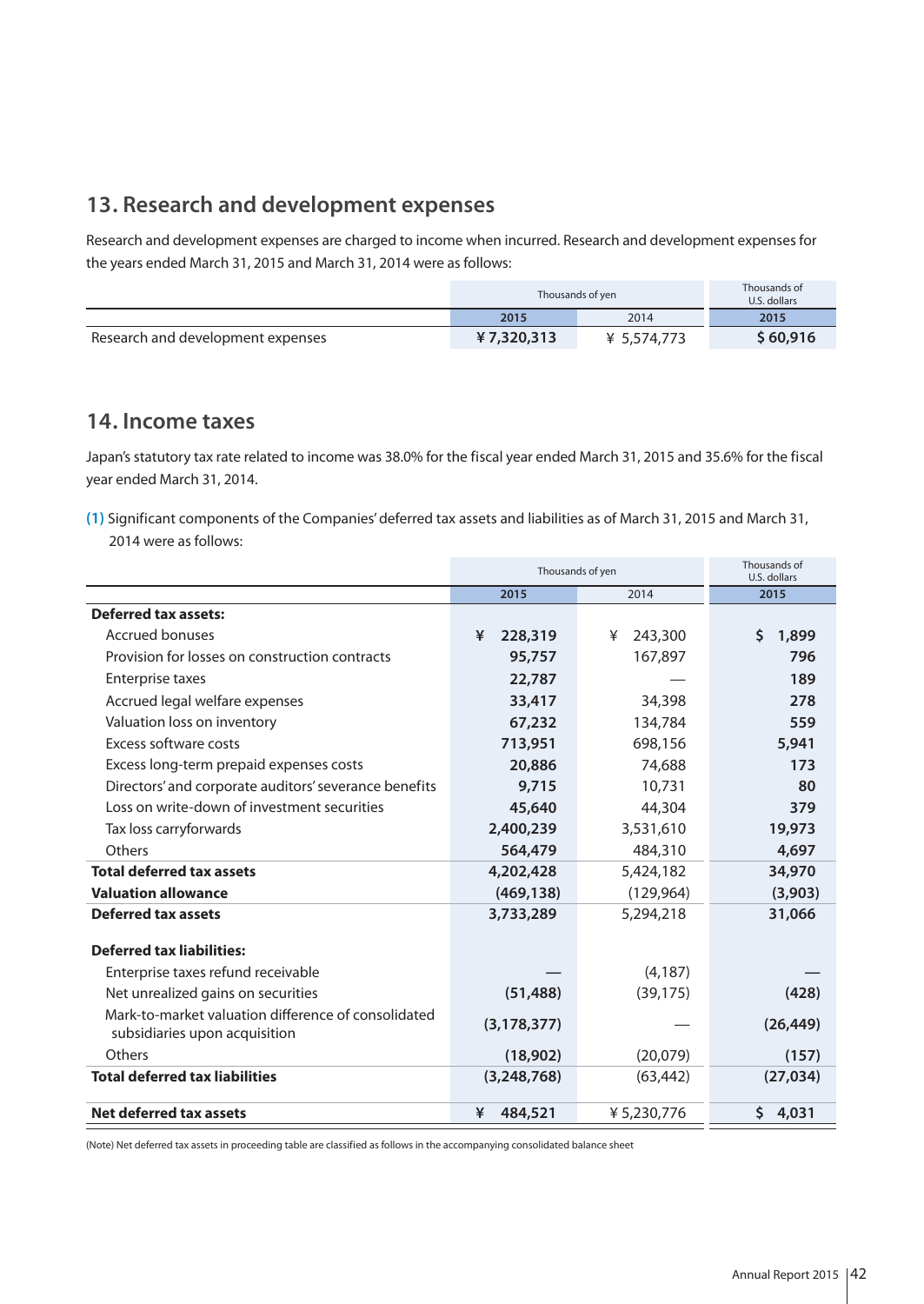MegaChips Corporation and its Consolidated Subsidiaries

|                                                                 | Thousands of yen | Thousands of<br>U.S. dollars |           |
|-----------------------------------------------------------------|------------------|------------------------------|-----------|
|                                                                 | 2015             | 2014                         | 2015      |
| Current assets - Deferred tax assets                            | ¥2,054,508       | ¥ 1,711,641                  | \$17,096  |
| Investments and other assets - Long-term deferred tax<br>assets | 1,608,390        | 3,539,214                    | 13,384    |
| Current liabilities - Deferred tax liabilities                  | (304, 465)       | (2,212)                      | (2,533)   |
| Long-term liabilities - Long-term deferred tax liabilities      | (2,873,912)      | (17, 866)                    | (23, 915) |

(2) The following table summarizes the significant differences between the statutory tax rate and the Companies' effective tax rate for the years ended March 31, 2015 and March 31, 2014.

|                                                                      | $\%$  |        |
|----------------------------------------------------------------------|-------|--------|
|                                                                      | 2015  | 2014   |
| Statutory tax rate                                                   | 35.6  | 38.0   |
| (Reconciliation)                                                     |       |        |
| Expenses permanently non-deductible                                  | 3.0   | 2.1    |
| Dividend income permanently excluded from taxable income             | (0.0) | (0.0)  |
| Inhabitants per capita taxes                                         | 0.3   | 0.2    |
| Effect of foreign tax                                                | 1.4   | 3.5    |
| Tax credit for research and development expenses                     | (2.8) | (2.2)  |
| Amortization of goodwill                                             | 1.4   |        |
| Increase (decrease) in valuation allowance                           | 11.0  | 1.2    |
| Effect of merger                                                     |       | (57.5) |
| Effect of tax rate changes                                           | 9.5   | 7.7    |
| Withholding taxes, etc. on dividends, etc. from foreign subsidiaries | 3.3   |        |
| <b>Others</b>                                                        | 0.7   | (0.0)  |
| Effective tax rate                                                   | 63.5  | (7.1)  |

**(3)** Revisions of deferred tax assets and liabilities due to changes in income tax rates

On March 31, 2015, the Act on Partial Revision of the Income Tax Act (Law No. 9 of 2015) and the Act on Partial Revision of the Local Tax Act, Etc. (Law No. 2 of 2015) were promulgated, and under the amended acts, corporate tax rates will be lowered, etc. in consolidated fiscal years starting on or after April 1, 2015. Given the amendment, the normal effective statutory tax rate used in the calculation of deferred tax assets and liabilities will be lowered from 35.6% to 33.0% for temporary differences that are expected to be eliminated in the fiscal year starting from April 1, 2015 and to 32.2% for temporary differences that are expected to be eliminated in the fiscal year starting April 1, 2016.

Due to the change in the tax rate, deferred tax assets (after the deduction of deferred tax liabilities) has been reduced by ¥306,452 thousand (\$2,550 thousand), and the adjustment has been recorded as expense in income taxes - deferred in statements of income.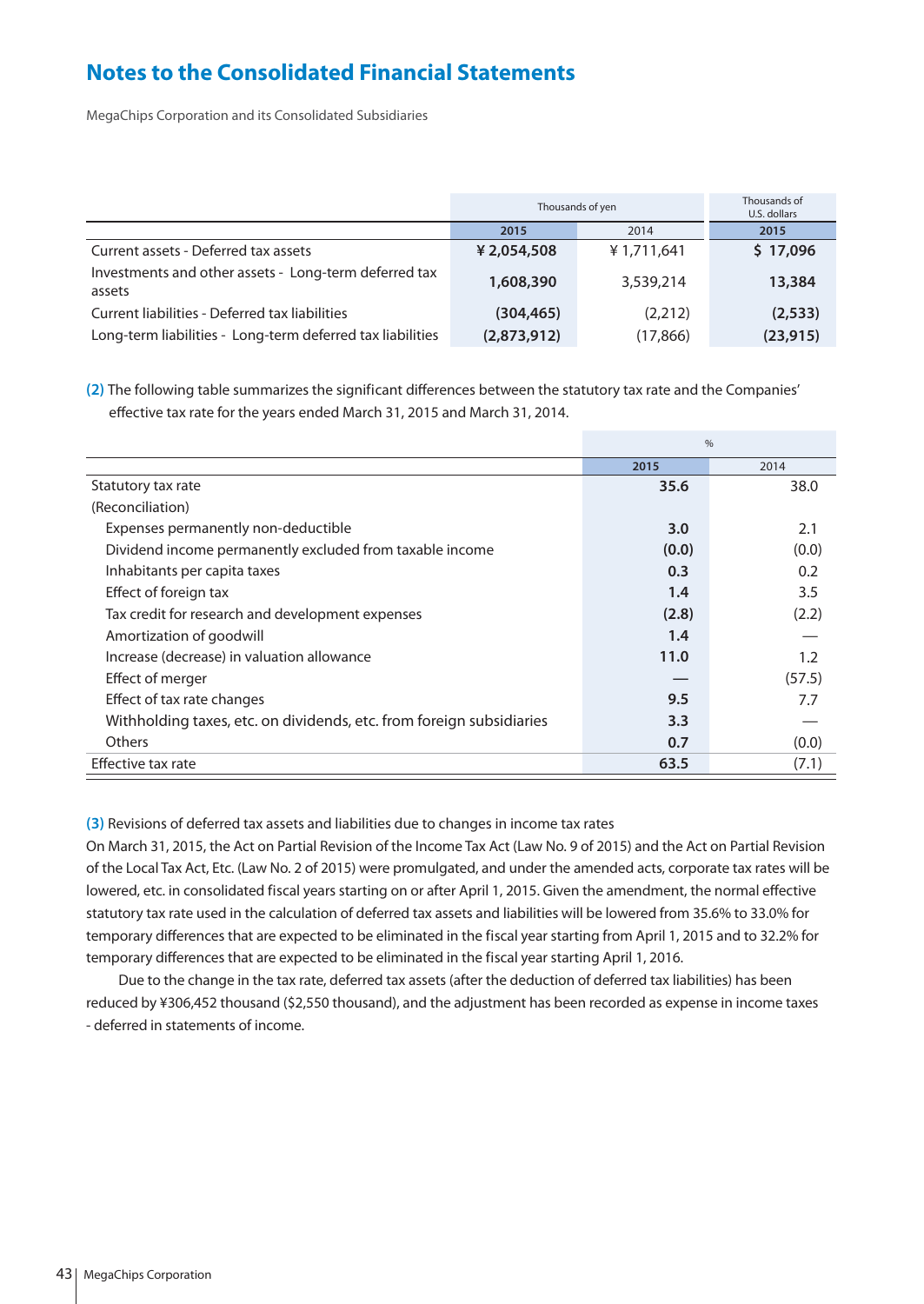### **15. Other comprehensive income**

Reclassification adjustments and related taxes to other comprehensive income for the years ended March 31, 2015 and March 31, 2014 were as follows:

|                                             | Thousands of yen |           |                  | Thousands of<br>U.S. dollars |
|---------------------------------------------|------------------|-----------|------------------|------------------------------|
|                                             | 2015             |           | 2014             | 2015                         |
| Net unrealized gains on securities          |                  |           |                  |                              |
| Increase (decrease) during the year         | ¥                | 82,222    | ¥166,489         | Ś<br>684                     |
| Reclassification adjustments                |                  |           | (604, 408)       |                              |
| Subtotal before tax                         |                  | 82,222    | (437, 919)       | 684                          |
| Income tax expenses (benefits)              |                  | (12, 313) | 24,909           | (102)                        |
| Net unrealized gains (losses) on securities |                  | 69,909    | (413,009)        | 581                          |
|                                             |                  |           |                  |                              |
|                                             |                  |           | Thousands of yen | Thousands of<br>U.S. dollars |
|                                             |                  | 2015      | 2014             | 2015                         |
| Foreign currency translation adjustments    |                  |           |                  |                              |
| Increase (decrease) during the year         |                  | 1,084,897 | 701,354          | 9,028                        |
| Subtotal before tax                         |                  | 1,084,897 | 701.354          | 9,028                        |

| Foreign currency translation adjustments | 1,084,897   | 701.354   | 9,028   |
|------------------------------------------|-------------|-----------|---------|
|                                          |             |           |         |
| Total other comprehensive income         | ¥ 1,154,806 | ¥ 288,345 | \$9,609 |

### **16. Net assets**

Under the Japanese Corporate Law ("the Law"), the entire amount paid-in for new by issued shares is required to be designated as common stock. However, a company may, by a resolution of the Board of Directors, designate an amount not exceeding one half of the price of the new shares as additional paid-in capital, which is included in capital surplus.

Under the Law, in cases in which a dividend distribution of surplus is made, the smaller of an amount equal to 10% of the dividend or the excess, if any, of 25% of common stock over the total of additional paid-in capital and legal earnings reserve must be set aside as additional paid-in capital or legal earnings reserve. Legal earnings reserve is included in retained earnings in the accompanying consolidated balance sheets.

Under the Law, legal earnings reserve and additional paid-in capital could be used to eliminate or reduce a deficit or could be transferred to common stock by a resolution of the shareholders' meeting.

The Law also provides for companies to purchase treasury stock and dispose of such treasury stock by

resolution of the Board of Directors. The amount of treasury stock purchased cannot exceed the amount available for distribution to the shareholders, which is determined by a specific formula.

Under the Law, all additional paid-in capital and all legal earnings reserve may be transferred to other capital surplus and retained earnings, respectively, which are potentially available for dividends.

The maximum amount that the Company can distribute as dividends is calculated based on the non-consolidated financial statements of the Company in accordance with Japanese laws and regulations.

At the Company Board of Director's meeting held on May 13, 2015, the Company's Board of Directors resolved cash dividends of ¥34 (\$0.28) per share amounting to ¥759 million (\$6,323 thousand). This appropriation has not been accounted in the consolidated financial statements at March 31, 2015. Such appropriations are recognized in the period in which they are approved by the shareholders.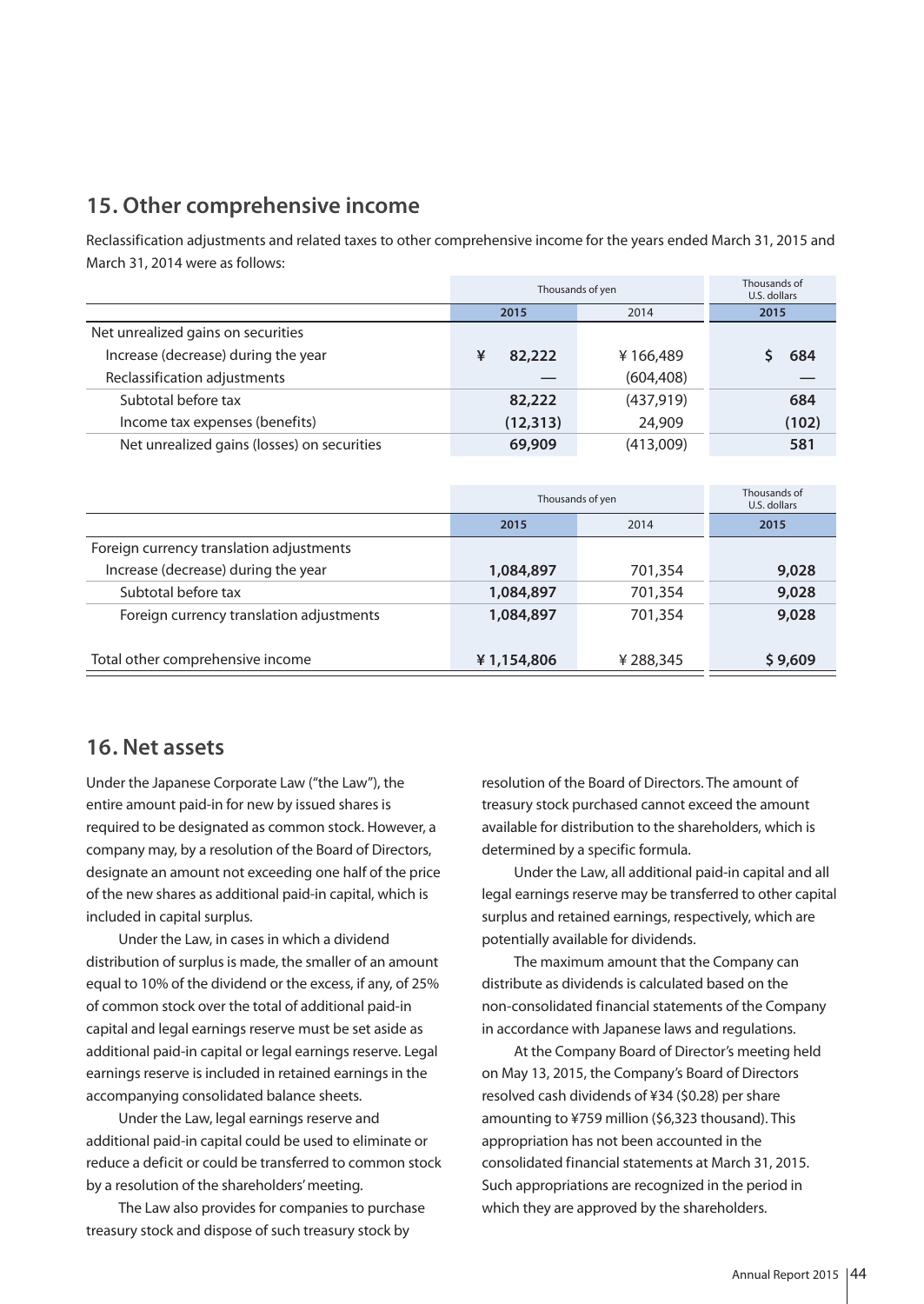MegaChips Corporation and its Consolidated Subsidiaries

### **17. Segment information**

### **(1) Segment information**

The MegaChips Group is mainly engaged in the design, development, manufacture (on an outsourcing basis) and sale of system LSIs, based on its basic image, audio and communications technologies, and electronic devices and system equipment that contain its system LSIs under the one business segment. As a result, the presentation of segment information has been omitted.

### **(2) Information by geographic area**

Information concerning net sales by geographic area in the fiscal years ended March 31, 2015 and March 31, 2014 were as follows:

|                        | Thousands of yen |             | Thousands of<br>U.S. dollars |
|------------------------|------------------|-------------|------------------------------|
|                        | 2015             | 2014        | 2015                         |
| Net sales:             |                  |             |                              |
| Japan                  | ¥40,018,626      | ¥40,082,053 | \$333,016                    |
| Asia (excluding Japan) | 19,203,590       | 14,645,540  | 159,803                      |
| Others                 | 5,015,521        | 3,742,110   | 41,736                       |
| Total                  | ¥64,237,738      | ¥58,469,703 | \$534,557                    |

Information concerning property, plant and equipment by geographic area in the fiscal years ended March 31, 2015 and March 31, 2014 were as follows. The geographic area is classified into country or region based on the location of the property, plant and equipment.

|                                       | Thousands of yen |                | Thousands of<br>U.S. dollars |
|---------------------------------------|------------------|----------------|------------------------------|
|                                       | 2015             | 2014           | 2015                         |
| <b>Property, plant and equipment:</b> |                  |                |                              |
| Japan                                 | ¥ 1,573,739      | ¥ 1,570,738    | 13,095<br>S.                 |
| Asia (excluding Japan)                | 274,948          | 238,619        | 2,288                        |
| North America                         | 353,535          | 64,797         | 2,941                        |
| Others                                | 6,087            |                | 50                           |
| Total                                 | 2,208,311<br>¥   | 1,874,155<br>¥ | 18,376<br>S.                 |

(Note) North America, which was included in Others, is stated independently from the consolidated fiscal year ended March 31, 2015 as it exceeded 10% of the amount of property, plant and equipment in the consolidated balance sheet. This change is also reflected in the consolidated fiscal year ended March 31, 2014.

#### **(3)** Net sales to major customers for the fiscal year ended March 31, 2014 were as follows:

|                          | Thousands of yen |
|--------------------------|------------------|
|                          | 2014             |
| Nintendo Co., Ltd.       | ¥ 26,932,409     |
| Wah Lee Industrial Corp. | 10,508,975       |

**(4)** Net sales to major customers for the fiscal year ended March 31, 2015 were as follows:

|                          | Thousands of yen | Thousands of<br>U.S. dollars |
|--------------------------|------------------|------------------------------|
|                          | 2015             | 2015                         |
| Nintendo Co., Ltd.       | ¥23,827,570      | \$198,282                    |
| Wah Lee Industrial Corp. | ¥11,601,005      | 96,538                       |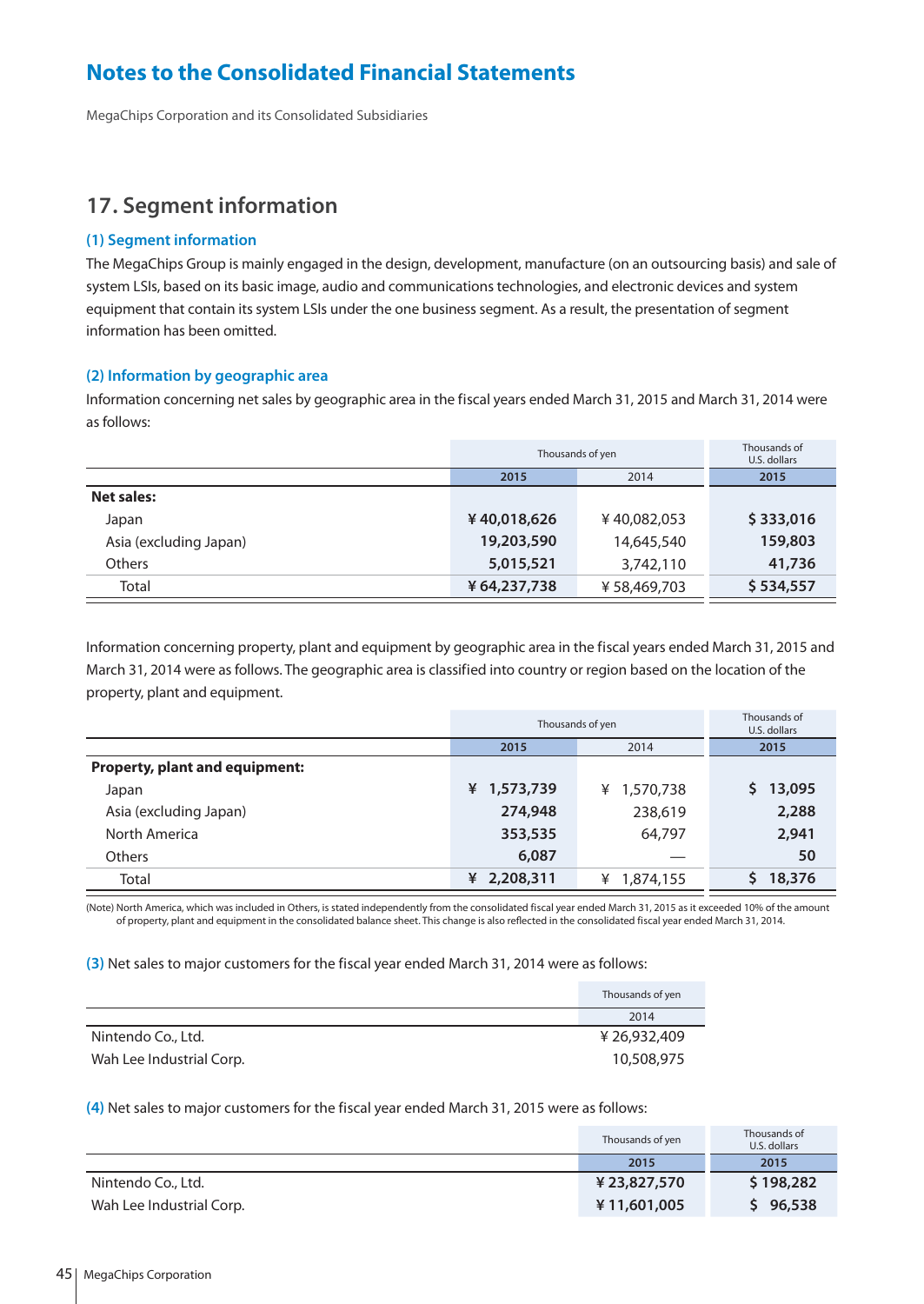### **18. Other income (expenses)**

- **(1)** The loss on liquidation of business in the fiscal year ended March 31, 2014 was due to a review of operations related to eco-friendly energy.
- **(2)** Other income (expenses): others net in the consolidated statements of income comprised the following:

|                                                          | Thousands of yen |            | Thousands of<br>U.S. dollars |
|----------------------------------------------------------|------------------|------------|------------------------------|
|                                                          | 2015             | 2014       | 2015                         |
| Gain (loss) on investments in partnerships               | ¥ 20,595         | ¥ 27,108   | \$171                        |
| Gain (loss) on sale of property, plant and equipment     | 509              |            | 4                            |
| Gain (loss) on disposal of property, plant and equipment | (18, 305)        | (37,080)   | (152)                        |
| Others, net                                              | (19, 588)        | (9,037)    | (163)                        |
| Total                                                    | ¥ (16,788)       | ¥ (19,009) | \$(139)                      |

### **19. Related party transactions**

Transactions with a corporate auditor, who is also the Company's lawyer, for the years ended March 31, 2014 and March 31, 2015 were as follows:

|                     |          | Thousands of yen | Thousands of<br>U.S. dollars |
|---------------------|----------|------------------|------------------------------|
|                     | 2015     | 2014             | 2015                         |
| Legal advisory fees | ¥ 10,400 | ¥ 15,900         | 86                           |

### **20. Business combinations**

For the fiscal year ended March 31 2014:

**(Transactions under common control, etc.)**

### **(1) Outline of transaction**

**(i) Names and business of the combined company**

Name of the company: Kawasaki Microelectronics, Inc. (hereinafter Kawasaki Micro)

Business details: design, development, manufacture and sales of semiconductor integrated circuits

## **(ii) Date of the business combination**

April 1, 2013

### **(iii) Legal form of the business combination**

The Company became a surviving company and Kawasaki Micro became an absorbed company through this absorption-type merger. The Company has omitted a resolution made by the General Meeting of Shareholders pursuant to the provisions provided in Article 796, paragraph 3 of the Companies Act.

**(iv) Name of the company after the business combination** MegaChips Corporation

### **(v) Other matters concerning the transaction**

The electronics and semiconductor field is marked by rapid technological advancement, with previous business models having become obsolete. The industry has consequently reached a crossroads on a global level, resulting in significant changes to the environment surrounding the Company. Given this background, the Company and Kawasaki Micro decided to combine their management resources to continue developing by responding flexibly to changes, while also ensuring their co-existence and co-prosperity with customers and expanding their contributions to society.

With this merger, the Company will build a business portfolio that can respond to environmental changes and deliver continuous, stable profits, thereby preparing for global expansion centering on application and system planning and the providing of solutions.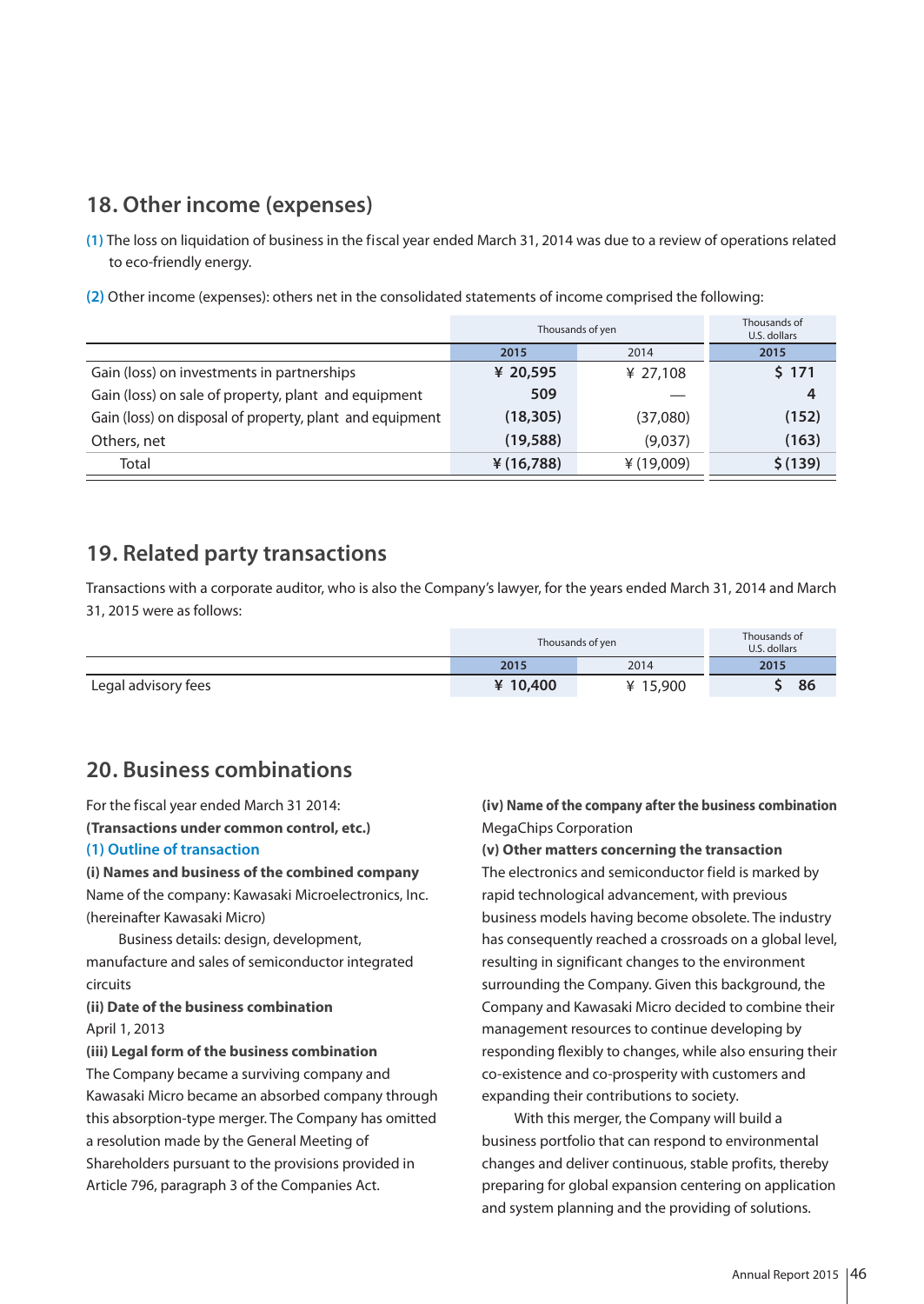MegaChips Corporation and its Consolidated Subsidiaries

#### **(2) Outline of accounting treatment**

This combination was treated as a transaction under common control in accordance with the "Accounting Standard for Business Combinations (ASBJ Statement No. 21, issued on December 26, 2008)" and the

"Guidance on Accounting Standard for Business Combinations and Accounting Standards for Business Divestiture (ASBJ Guidance No. 10, issued on December 26, 2008)."

### For the fiscal year ended March 31 2015:

**(Business combination due to acquisition)**

MegaChips Taiwan Corporation (Head office: Taipei, Taiwan), a consolidated subsidiary of the Company, underwrote the capital increase of Modiotek Co., Ltd., (Head office: Hsinchu, Taiwan) and made it a consolidated subsidiary of the Company on April 23, 2014.

#### **(1) Overview of business combination**

### **(i) Name and business of the acquired company** Name of the acquired company: Modiotek Co., Ltd.

Business: Design and outsourcing of manufacturing semiconductors for processing voices and music

#### **(ii) Main reason for business combination**

The business combination was conducted for the Company to expand its customer channels and strengthen its marketing, sales and development capabilities and customer support system in Asia centered on Taiwan and China to expand the Group's business in East Asia by making Modiotek Co., Ltd. its Group company.

### **(iii) Date of business combination** April 23, 2014

#### **(iv) Legal form of business combination**

Acquisition of shares by MegaChips Taiwan Corporation, a consolidated subsidiary of the Company, to underwrite the capital increase, with cash consideration. **(v) Name of company after business combination** Modiotek Co., Ltd.

### **(vi) Percentage of voting rights acquired** 72.2%

**(vii) Main grounds for determining the acquiring entity** MegaChips Taiwan Corporation, a consolidated subsidiary of the Company, underwrote the capital increase of Modiotek Co., Ltd. with cash consideration and owned the majority of the voting rights of Modiotek Co., Ltd.

### **(2) Period of operating results of the acquired company included in the consolidated financial statements**

Although the fiscal year-end of the acquired company is different from the fiscal year-end of the Company, it prepares consolidated financial statements based on the financial statements of the subsidiary as the difference in fiscal year-ends does not exceed three months. The Company deemed date of acquisition of the business combination as June 30, 2014 and includes the operating results for the period from July 1, 2014 to December 31, 2014 in the consolidated fiscal year ended March 31, 2015.

### **(3) Acquisition cost and its breakdown**

|                               | Thousands of yen | Thousands of<br>U.S. dollars |
|-------------------------------|------------------|------------------------------|
| Consideration for acquisition | ¥713.790         | \$5,939                      |
| Acquisition cost              | ¥713.790         | \$5,939                      |
|                               |                  |                              |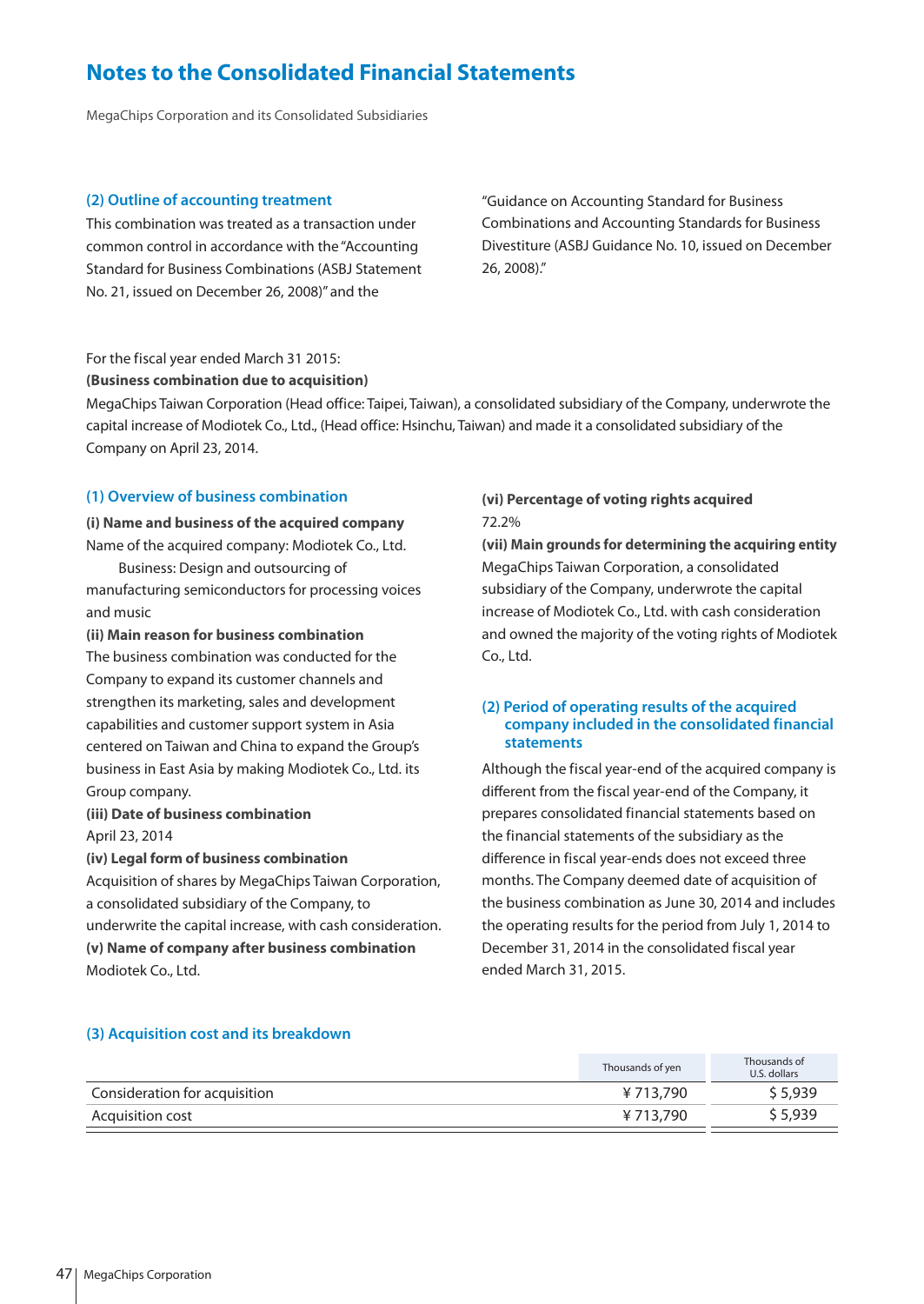### **(4) Amount of goodwill recognized, cause, amortization method and amortization period**

Goodwill is recognized mainly as excess earning power that is expected from business development in the future. The goodwill will be amortized on a straight line for the next five years.

|                               | Thousands of ven | Thousands of<br>U.S. dollars |
|-------------------------------|------------------|------------------------------|
| Amount of goodwill recognized | ¥129.112         | \$1,074                      |

### **(5) Amount of assets recognized and liabilities assumed on the date of the business combination**

|                            | Thousands of yen | Thousands of<br>U.S. dollars |
|----------------------------|------------------|------------------------------|
| Current assets             | ¥816,946         | \$6,798                      |
| Fixed assets               | 36,351           | 302                          |
| Total assets               | ¥853,297         | \$7,100                      |
| <b>Current liabilities</b> | ¥ 43,628         | 363                          |
| Long-term liabilities      |                  |                              |
| <b>Total liabilities</b>   | ¥ 43,628         | 363                          |

### **(6) Estimated amount of consolidated profit and loss in the consolidated fiscal year ended March 31, 2015 on the assumption that the business combination was completed on April 1, 2014 and the impact on the statements of comprehensive income and the calculation method**

The statement is omitted, as these are not significant.

Modiotek Co., Ltd. (Head office: Hsinchu, Taiwan), a consolidated subsidiary of the Company, acquired shares issued by Magic Pixel Inc. (Head office: Hsinchu, Taiwan) and made it a consolidated subsidiary of the Company on September 10, 2014.

#### **(1) Overview of business combination**

**(i) Name and business of the acquired company** Name of the acquired company: Magic Pixel Inc.

Business: Design and outsourcing of manufacturing semiconductors for image-related use **(ii) Main reason for business combination** The business combination was conducted to strengthen the system of Modiotek Co., Ltd., which is the base of custom supports in Taiwan and China, for the purpose of expanding the business of the Group in East Asia. **(iii) Date of business combination** September 10, 2014 **(iv) Legal form of business combination**

Acquisition of shares with cash consideration

**(v) Name of company after business combination** Magic Pixel Inc.

The Company has been merged into Modiotek Co., Ltd., on November 14, 2014.

**(vi) Percentage of voting rights acquired** 91.8%

**(vii) Main grounds for determining the acquiring entity** Modiotek Co., Ltd., a consolidated subsidiary of the Company, acquired shares in Magic Pixel Inc. with cash as consideration and owned the majority of the voting rights of Magic Pixel Inc.

### **(2) Period of operating results of the acquired company included in the consolidated financial statements**

From October 1, 2014 to November 13, 2014 Magic Pixel Inc. was merged into Modiotek Co., Ltd. on November 14, 2014.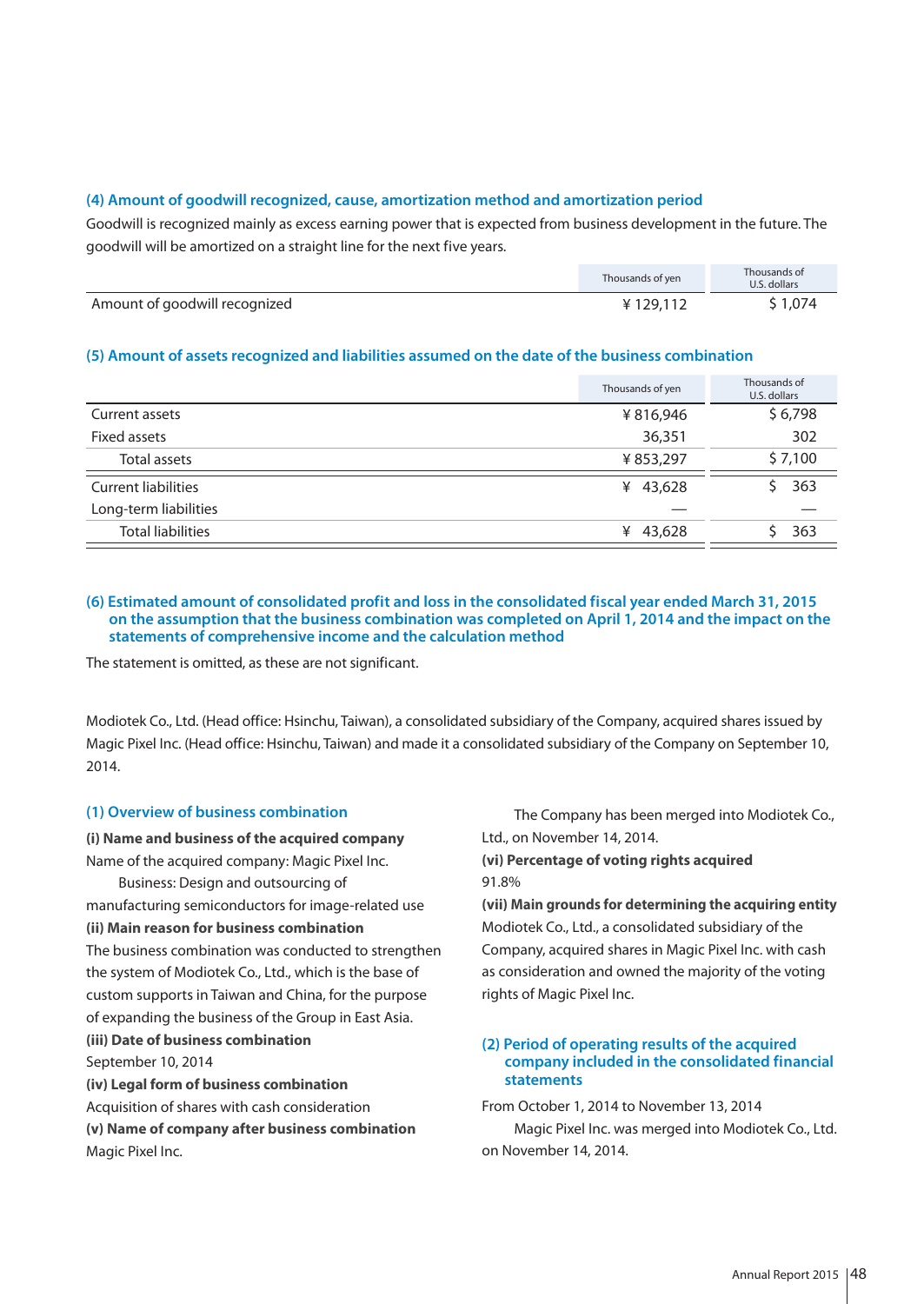MegaChips Corporation and its Consolidated Subsidiaries

### **(3) Acquisition cost and its breakdown**

|                               | Thousands of yen | Thousands of<br>U.S. dollars |
|-------------------------------|------------------|------------------------------|
| Consideration for acquisition | ¥129,092         | \$1,074                      |
| Acquisition cost              | ¥129,092         | \$1,074                      |

### **(4) Amount of goodwill recognized, cause, amortization method and amortization period**

Goodwill is recognized mainly as excess earning power that is expected from business development in the future. The goodwill will be amortized on a straight line for the next five years

|                               | Thousands of ven | Thousands of<br>U.S. dollars |
|-------------------------------|------------------|------------------------------|
| Amount of goodwill recognized | ¥ 53,138         | 442                          |

### **(5) Amount of assets recognized and liabilities assumed on the date of the business combination**

|                            | Thousands of yen | Thousands of<br>U.S. dollars |
|----------------------------|------------------|------------------------------|
| Current assets             | ¥108,337         | 901                          |
| Fixed assets               | 35,746           | 297                          |
| Total assets               | ¥144,084         | \$1,199                      |
| <b>Current liabilities</b> | ¥ 26,085         | 217                          |
| Long-term liabilities      | 3,441            | 28                           |
| <b>Total liabilities</b>   | ¥ 29,526         | 245                          |

### **(6) Estimated amount of consolidated profit and loss in the consolidated fiscal year ended March 31, 2015 on the assumption that the business combination was completed on April 1, 2014 and the impact on the statements of comprehensive income and the calculation method**

The statement is omitted, as these are not significant.

The Company acquired all the shares issued by SiTime Corporation (Head office: California, the United States) and made it a consolidated subsidiary of the Company on November 18, 2014.

### **(1) Overview of business combination**

**(i) Name and business of the acquired company** Name of the acquired company: SiTime Corporation

Business: Development and sale of timing devices based on Micro-Electro-Mechanical Systems (MEMS) **(ii) Main reason for business combination** The business combination was conducted to promote entry into the timing device business as part of business development into the IoT area by making SiTime Corporation a wholly owned subsidiary of the Company. SiTime Corporation develops and sells Micro-Electro-Mechanical Systems (MEMS) oscillators and other timing devices that will replace existing market for crystal

oscillators.

**(iii) Date of business combination** November 18, 2014 **(iv) Legal form of business combination** Acquisition of shares with cash consideration **(v) Name of company after business combination** SiTime Corporation **(vi) Percentage of voting rights acquired** 100% **(vii) Main grounds for determining the acquiring entity** The Company acquired all the outstanding shares of SiTime Corporation with cash consideration.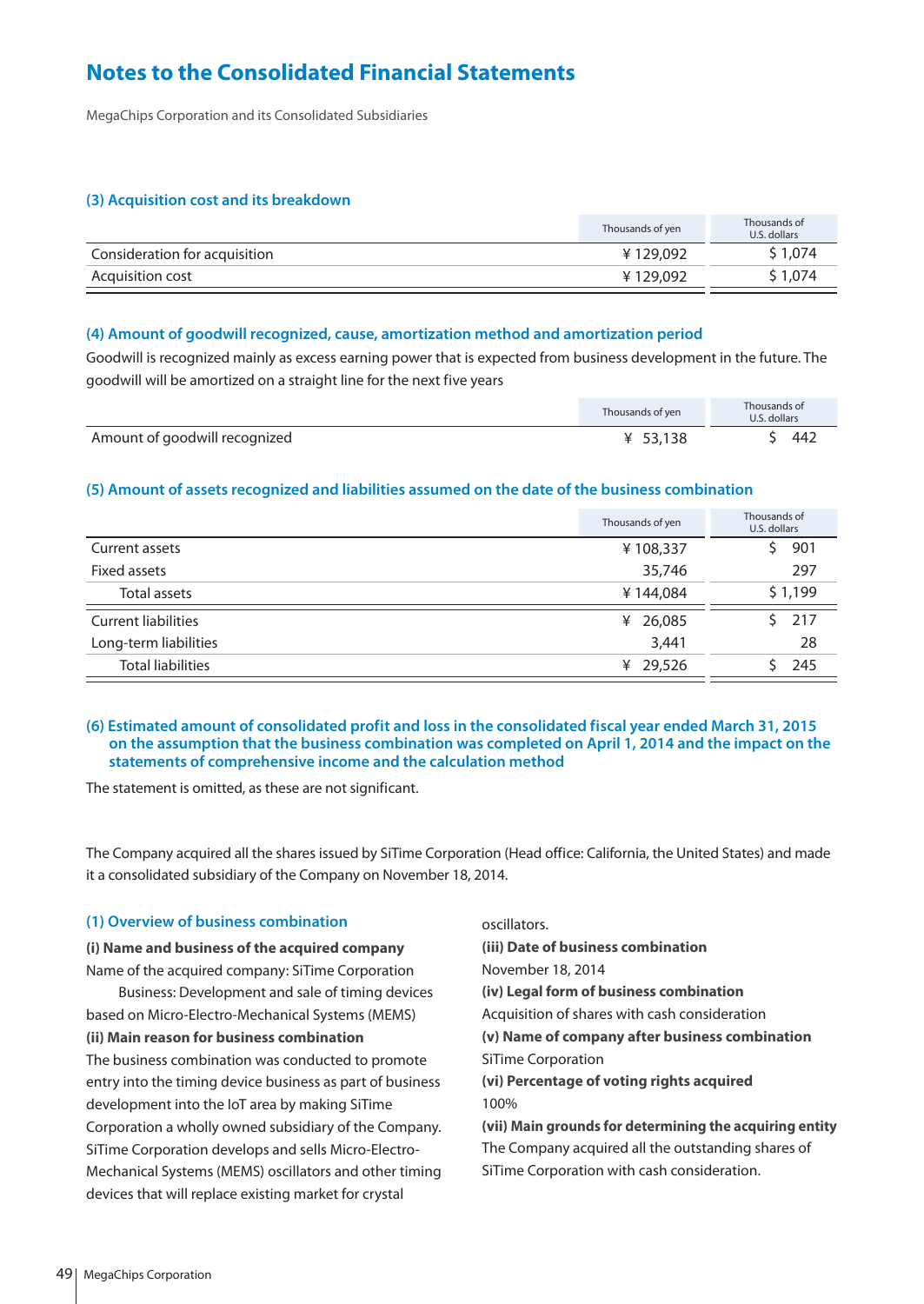#### **(2) Period of operating results of the acquired company included in the consolidated financial statements**

Although the fiscal year-end of the acquired company is different from the fiscal year-end of the Company, it prepares consolidated financial statements based on

the financial statements of the subsidiary as the difference in fiscal year-ends does not exceed three months. As the deemed date of the acquisition is December 31, 2014, the operating results of the acquired company are not included in the consolidated fiscal year ended March 31, 2015.

### **(3) Acquisition cost and its breakdown**

|                                                                 | Thousands of yen | Thousands of<br>U.S. dollars |
|-----------------------------------------------------------------|------------------|------------------------------|
| Consideration for acquisition: Cash                             | ¥ 23,279,574     | \$193,722                    |
| Expenses directly required for acquisition: Advisory fees, etc. | 50,857           | 423                          |
| Acquisition cost                                                | ¥ 23,330,432     | \$194,145                    |

### **(4) Amount of goodwill recognized, cause, amortization method and amortization period**

Goodwill is recognized mainly as excess earning power that is expected from business development in the future. The goodwill will be amortized on a straight line for the next ten years.

|                               | Thousands of ven | Thousands of<br>U.S. dollars |
|-------------------------------|------------------|------------------------------|
| Amount of goodwill recognized | ¥17,506,072      | \$ 145.677                   |
|                               |                  |                              |

(Note) As the allocation of the acquisition cost has yet to be completed, provisional accounting is undertaken based on information reasonably available.

#### **(5) Amount of assets recognized and liabilities assumed on the date of the business combination**

|                            | Thousands of yen | Thousands of<br>U.S. dollars |
|----------------------------|------------------|------------------------------|
| Current assets             | ¥ 6,489,577      | 54,003                       |
| Fixed assets               | 7,326,612        | 60,968                       |
| Total assets               | ¥13,816,189      | \$114,972                    |
| <b>Current liabilities</b> | ¥ 5,117,917      | 42,588                       |
| Long-term liabilities      | 2,873,912        | 23,915                       |
| <b>Total liabilities</b>   | ¥ 7,991,829      | 66,504                       |

#### **(6) Estimated amount of consolidated profit and loss in the consolidated fiscal year ended March 31, 2015 on the assumption that the business combination was completed on April 1, 2014 and the impact on the statements of comprehensive income and the calculation method**

As an appropriate calculation of the estimated amounts is difficult, they are not stated. This note is not audited.

#### **(Acquisition of business)**

MegaChips Technology America Corporation (Head office: California, the United States), a consolidated subsidiary of the Company, completed the acquisition of the Smart Connectivity business based on DisplayPort technology from STMicroelectronics (NYSE:STM) on September 2, 2014.

### **(1) Overview of business combination**

**(i) Name of the acquired business** Acquired business: Smart Connectivity business based on DisplayPort technology of STMicroelectronics **(ii) Main reason for business combination** The acquisition of the business on this occasion will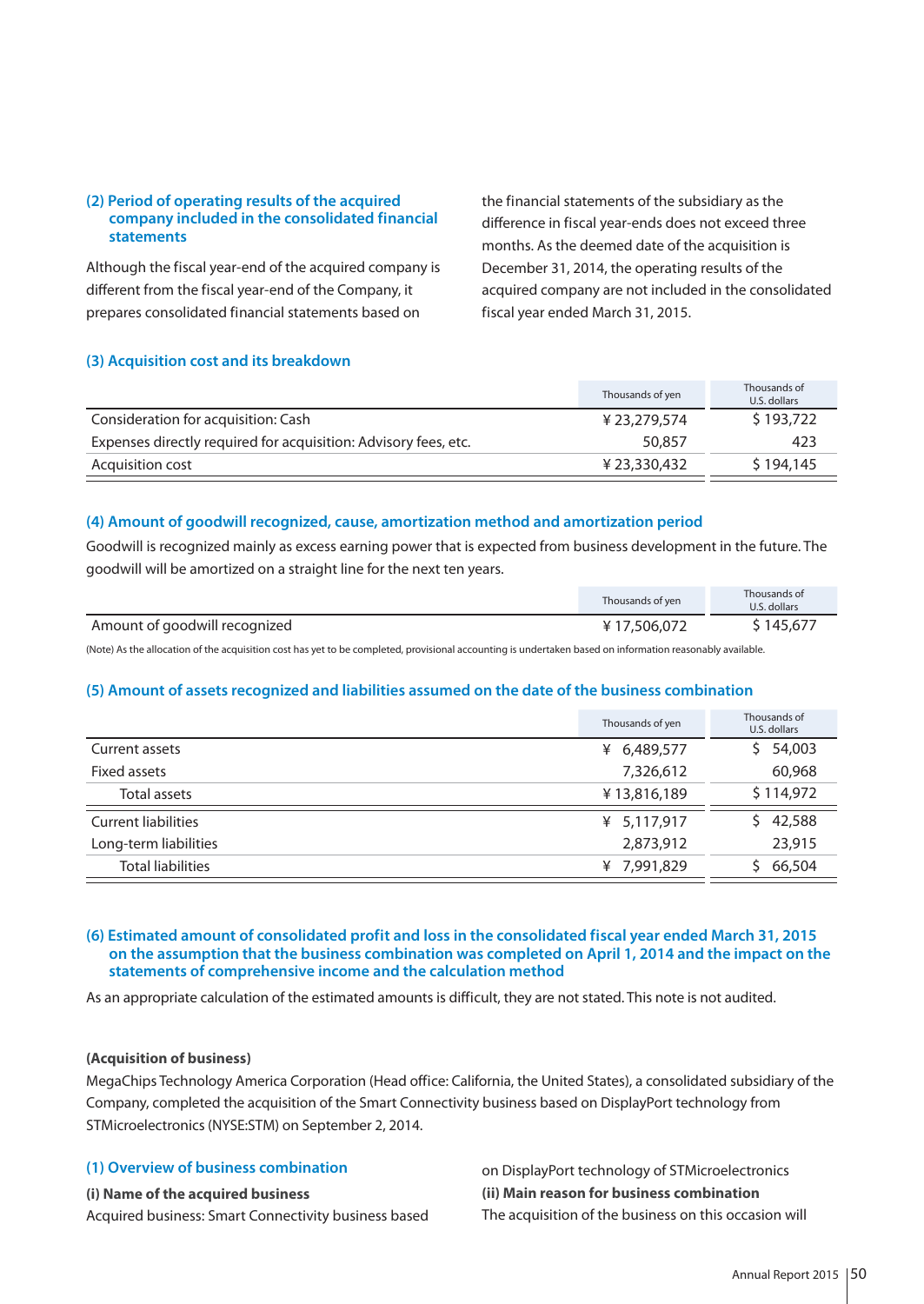MegaChips Corporation and its Consolidated Subsidiaries

enable the Group to promote the standardization initiatives of DisplayPort technology. The Group will expand the global business by providing major customers overseas with innovative solutions through pursuing synergy with existing technologies. **(iii) Date of business combination** September 2, 2014 **(iv) Legal form of business combination** Acquisition of business with cash consideration **(v) Name of company after business combination**

MegaChips Technology America Corporation **(vi) Main grounds for determining the acquiring entity** MegaChips Technology America Corporation, a consolidated subsidiary of the Company, acquired the business with cash consideration.

### **(2) Period of operating results of the acquired company included in the consolidated financial statements**

From September 2, 2014 to March 31, 2015

### **(3) Acquisition cost and its breakdown**

|                               | Thousands of yen | Thousands of<br>U.S. dollars |
|-------------------------------|------------------|------------------------------|
| Consideration for acquisition | ¥2,422,052       | \$20.155                     |
| Acquisition cost              | ¥ 2,422,052      | \$20,155                     |

### **(4) Amount of goodwill recognized, cause, amortization method and amortization period**

Goodwill is recognized as excess earning power that is expected from business development in the future. The goodwill will be amortized on a straight line for the next ten years.

|                               | Thousands of ven | Thousands of<br>U.S. dollars |
|-------------------------------|------------------|------------------------------|
| Amount of goodwill recognized | ¥1,743,462       | \$14,508                     |

### **(5) Amount of assets recognized and liabilities assumed on the date of the business combination**

|                            |   | Thousands of yen | Thousands of<br>U.S. dollars |
|----------------------------|---|------------------|------------------------------|
| Current assets             | ¥ |                  |                              |
| Fixed assets               |   | 678,590          | 5,646                        |
| <b>Total assets</b>        | ¥ | 678,590          | 5,646                        |
| <b>Current liabilities</b> | ¥ |                  |                              |
| Long-term liabilities      |   |                  |                              |
| <b>Total liabilities</b>   | ¥ |                  |                              |

### **(6) Estimated amount of consolidated profit and loss in the consolidated fiscal year ended March 31, 2015**

#### **on the assumption that the business combination was completed on April 1, 2014 and the impact on the statements of comprehensive income and the calculation method**

As the calculation of the estimated amounts is difficult because of the partial acquisition of the business, they are not stated. This note does not receive an audit certificate.

### **21. Subsequent events**

There are no significant subsequent events.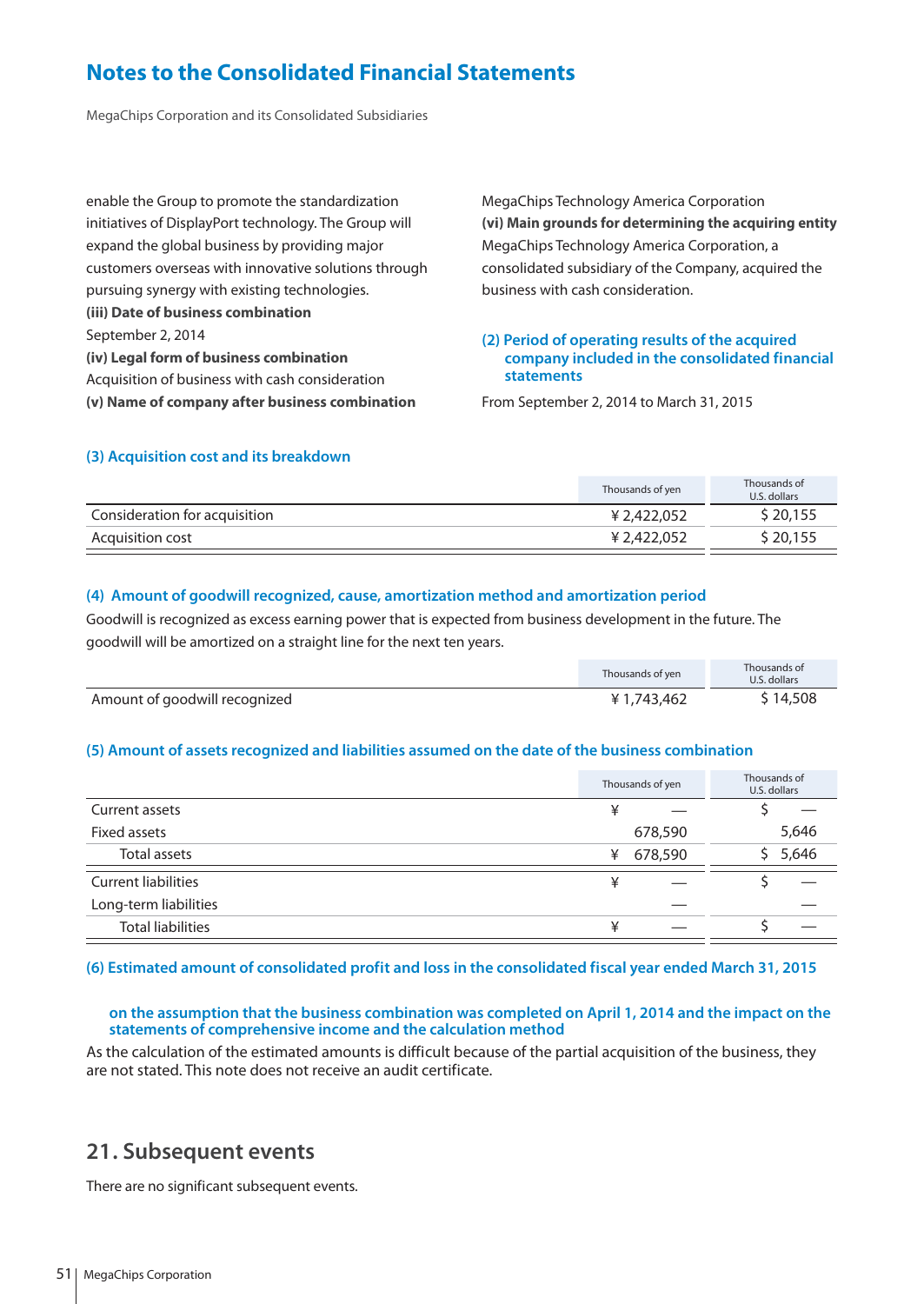### **Independent Auditor's Report**

MegaChips Corporation and its Consolidated Subsidiaries

### **To the Board of Directors of MegaChips Corporation:**

We have audited the accompanying consolidated financial statements of MegaChips Corporation and its consolidated subsidiaries, which comprise the consolidated balance sheets as at March 31, 2015 and 2014, and the consolidated statements of income and comprehensive income, statements of changes in net assets and statements of cash flows for the years then ended, and a summary of significant accounting policies and other explanatory information.

### **Management's Responsibility for the Consolidated Financial Statements**

Management is responsible for the preparation and fair presentation of these consolidated financial statements in accordance with accounting principles generally accepted in Japan, and for such internal control as management determines is necessary to enable the preparation of consolidated financial statements that are free from material misstatements, whether due to fraud or error.

#### **Auditor's Responsibility**

Our responsibility is to express an opinion on these consolidated financial statements based on our audits. We conducted our audits in accordance with auditing standards generally accepted in Japan. Those standards require that we comply with ethical requirements and plan and perform the audit to obtain reasonable assurance about whether the consolidated financial statements are free from material misstatement.

An audit involves performing procedures to obtain audit evidence about the amounts and disclosures in the consolidated financial statements. The procedures selected depend on our judgement, including the assessment of the risks of material misstatement of the consolidated financial statements, whether due to fraud or error. In making those risk assessments, we consider internal control relevant to the entity's preparation and fair presentation of the consolidated financial statements in order to design audit procedures that are appropriate in the circumstances, while the objective of the financial statement audit is not for the purpose of expressing an opinion on the effectiveness of the entity's internal control. An audit also includes evaluating the appropriateness of accounting policies used and the reasonableness of accounting estimates made by management, as well as evaluating the overall presentation of the consolidated financial statements.

We believe that the audit evidence we have obtained is sufficient and appropriate to provide a basis for our audit opinion.

#### **Opinion**

In our opinion, the consolidated financial statements present fairly, in all material respects, the financial position of MegaChips Corporation and its consolidated subsidiaries as at March 31, 2015 and 2014, and their financial performance and cash flows for the years then ended in accordance with accounting principles generally accepted in Japan.

### **Convenience Translation**

The U.S. dollar amounts in the accompanying consolidated financial statements with respect to the year ended March 31, 2015 are presented solely for convenience. Our audit also included the translation of yen amounts into U.S. dollar amounts and, in our opinion, such translation has been made on the basis described in Note 1 to the consolidated financial statements.

June 24, 2015 Osaka, Japan

KpMG AZSA LLC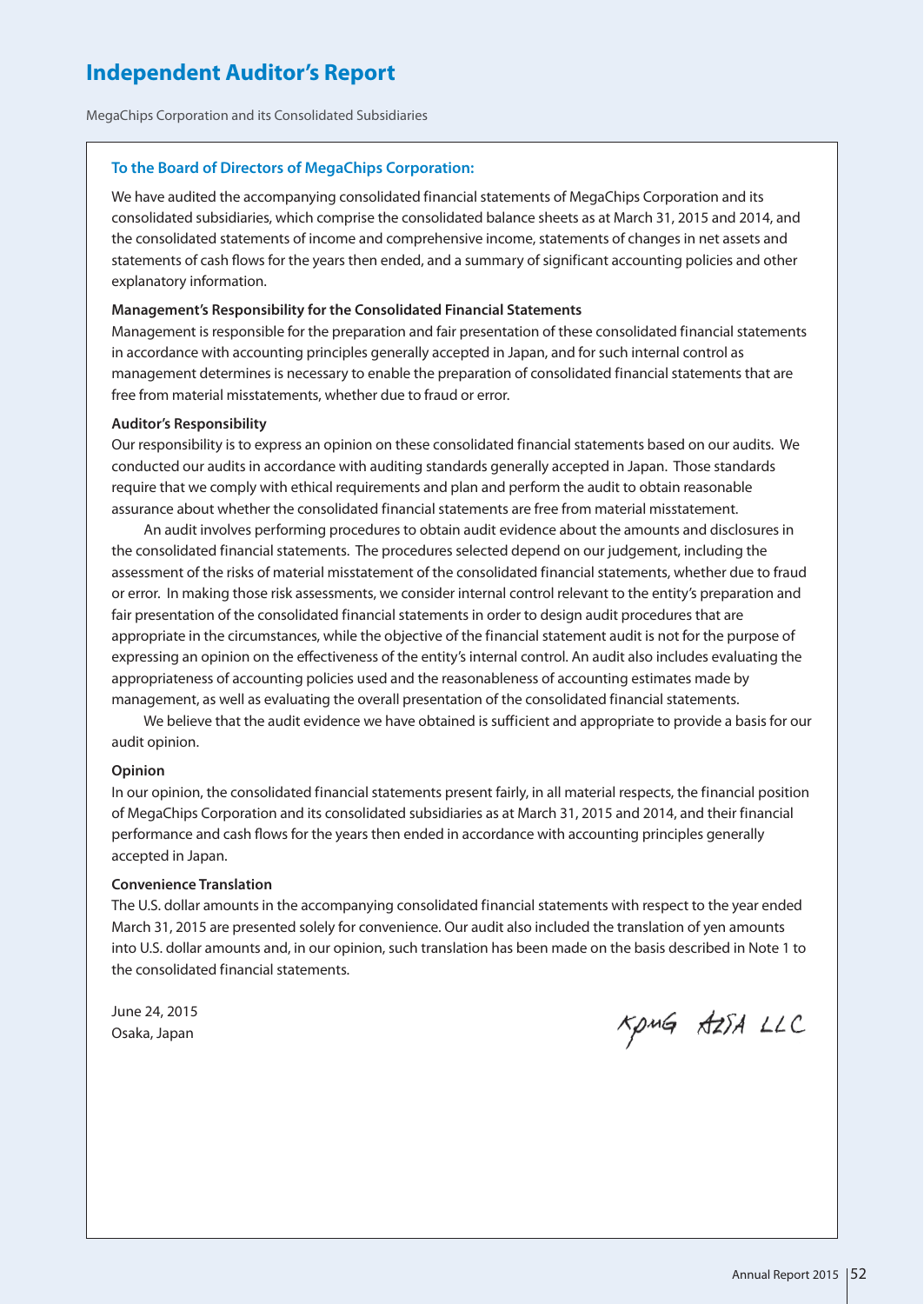### **Corporate Data**(As of June 24, 2015)

| <b>Company Name</b><br><b>Business</b> | <b>MegaChips Corporation</b><br>Design, development, manufacturing                                                              | Domestic bases<br><b>Tokyo Office</b>                     | 17-6, Ichibancho, Chiyoda-ku,<br>Tokyo 102-0082, Japan                                      |
|----------------------------------------|---------------------------------------------------------------------------------------------------------------------------------|-----------------------------------------------------------|---------------------------------------------------------------------------------------------|
| <b>Activities</b>                      | (outsourcing) and sales of system LSIs, and<br>electronic devices and systems products<br>with LSIs manufactured by the Company | Makuhari Office<br>Overseas bases                         | 1-3 Nakase, Mihama-ku Chiba 261-8501                                                        |
| <b>Establishment</b>                   | April 4, 1990                                                                                                                   | MegaChips Taiwan<br>Corporation                           | RM. B 2F, Worldwide House, No.129,<br>Min Sheng E.Rd., Sec.3, Taipei 105 Taiwan             |
| <b>Capital Stock</b><br>Corporate      | ¥4.84 billion<br>1-1-1, Miyahara, Yodogawa-ku, Osaka                                                                            | <b>MegaChips Technology</b><br><b>America Corporation</b> | 2033 Gateway Place, Suite 400, San Jose,<br>CA95110 U.S.A.                                  |
| Headquarters                           | 532-0003, Japan<br>Phone: +81-6-6399-2884<br>$FAX: +81-6-6399-2886$                                                             | <b>MegaChips Corporation,</b><br>China                    | 1603, AVIC Center Building No.1018<br>Huafu Road Futian District, ShenZhen<br>518031, China |
| Representative                         | Akira Takata, President and CEO                                                                                                 | India Branch                                              | 17th Floor, Concorde Block UB CITY,<br>Vittal Mallya Road, Bangalore 560 001 India          |
| Number of<br><b>Employees</b>          | Consolidated: 942 employees<br>(as of the end of March 2015)                                                                    | Shun Yin<br>Investment Ltd.                               | 19th Floor, 4, Min-Chuan East Road, Sec.3,<br>Taipei TAIWAN R.O.C.                          |

### **Stock Information** (As of March 31, 2015)

| <b>Authorized Stock</b>       | 100,000,000                                               | <b>Settlement Date</b>                 | March 31                   |
|-------------------------------|-----------------------------------------------------------|----------------------------------------|----------------------------|
| <b>Shares of Common</b>       | 24,038,400                                                | <b>General Shareholders' Meeting</b>   | June                       |
| <b>Stock Outstanding</b>      |                                                           | <b>Shareholders' List Closing Date</b> | March 31                   |
| <b>Listing of Stock</b>       | Listed on the No.1 Section of the<br>Tokyo Stock Exchange | <b>Share Trading Unit</b>              | 100                        |
|                               |                                                           | Shareholder registry administrator     | Mitsubishi UFJ Trust and   |
| <b>Securities Code Number</b> | 6875                                                      |                                        | <b>Banking Corporation</b> |
| <b>Number of Shareholders</b> | 43,364                                                    |                                        |                            |

### **Shareholders Breakdown by Type**



### $\bullet$  **Shareholders Breakdown by Number of Shares Held**



Shares of treasury stock are excluded from the scope of the graph.